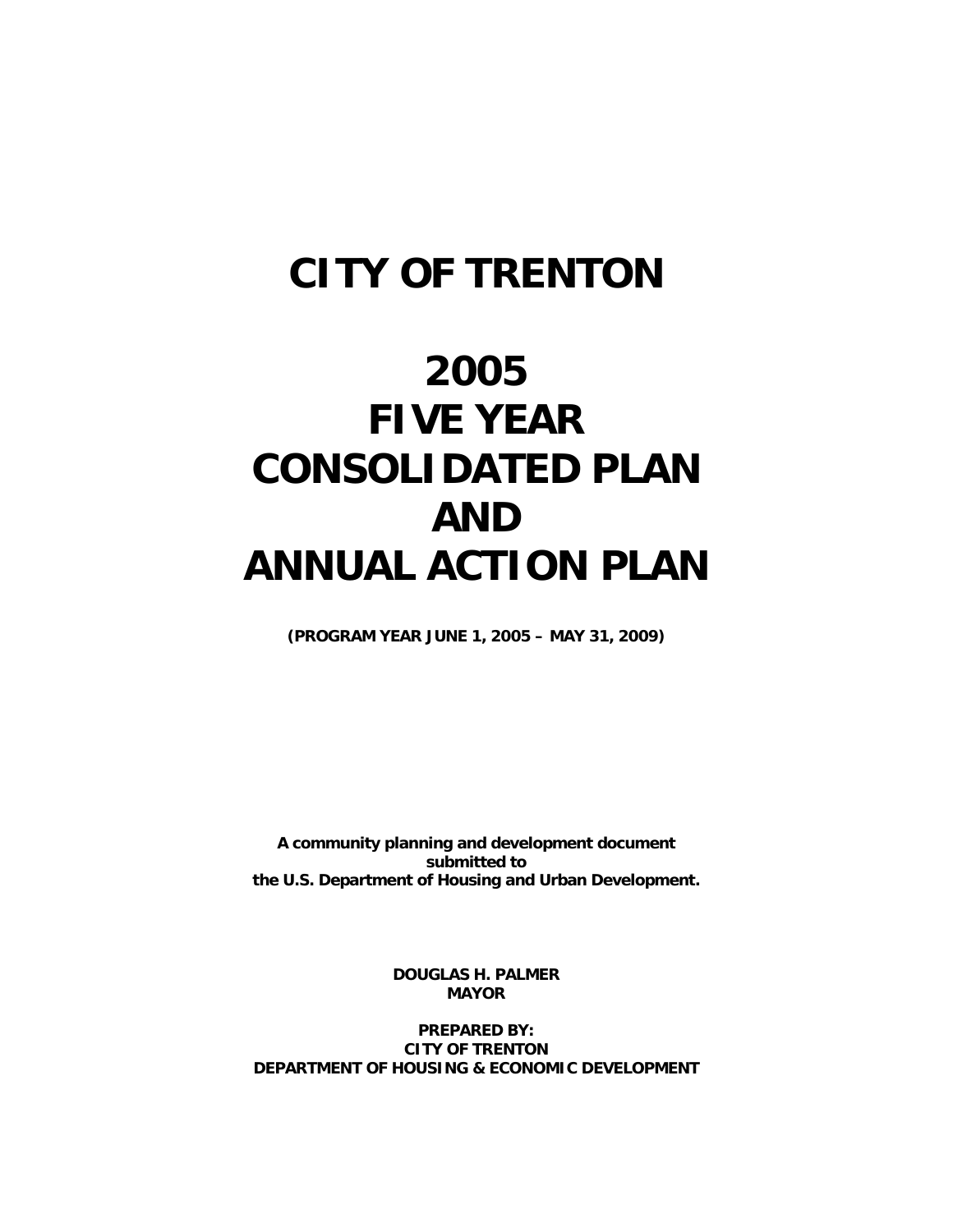## **Table of Contents**

| <b>Executive Summary</b>                        | 1  |
|-------------------------------------------------|----|
| <b>Strategic Plan</b>                           |    |
| <b>General Questions</b>                        | 3  |
| <b>Managing the Process</b>                     | 3  |
| <b>Citizen Participation</b>                    | 4  |
| <b>Institutional Structure</b>                  | 5  |
| <b>Monitoring</b>                               | 5  |
| <b>Priority Needs Analysis &amp; Strategies</b> | 8  |
| <b>Lead-based Paint</b>                         | 8  |
| <b>Housing</b>                                  |    |
| <b>Housing Needs</b>                            | 9  |
| <b>Priority Housing Needs</b>                   | 12 |
| <b>Housing Market Objectives</b>                | 13 |
| <b>Needs of Public Housing</b>                  | 15 |
| <b>Public Housing Strategy</b>                  | 18 |
| <b>Barriers to Affordable Housing</b>           | 22 |
| <b>Homeless</b>                                 |    |
| <b>Homeless Needs</b>                           | 22 |
| <b>Priority Homeless Needs</b>                  | 25 |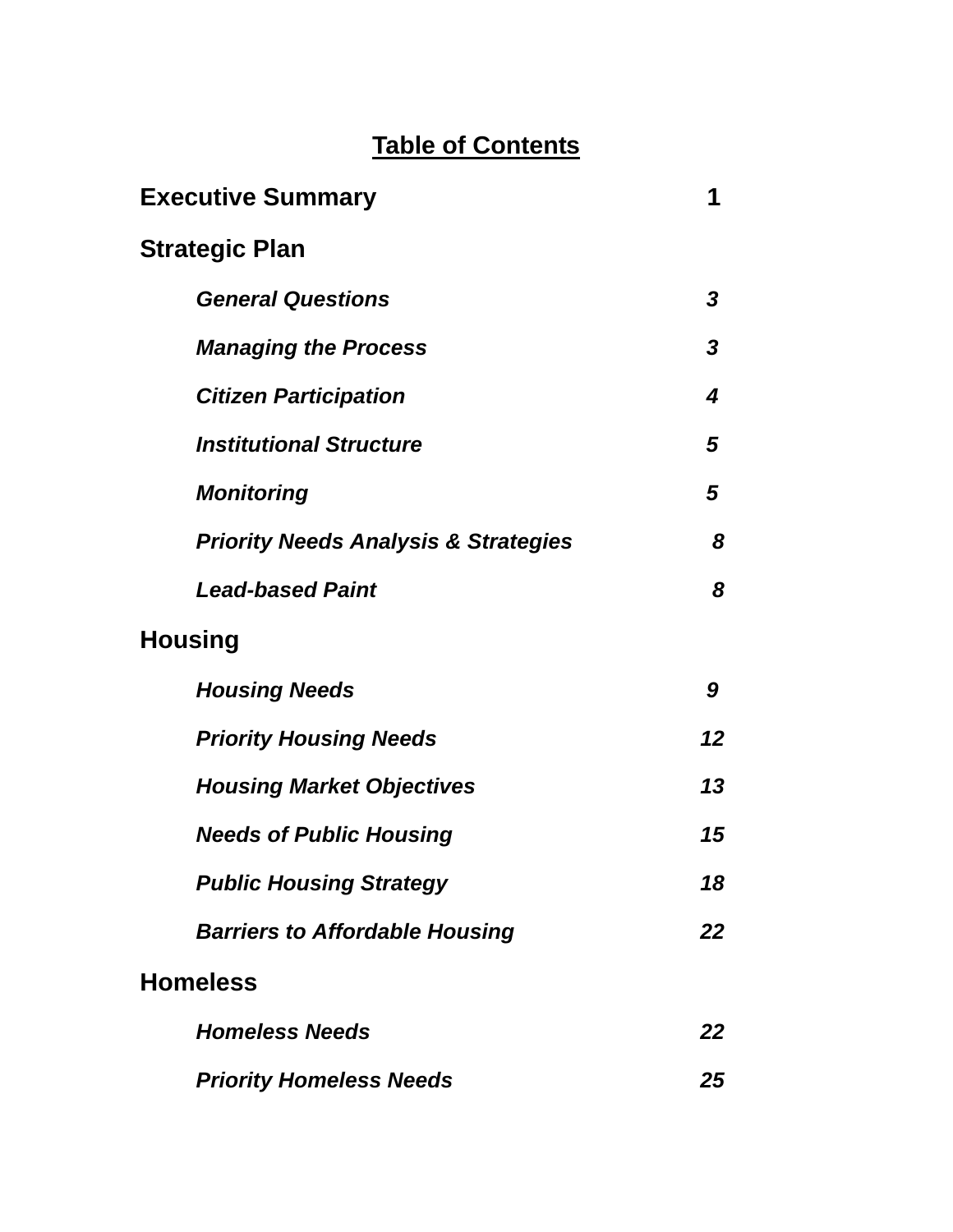| <b>Homeless Inventory</b>                  | 26 |
|--------------------------------------------|----|
| <b>Homeless Strategic Plan</b>             | 29 |
| <b>Community Development</b>               |    |
| <b>Community Development</b>               | 31 |
| <b>Antipoverty Strategy</b>                | 32 |
| <b>Non-homeless Special Needs</b>          |    |
| <b>Specific Special Needs Objectives</b>   | 32 |
| <b>Non-homeless Special Needs Analysis</b> | 33 |
| <b>Attachments</b>                         |    |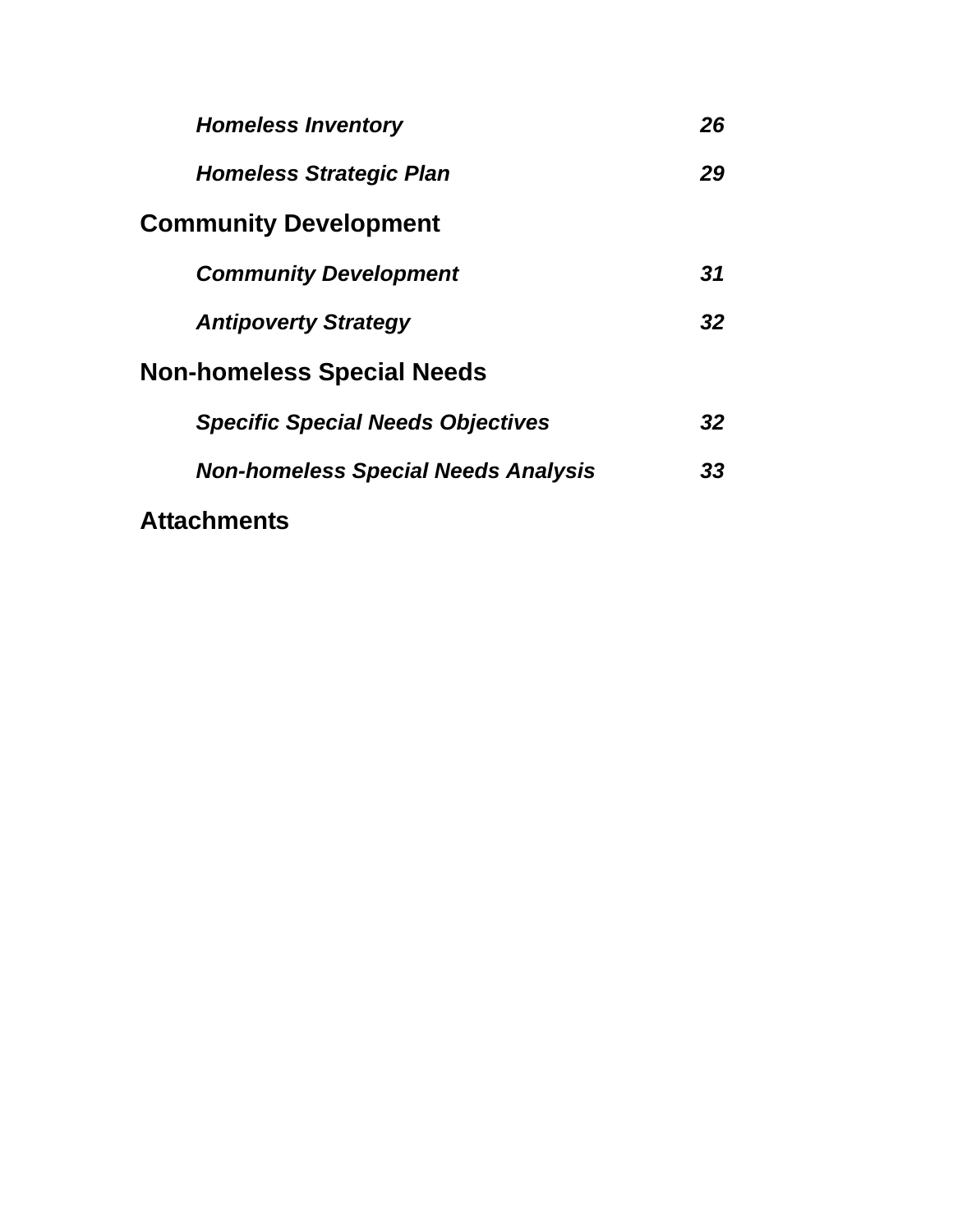| Jurisdiction                                   |  |                                       |                                                                                                                                                                                                                                                                                                            |                    | UOG: NJ343216 TRENTON           |                                           |  |  |  |
|------------------------------------------------|--|---------------------------------------|------------------------------------------------------------------------------------------------------------------------------------------------------------------------------------------------------------------------------------------------------------------------------------------------------------|--------------------|---------------------------------|-------------------------------------------|--|--|--|
| <b>Trenton City Hall</b>                       |  |                                       |                                                                                                                                                                                                                                                                                                            |                    | 021672675                       |                                           |  |  |  |
| 319 East State Street                          |  |                                       |                                                                                                                                                                                                                                                                                                            |                    | Organizational Unit             |                                           |  |  |  |
| Trenton                                        |  |                                       |                                                                                                                                                                                                                                                                                                            |                    |                                 | Department of Housing and Economic Develo |  |  |  |
| New Jersey                                     |  | 08608                                 | U.S.A.                                                                                                                                                                                                                                                                                                     |                    | Division of Planning            |                                           |  |  |  |
| Mercer County                                  |  |                                       |                                                                                                                                                                                                                                                                                                            |                    | Program Year Start Date (06/01) |                                           |  |  |  |
|                                                |  | Employer Identification Number (EIN): | 21-6001242                                                                                                                                                                                                                                                                                                 |                    |                                 |                                           |  |  |  |
| Local Government: City<br>Applicant Type:<br>▼ |  |                                       |                                                                                                                                                                                                                                                                                                            | Specify Other Type |                                 |                                           |  |  |  |
|                                                |  |                                       |                                                                                                                                                                                                                                                                                                            |                    |                                 |                                           |  |  |  |
|                                                |  |                                       | Person to be contacted regarding this application:                                                                                                                                                                                                                                                         |                    |                                 |                                           |  |  |  |
| Patricia                                       |  |                                       |                                                                                                                                                                                                                                                                                                            | Long               |                                 |                                           |  |  |  |
| Sr. Planner                                    |  |                                       | $(609)989 - 3291$                                                                                                                                                                                                                                                                                          |                    | $(609)989 - 4243$               |                                           |  |  |  |
| tlong@trentonnj.org                            |  |                                       | www.ci.trenton.nj.us/housplan.ht<br>ml                                                                                                                                                                                                                                                                     |                    | <b>Other Contact</b>            |                                           |  |  |  |
|                                                |  | new Action Plan and CAPER submission. | "To the best of my knowledge and belief, all data in this application are true and correct, the<br>document has been duly authorized by the governing body of the applicant, and the applicant will<br>comply with the attached assurances if the assistance is awarded." Please update the date with each |                    |                                 |                                           |  |  |  |
| Name:                                          |  |                                       |                                                                                                                                                                                                                                                                                                            |                    | Date:<br>(MM/DD/YY)             |                                           |  |  |  |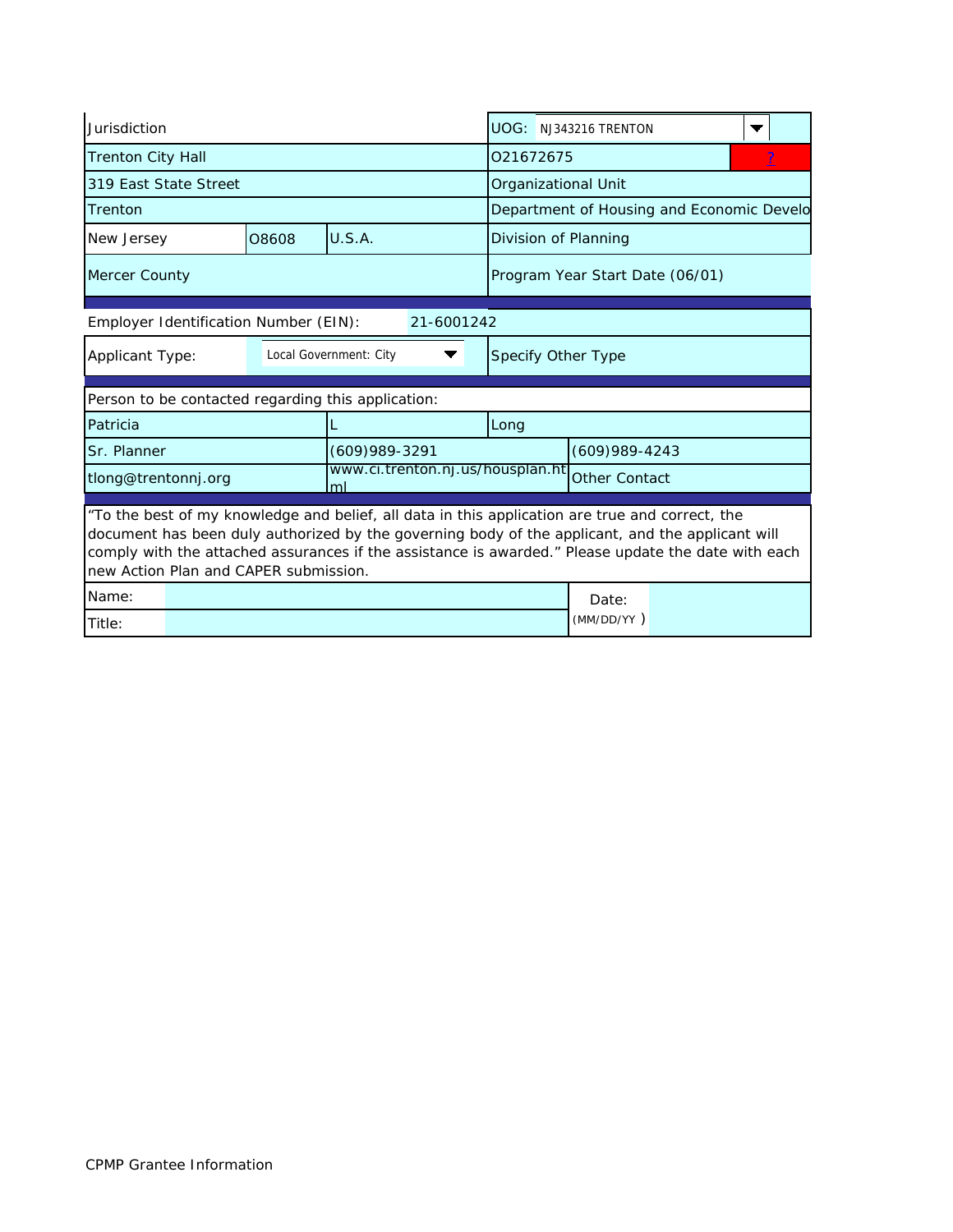|      | CPMP Version 1.3                                                |                |                        |             |                  |                |                   |                |                |                   |                |                |                |                     |                |        |                                                        |                |                   |                                                      |
|------|-----------------------------------------------------------------|----------------|------------------------|-------------|------------------|----------------|-------------------|----------------|----------------|-------------------|----------------|----------------|----------------|---------------------|----------------|--------|--------------------------------------------------------|----------------|-------------------|------------------------------------------------------|
|      | <b>Continuum of Care Homeless Population and Subpopulations</b> |                |                        |             |                  |                |                   |                |                |                   |                |                |                |                     |                |        |                                                        |                |                   |                                                      |
|      | <b>Chart</b>                                                    |                |                        |             |                  |                |                   |                |                |                   |                |                |                |                     |                |        |                                                        |                |                   |                                                      |
|      |                                                                 |                |                        |             |                  | Sheltered      |                   |                |                |                   |                |                |                | <b>Jurisdiction</b> |                |        |                                                        |                |                   |                                                      |
|      | <b>Part 1: Homeless Population</b>                              |                |                        |             | Emergency        |                |                   | Transitional   |                | Un-sheltered      |                | Total          |                |                     | Data Quality   |        |                                                        |                |                   |                                                      |
|      | 1. Homeless Individuals                                         |                |                        |             |                  | 236            |                   |                | 565            |                   | 104            |                | 905            |                     |                |        | (S) statistically reliable samp $\blacktriangledown$   |                |                   |                                                      |
|      | 2. Homeless Families with Children                              |                |                        |             |                  | 106            |                   |                | 451            |                   | 33             |                | 590            |                     |                |        |                                                        |                |                   |                                                      |
|      | 2a. Persons in Homeless with                                    |                |                        |             |                  |                |                   |                |                |                   |                |                |                |                     |                |        |                                                        |                |                   |                                                      |
|      | <b>Children Families</b>                                        |                |                        |             |                  | 375            |                   |                | 1177           |                   | 65             |                | 1617           |                     |                |        |                                                        |                |                   |                                                      |
|      | Total (lines $1 + 2a$ )                                         |                |                        |             |                  | 611            |                   |                | 1742           |                   | 169            |                | 2522           |                     |                |        |                                                        |                |                   |                                                      |
|      | Part 2: Homeless Subpopulations                                 |                |                        |             |                  | Sheltered      |                   |                |                | Un-sheltered      |                | Total          |                | Data Quality        |                |        |                                                        |                |                   |                                                      |
|      | 1. Chronically Homeless                                         |                |                        |             |                  |                |                   |                | 82             |                   | 71             |                | 153            |                     |                |        | (S) statistically reliable samp $\blacktriangledown$   |                |                   |                                                      |
|      | 2. Severely Mentally III                                        |                |                        |             |                  |                |                   |                | 82             |                   | O              |                | 82             |                     |                |        |                                                        |                |                   |                                                      |
|      | 3. Chronic Substance Abuse                                      |                |                        |             | 207<br>O.<br>207 |                |                   |                |                |                   |                |                |                |                     |                |        |                                                        |                |                   |                                                      |
|      | 4. Veterans                                                     |                |                        |             | 63<br>O<br>63    |                |                   |                |                |                   |                |                |                |                     |                |        |                                                        |                |                   |                                                      |
|      | 5. Persons with HIV/AIDS                                        |                |                        |             |                  |                |                   |                | 535            |                   | Ω              |                | 535            |                     |                |        |                                                        |                |                   |                                                      |
|      | 6. Victims of Domestic Violence                                 |                |                        |             |                  |                |                   |                | 47             |                   | O.             |                | 47             |                     |                |        |                                                        |                |                   |                                                      |
|      | 7. Youth (Under 18 years of age)                                |                |                        |             |                  |                |                   |                | 28             |                   | $\Omega$       |                | 28             |                     |                |        |                                                        |                |                   |                                                      |
|      |                                                                 |                |                        |             |                  |                |                   |                |                | 5-Year Quantities |                |                |                |                     |                | Total  |                                                        |                |                   |                                                      |
|      |                                                                 |                |                        |             | Year 1           |                | Year <sub>2</sub> |                | Year 3         |                   | Year 4         |                | Year 5         |                     |                |        |                                                        |                |                   |                                                      |
|      | <b>Part 3: Homeless Needs</b><br><b>Table: Individuals</b>      | Needs          | Currently<br>Available | Gap         | Goal             | Complete       | Goal              | Complete       | Goal           | Complete          | Goal           | Complete       | Goal           | Complete            | Goal           | Actual | Goal<br>$\overleftarrow{\mathrm{o}}$<br>8 <sup>o</sup> | Priority H. M. | Plan to Fund? Y N | CDBG, HOME,<br>HOPWA, ESG (<br>Other<br>Fund Source: |
|      | <b>Emergency Shelters</b>                                       | $\overline{0}$ | 597                    | $-597$      | $\circ$          | $\mathbf{O}$   | $\mathbf 0$       | $\Omega$       | $\overline{O}$ | $\overline{O}$    | $\overline{O}$ | $\overline{O}$ | $\overline{O}$ | $\overline{O}$      | $\overline{0}$ |        | 0# # # #                                               |                |                   |                                                      |
|      | <b>Transitional Housing</b>                                     | $\overline{O}$ | 451                    | $-451$      | $\overline{O}$   | $\overline{O}$ | $\overline{O}$    | $\Omega$       | $\overline{O}$ | $\overline{O}$    | O              | $\overline{O}$ | $\Omega$       | $\Omega$            | $\overline{O}$ |        | 0# # # #                                               |                |                   |                                                      |
| Beds | Permanent Supportive<br>Housing                                 | 13             | 387                    | $-374$      | $\mathbf 0$      | $\mathbf{O}$   | $\overline{O}$    | $\overline{0}$ | $\overline{O}$ | $\overline{O}$    | $\mathbf{O}$   | $\overline{O}$ | $\overline{0}$ | $\overline{O}$      | $\overline{O}$ |        | 0# # # #                                               |                |                   |                                                      |
|      | Total                                                           | 13             |                        | 1435 - 1422 | $\mathbf 0$      | $\Omega$       | $\Omega$          | $\Omega$       | $\Omega$       | $\Omega$          | $\Omega$       | $\circ$        | $\Omega$       | $\overline{O}$      | $\Omega$       |        | 0# # # #                                               |                |                   |                                                      |
|      | <b>Chronically Homeless</b>                                     |                |                        |             |                  |                |                   |                |                |                   |                |                |                |                     |                |        |                                                        |                |                   |                                                      |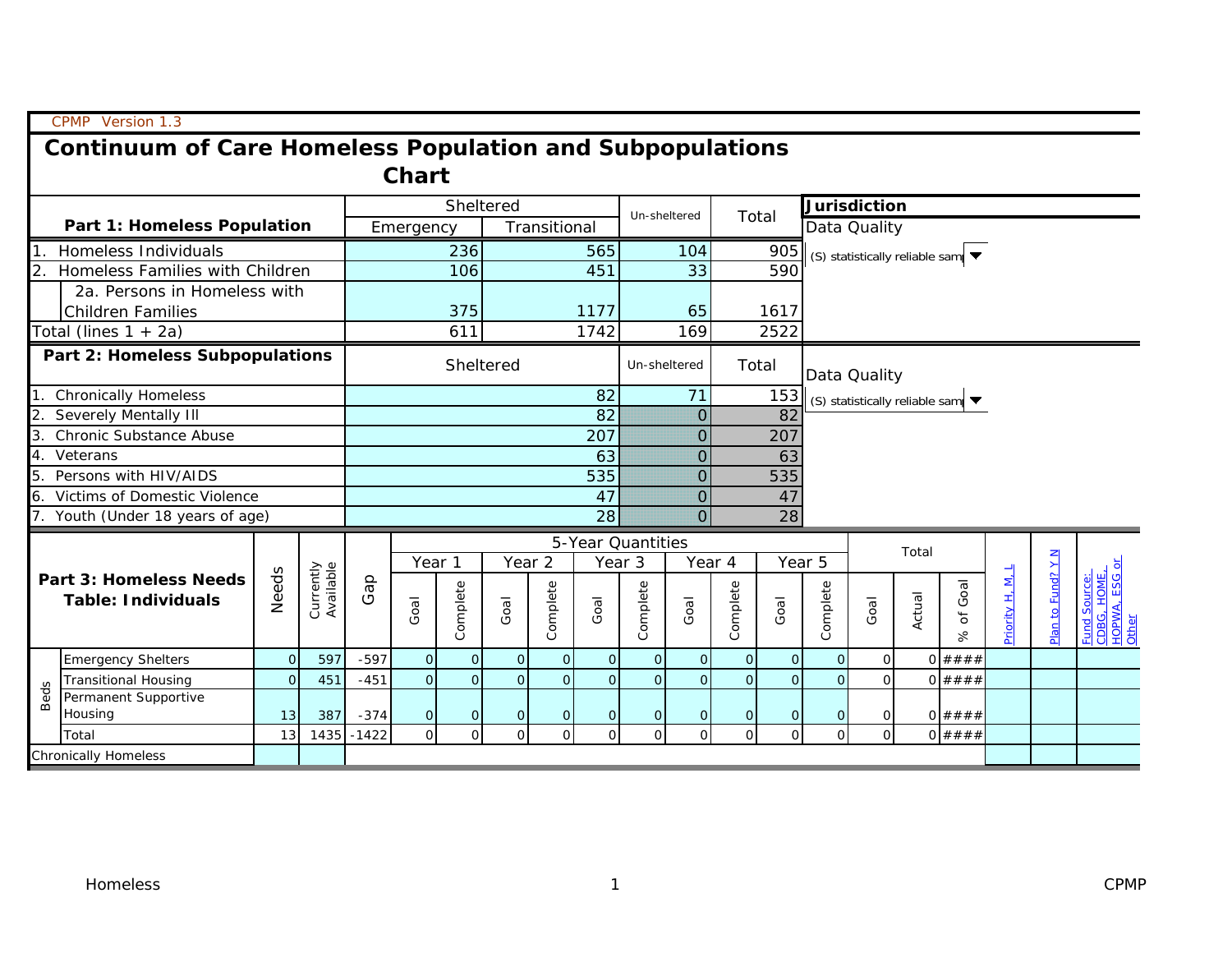|   |                                                         |                 |                                           |                 |          |             |             |                    |                | 5-Year Quantities |                     |         |                                     |                          |               |          |              |  |     |            |
|---|---------------------------------------------------------|-----------------|-------------------------------------------|-----------------|----------|-------------|-------------|--------------------|----------------|-------------------|---------------------|---------|-------------------------------------|--------------------------|---------------|----------|--------------|--|-----|------------|
|   |                                                         |                 |                                           |                 |          | Year        |             |                    | Year 2         |                   | Year 3              |         | Year 4                              |                          | Year 5        |          | Total        |  |     |            |
|   | <b>Part 4: Homeless Needs</b><br><b>Table: Families</b> | ಕೆ<br>Φ<br>ق⊆   | elque<br>Kiµu<br>$=$<br>L)<br>コ<br>⋖<br>ပ | ௨<br>Ф          | $\omega$ | Ф<br>د<br>٥ | -<br>g<br>O | $\circ$<br>ىب<br>٥ | Goal           |                   | $\overline{5}$<br>O | Φ<br>ά٥ | $\overline{\mathfrak{a}}$<br>Ő<br>O | $\omega$<br>ىپ<br>٥<br>ပ | 8O<br>$\circ$ | <b>G</b> |              |  | ခ္ပ | 팋<br>푀     |
|   | <b>Emergency Shelters</b>                               |                 | 399                                       | $-399$          | ΩI       |             | ΩI          | $\overline{O}$     |                | $\Omega$          |                     | 01      | $\Omega$                            |                          |               |          | 0####M       |  |     | <b>ESG</b> |
| 8 | Transitional Housing                                    | ΟI              |                                           | 1192 - 1192     |          |             | ΩI          | $\overline{O}$     |                | $\Omega$          |                     |         | $\overline{O}$                      |                          |               |          | $0$ #### $H$ |  |     | <b>ESG</b> |
|   | Permanent Supportive                                    |                 |                                           |                 |          |             |             |                    |                |                   |                     |         |                                     |                          |               |          |              |  |     |            |
|   | Housing                                                 | 12 <sub>1</sub> | $\Omega$                                  | 12 <sub>l</sub> |          |             | ΟI          | $\overline{O}$     | $\overline{O}$ | $\Omega$          | ΩL                  | ΟI      | $\overline{O}$                      |                          |               |          | $0$ #### H   |  | Ιv  | <b>ESG</b> |
|   | Total                                                   | 12 <sub>1</sub> |                                           | 1591 - 1579     |          |             | ΟI          | ΟI                 |                | ΟI                |                     |         | Οl                                  |                          |               |          | 0# # # #     |  |     |            |

Completing Part 1: Homeless Population. This must be completed using statistically reliable, unduplicated counts or estimates of homeless persons in sheltered and unsheltered locations at a one-day point in time. The counts must be from: (A) administrative records, (N) enumerations, (S) statistically reliable samples, or (E) estimates. The quality of the data presented in each box must be identified as: (A), (N), (S) or (E).

Completing Part 2: Homeless Subpopulations. This must be completed using statistically reliable, unduplicated counts or estimates of homeless persons in sheltered and unsheltered locations at a one-day point in time. The numbers must be from: (A) administrative records, (N) enumerations, (S) statistically reliable samples, or (E) estimates. The quality of the data presented in each box must be identified as:  $(A)$ ,  $(N)$ ,  $(S)$  or  $(E)$ .

Sheltered Homeless. Count adults, children and youth residing in shelters for the homeless. "Shelters" include all emergency shelters and transitional shelters for the homeless, including domestic violence shelters, residential programs for runaway/homeless youth, and any hotel/motel/apartment voucher arrangements paid by a public/private agency because the person or family is homeless. Do not count: (1) persons who are living doubled up in conventional housing; (2) formerly homeless persons who are residing in Section 8 SRO, Shelter Plus Care, SHP permanent housing or other permanent housing units; (3) children or youth, who because of their own or a parent's homelessness or abandonment, now reside temporarily and for a short anticipated duration in hospitals, residential treatment facilities, emergency foster care, detention facilities and the like; and (4) adults living in mental health facilities, chemical dependency facilities, or criminal justice facilities.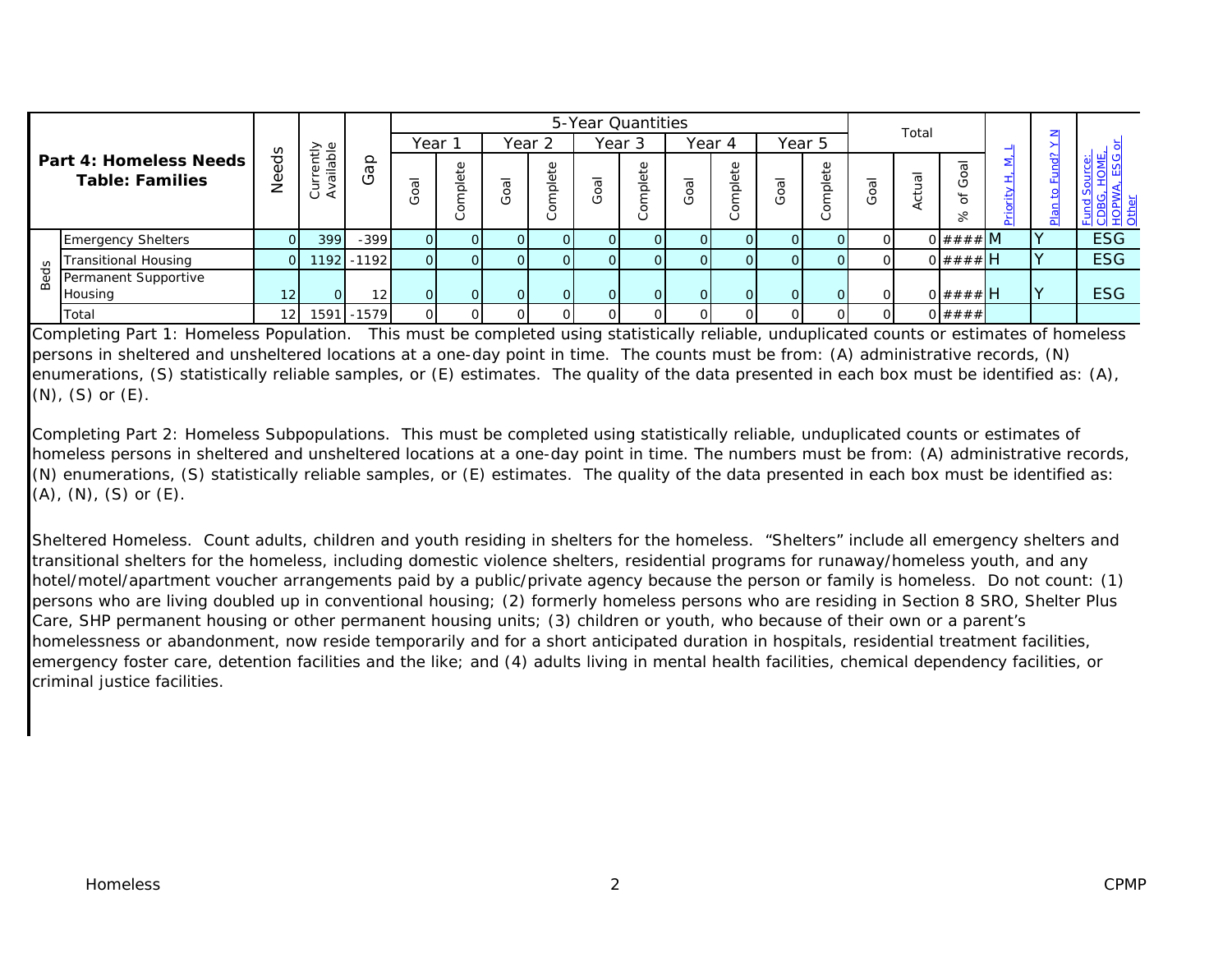Unsheltered Homeless. Count adults, children and youth sleeping in places not meant for human habitation. Places not meant for human habitation include streets, parks, alleys, parking ramps, parts of the highway system, transportation depots and other parts of transportation systems (e.g. subway tunnels, railroad car), all-night commercial establishments (e.g. movie theaters, laundromats, restaurants), abandoned buildings, building roofs or stairwells, chicken coops and other farm outbuildings, caves, campgrounds, vehicles, and other similar places.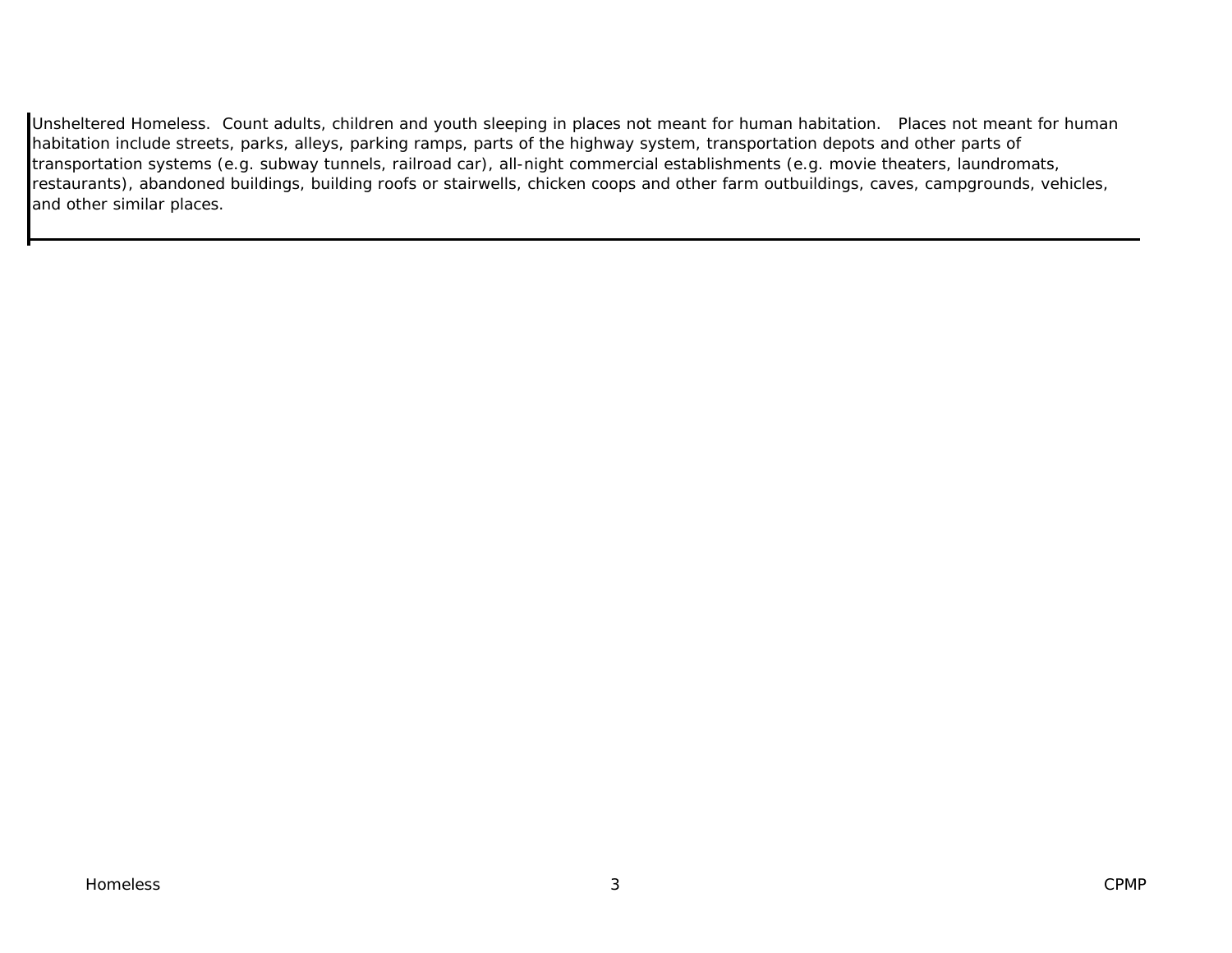3-5 Year Strategic Plan

This document includes Narrative Responses to specific questions that grantees of the Community Development Block Grant, HOME Investment Partnership, Housing Opportunities for People with AIDS

**EXAMPLE AND READ STATE** and Emergency Shelter Grants Programs must respond to in order to be compliant with the Consolidated Planning Regulations.

## **Executive Summary**

**ONY US DES ARTIN** 

The Executive Summary is optional, but encouraged. If you choose to complete it, please provide a brief overview that includes major initiatives and highlights that are proposed throughout the 3-5 year strategic planning period.

3-5 Year Strategic Plan Executive Summary:

The City of Trenton Consolidated Plan is a strategic plan intended to serve the following functions:

- A long range planning document, which builds on a participatory process, addressing issues of affordable housing, homelessness, health and human services, jobs and job training, and open space and recreation in the City of Trenton.
- An application for federal funds under the U.S. Department of Housing and Development's (HUD) formula grant programs: (1) Community Development Block Grant (CDBG); (2) HOME Investment Partnership; and (3) Emergency Shelter Grant (ESG).
- A five-year strategy for the City to follow in carrying out HUD programs and other community development initiatives that provides the basis for assessing performance.
- An annual action plan for spending available funding to make Trenton a better place to live, work and visit for people of all income groups.
- A report informing the general public how the City of Trenton intends to utilize federal funds under the HUD's formula grant programs.

Mission: The City of Trenton Consolidated Plan primarily addresses the needs of lowand very low-income persons in accordance with the following major national goals:

Provide decent housing - - which includes:

- assisting homeless persons to obtain affordable housing;
- assisting persons at risk of becoming homeless;
- retention of affordable housing stock;
- increasing the availability of affordable permanent housing in standard condition to low-income and moderate-income families; and
- increasing the supply of supportive housing for people with special needs.

Provide a suitable living environment - - which includes:

- improving the safety and livability of neighborhoods;
- increasing the access to quality public and private facilities and services;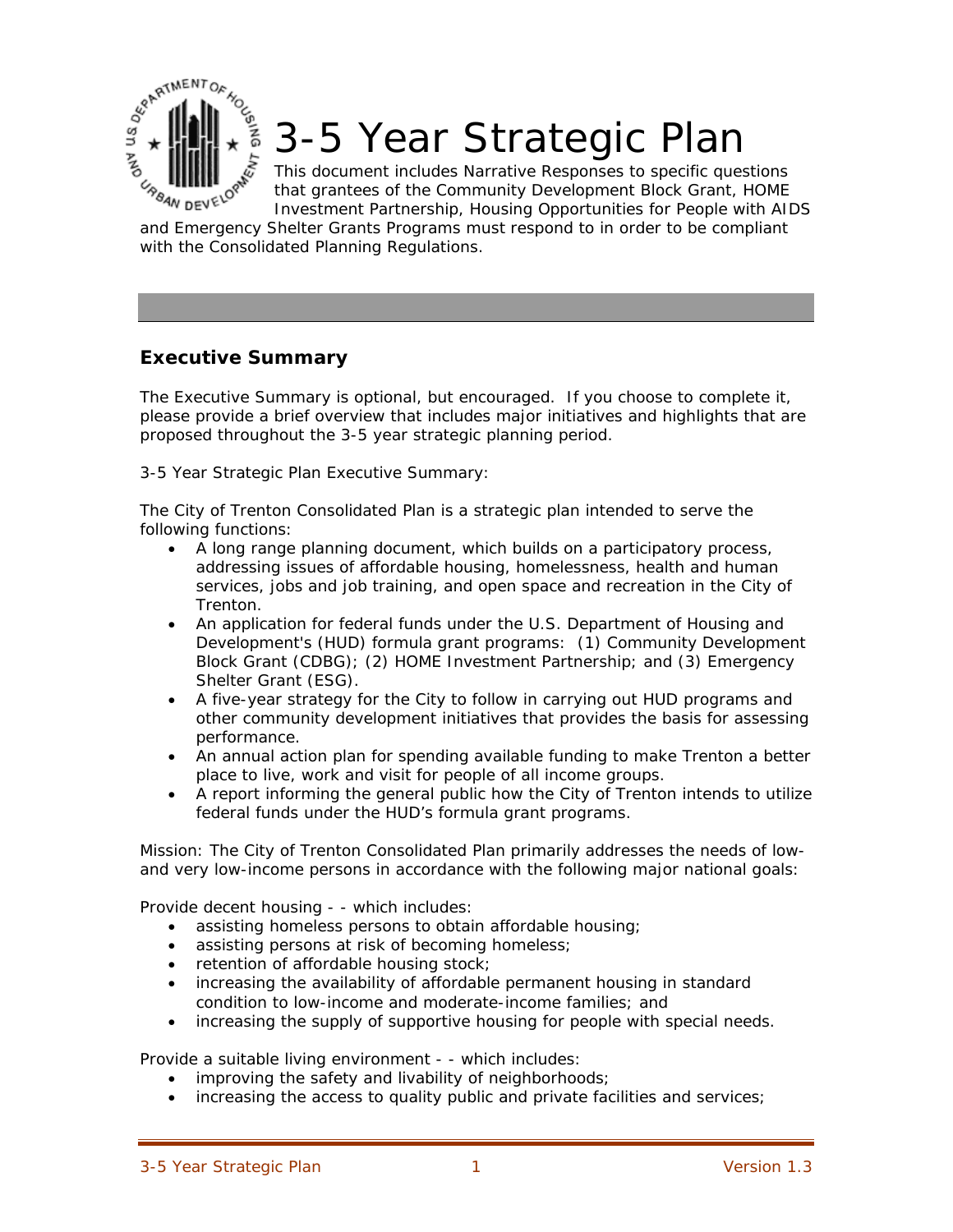- reducing the geographic isolation of lower income groups;
- revitalizing deteriorating neighborhoods;
- restoring and preserving properties of special historic, architectural or aesthetic value;
- conservation of energy resources.

Expand economic opportunities - - which includes:

- Job creation and retention; establishment, stabilization and expansion of small businesses;
- The provision of public services concerned with employment;
- Availability of mortgage financing for low-income persons at reasonable rates;
- Access to capital and credit for development activities; and
- Empowerment and self-sufficiency for low-income persons to reduce generational poverty in federally assisted housing and public housing.

Through a process that solicited community input, Trenton has identified the following specific community development objectives:

- a. Priority Housing Objectives
	- Provide safe affordable rental housing to meet low-income residents' most urgent needs, including housing for families with children and single-room occupancy units for individuals now living in shelters or at risk of homelessness.
	- Increase and support homeownership as a fundamental building block of a sound and sustainable community.
	- Foster comprehensive neighborhood rebuilding and stabilization with broad resident participation.
	- Prevent and/or eliminate vacant properties that blight Trenton's neighborhoods, through rehabilitation and strategic demolition where rehab is not structurally or economically feasible.
- b. Priority Homeless Objectives
	- Help low-income families avoid becoming homeless.
	- Reach out to homeless persons and assess their individual needs.
	- Address emergency shelter and transitional housing needs of homeless persons.
	- Help homeless persons make the transition to permanent housing and independent living.
- c. Priority Health and Human Service Objectives
	- Address problems of alcohol, tobacco, drug abuse and violence in the community.
	- Provide health, support and day care services to ensure that every child in the community is equipped to master each developmental milestone, free from preventable diseases and disabilities.
	- Enhance the capacity of various human service agencies to meet the needs of families and individuals in the city's neediest neighborhoods.
	- Provide supportive services to low-income senior citizens.
- d. Priority Economic Opportunity and Development Objectives
	- Improve the overall quality of life in Trenton to stimulate increased economic development; attract new residents, visitors and businesses; and retain existing residents and businesses.
	- Develop a vibrant, diverse economy in Trenton, which will provide jobs, create tax revenue, and contribute directly to the commercial and industrial health of the city.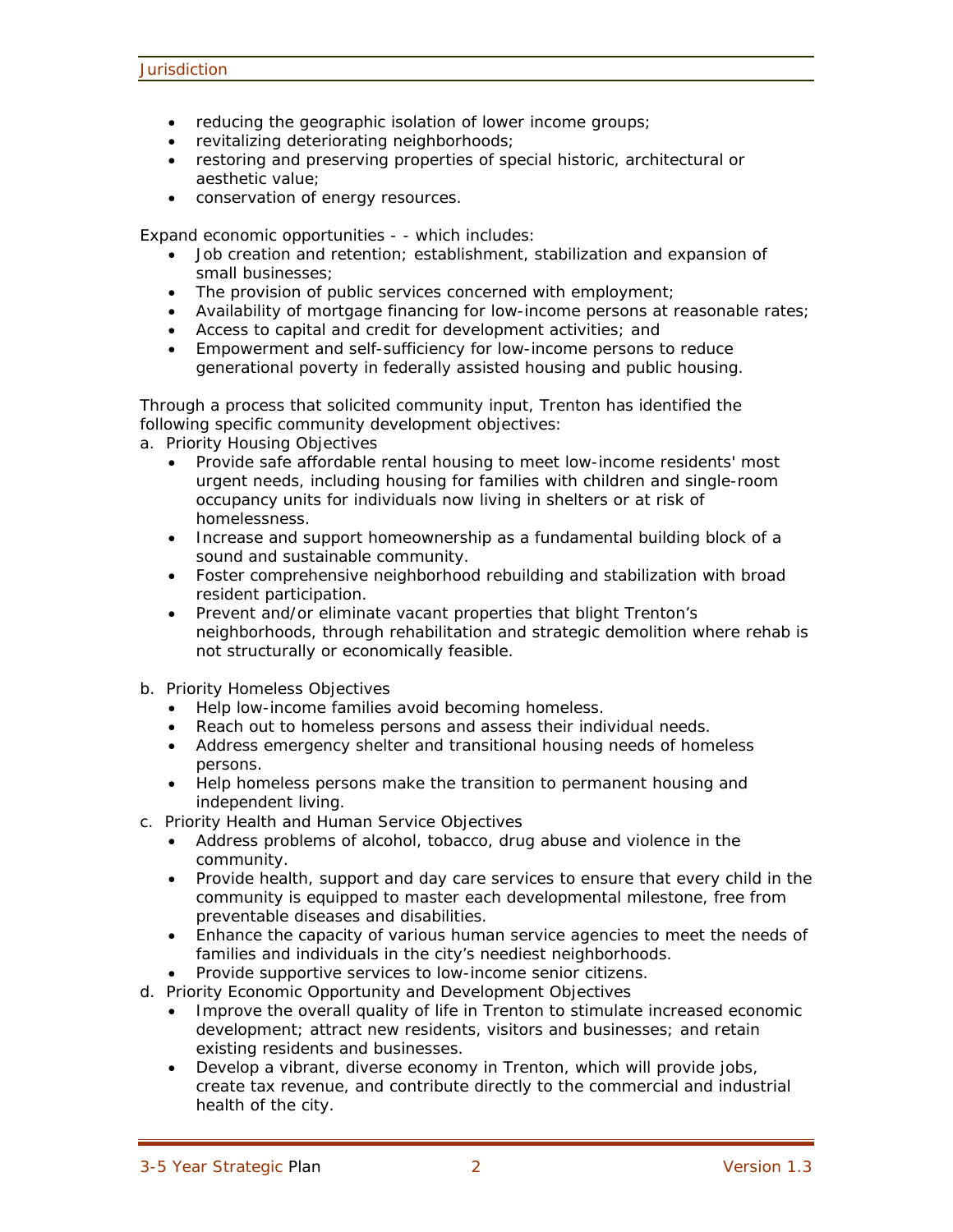- e. Priority Open Space and Recreation Objectives
	- Improve, expand and maintain the city's natural and recreation resources.
	- Provide fun, safe, educational and healthy recreational opportunities for Trenton residents, with particular emphasis on youth programs.

### **Strategic Plan**

Due every three, four, or five years (length of period is at the grantee's discretion) no less than 45 days prior to the start of the grantee's program year start date. HUD does not accept plans between August 15 and November 15.

## **General Questions**

- 1. Describe the geographic areas of the jurisdiction (including areas of low income families and/or racial/minority concentration) in which assistance will be directed.
- 2. Describe the basis for allocating investments geographically within the jurisdiction (or within the EMSA for HOPWA) (91.215(a)(1)) and the basis for assigning the priority (including the relative priority, where required) given to each category of priority needs (91.215(a)(2).
- 3. Identify any obstacles to meeting underserved needs  $(91.215(a)(3))$ .
- 3-5 Year Strategic Plan General Questions response:

By federal regulation, 70% of CDBG funds must be spent in neighborhoods where at least 51% of the population is Low and Moderate Income (LMI). Attachments 1a and 1b show the areas of the city that qualify for CDBG funding, based on the lowmoderate income criteria for Trenton, shown in Attachment 1c. As the map shows, portions of all census tracts in the city meet the LMI criteria with one exception (Census Tract 6, or the Villa Park neighborhood). (Note that the source data is by Census Blockgroup; Census Tracts are comprised of Blockgroups.) Attachment 2 shows the neighborhoods of Trenton.

Trenton's Population and Demographic Trends, 1990-2000 Decrease in Population; Increase in Poverty

During the decade between the 1990 Census and the 2000 Census, Trenton's population decreased by over 3,000 people (3.6%), from a total population of 88,675 to 85,403. At the same time, the concentration of poverty in Trenton increased by percentages and by real numbers, from 15,348 individuals or 18% living below the poverty level in 1990, to 17,222 individuals or 21% in the year 2000. In 2000, nearly 2,000 children or thirty percent of all Trenton's children under the age of five were living in poverty. This represented a 3% increase over 1990. During the same time there was also a significant percent increase in the number of seniors over the age of 65 who were living under the poverty level to 1,762 individuals, an increase from 14.6% to 19.6%.

Only 45.5% of the households in the City were homeowners in 2000 (this is down from 51% in 1990), compared to 67% in Mercer County and 66% in the United States as a whole. Among Black and Latino families in Trenton, the percentages of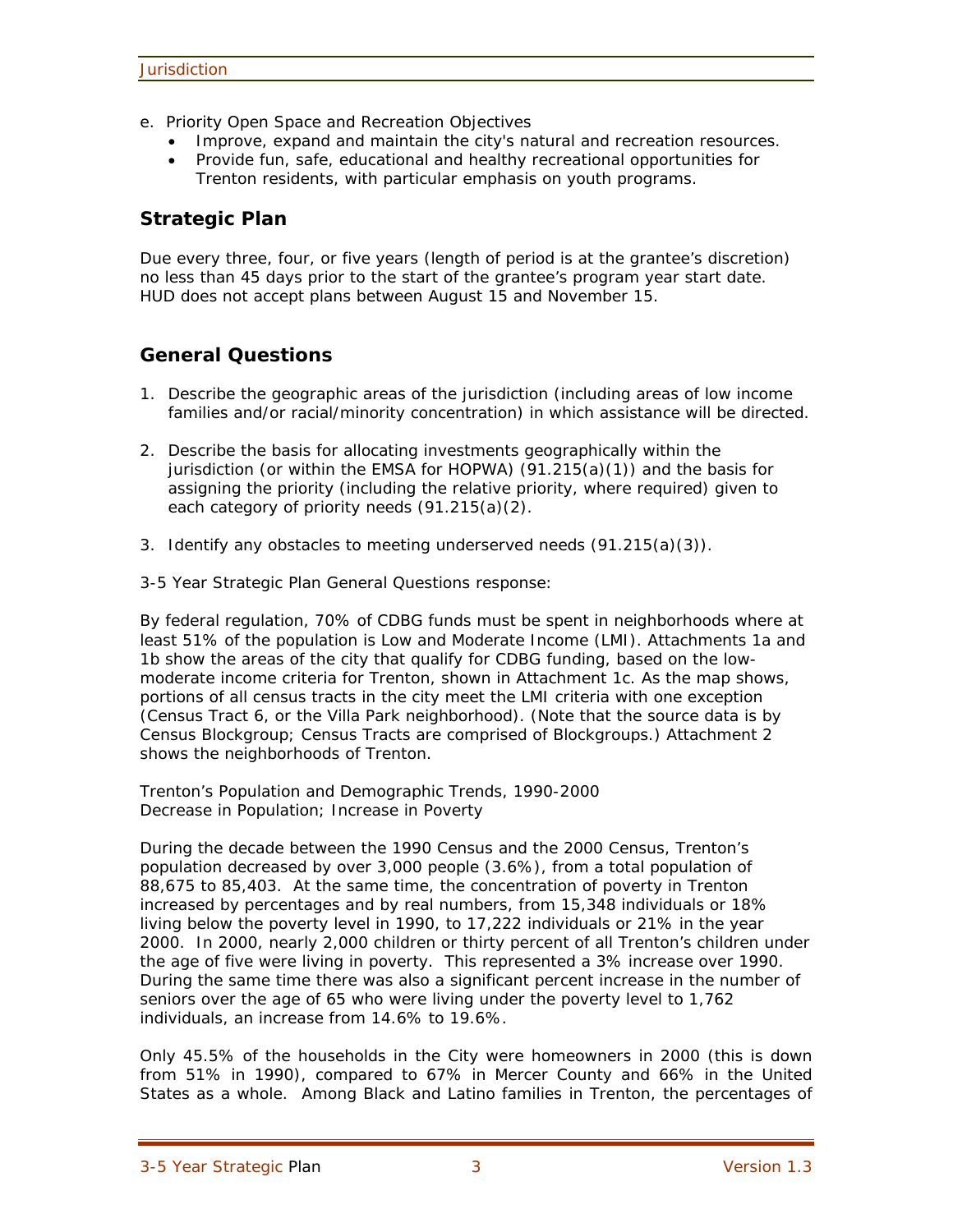homeowners in 2000 were 42% and 35% respectively, compared to 59% homeownership for White families.

Trenton is characterized by a growing African-American and Latino population, as well as an increased concentration of low-income households. According to 2000 Census data, 52% of the City's population was African-American. 21.5% was Hispanic or Latino. This compares to 7% African-American and 3% Latino for the rest of Mercer County (not including Trenton). In 2000, while only 24% of the County's population lived in Trenton, the City housed 54% of the County's Hispanic or Latino population and 63% of the County's African-American population, resulting in a disparity of racial and ethnic integration between Trenton and surrounding communities. On the other hand, these trends have become somewhat less pronounced than they were in 1990, when 64% of the County's Hispanic population and 71% of the County's African-American population lived in Trenton.

In Trenton itself there are clear patterns of racial segregation throughout the City. Tract data from the 2000 Census shows evidence of minority concentration with respect to both the African-American and Latino populations. Approximately 62% of the City's African-American population lived in tracts in which 65% or more of the population was African-American. The Latino population was concentrated in the city's South and East wards, census tracts 1,4,9,10, 21 and 22.

As such, many areas of Trenton have substantial community development needs. The City has, however identified one area, Canal Banks, for increased home ownership investment. Attachment 2 shows the neighborhoods of Trenton and the location of the Canal Banks Homeownership Zone (HOZ). The Canal Banks area is of particular importance since it forms the northern perimeter of downtown Trenton, framing and strongly influencing the downtown. The neighborhoods known as Central West and Battle Monument and North 25 and part of Stuyvesant/Prospect are in the Canal Banks HOZ. These are represented by Census Tracts 9, 11 and 15 and have the City's greatest concentration of low-income households.

## **Managing the Process (91.200 (b))**

- 1. Lead Agency. Identify the lead agency or entity for overseeing the development of the plan and the major public and private agencies responsible for administering programs covered by the consolidated plan.
- 2. Identify the significant aspects of the process by which the plan was developed, and the agencies, groups, organizations, and others who participated in the process.
- 3. Describe the jurisdiction's consultations with housing, social service agencies, and other entities, including those focusing on services to children, elderly persons, persons with disabilities, persons with HIV/AIDS and their families, and homeless persons.

\*Note: HOPWA grantees must consult broadly to develop a metropolitan-wide strategy and other jurisdictions must assist in the preparation of the HOPWA submission.

3-5 Year Strategic Plan Managing the Process response: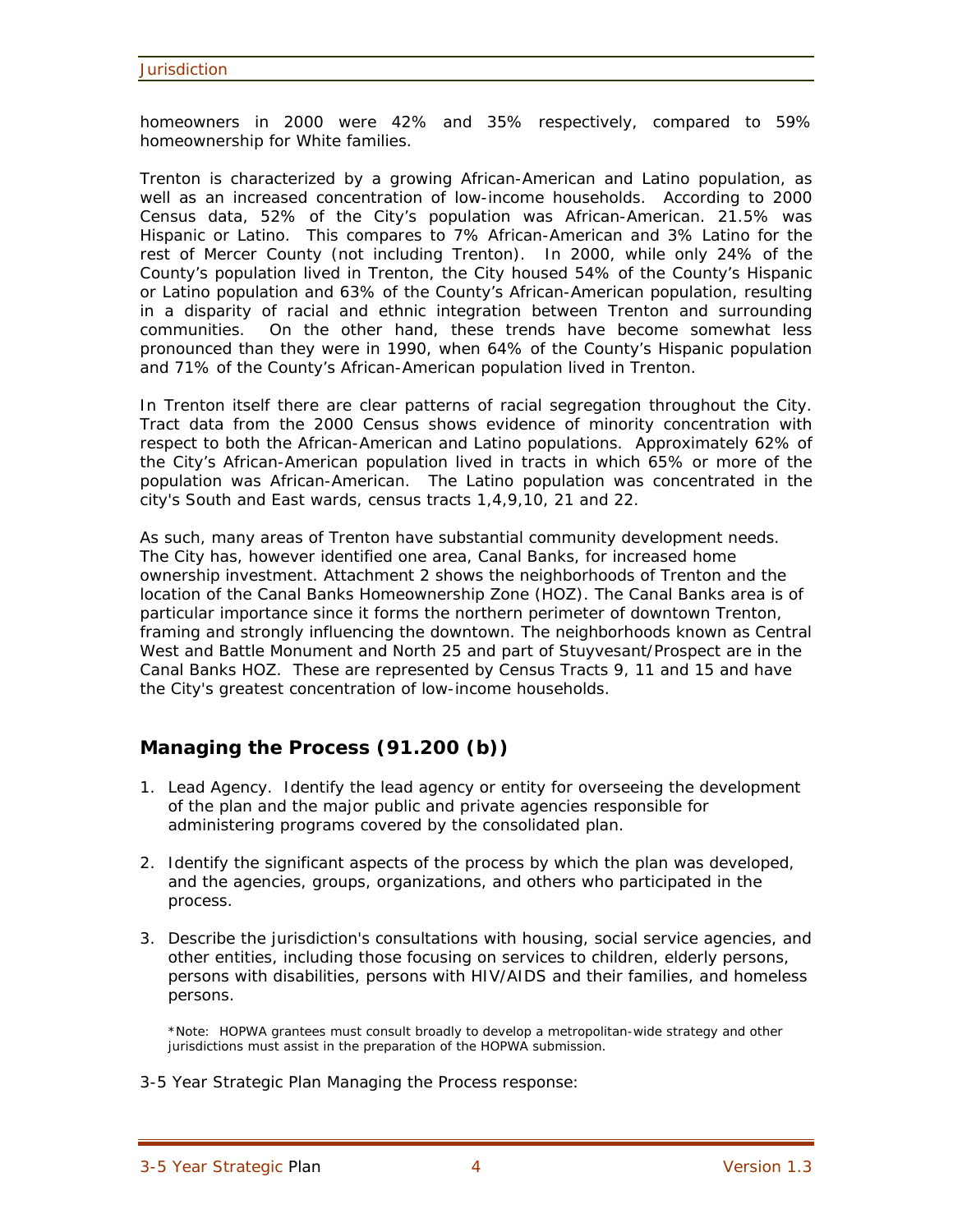Within the Trenton city administration, the Division of Planning, in the Department of Housing and Economic Development is the lead agency for developing the Consolidated Plan.

The City will continue to work with and to nurture the many constructive relations it has developed with Federal, State and County entities, supportive service providers, non-and for-profit developers, and various financial institutions.

## **Citizen Participation (91.200 (b))**

- 1. Provide a summary of the citizen participation process.
- 2. Provide a summary of citizen comments or views on the plan.
- 3. Provide a summary of efforts made to broaden public participation in the development of the consolidated plan, including outreach to minorities and non-English speaking persons, as well as persons with disabilities.
- 4. Provide a written explanation of comments not accepted and the reasons why these comments were not accepted.

\*Please note that Citizen Comments and Responses may be included as additional files within the CPMP Tool.

3-5 Year Strategic Plan Citizen Participation response:

Attachment 3 is the City's 2005 Citizen Participation Plan. A public hearing on the Draft Citizen Participation Plan was held in conjunction with a public hearing on the Five Year Consolidated Plan 2005. Citizen participation efforts for the 2005 Consolidated Plan included two advertised public hearings. 93 organizations were represented at three repeated public meetings held on the preparation of the Consolidated Plan on November 8, 10 and 19, 2004. The second hearing on the Draft Five Year Consolidated Plan was be held on June 13, 2005. Prior to this meeting, the City published a summary of the draft Consolidated Plan in the local newspaper and copies of the draft were made available upon request. (See Attachment 4). The thirty-day public review period for the draft Plan ended on June 13, 2005.

No public comments were received on the draft plan.

## **Institutional Structure (91.215 (i))**

- 1. Explain the institutional structure through which the jurisdiction will carry out its consolidated plan, including private industry, non-profit organizations, and public institutions.
- 2. Assess the strengths and gaps in the delivery system.
- 3. Assess the strengths and gaps in the delivery system for public housing, including a description of the organizational relationship between the jurisdiction and the public housing agency, including the appointing authority for the commissioners or board of housing agency, relationship regarding hiring, contracting and procurement; provision of services funded by the jurisdiction; review by the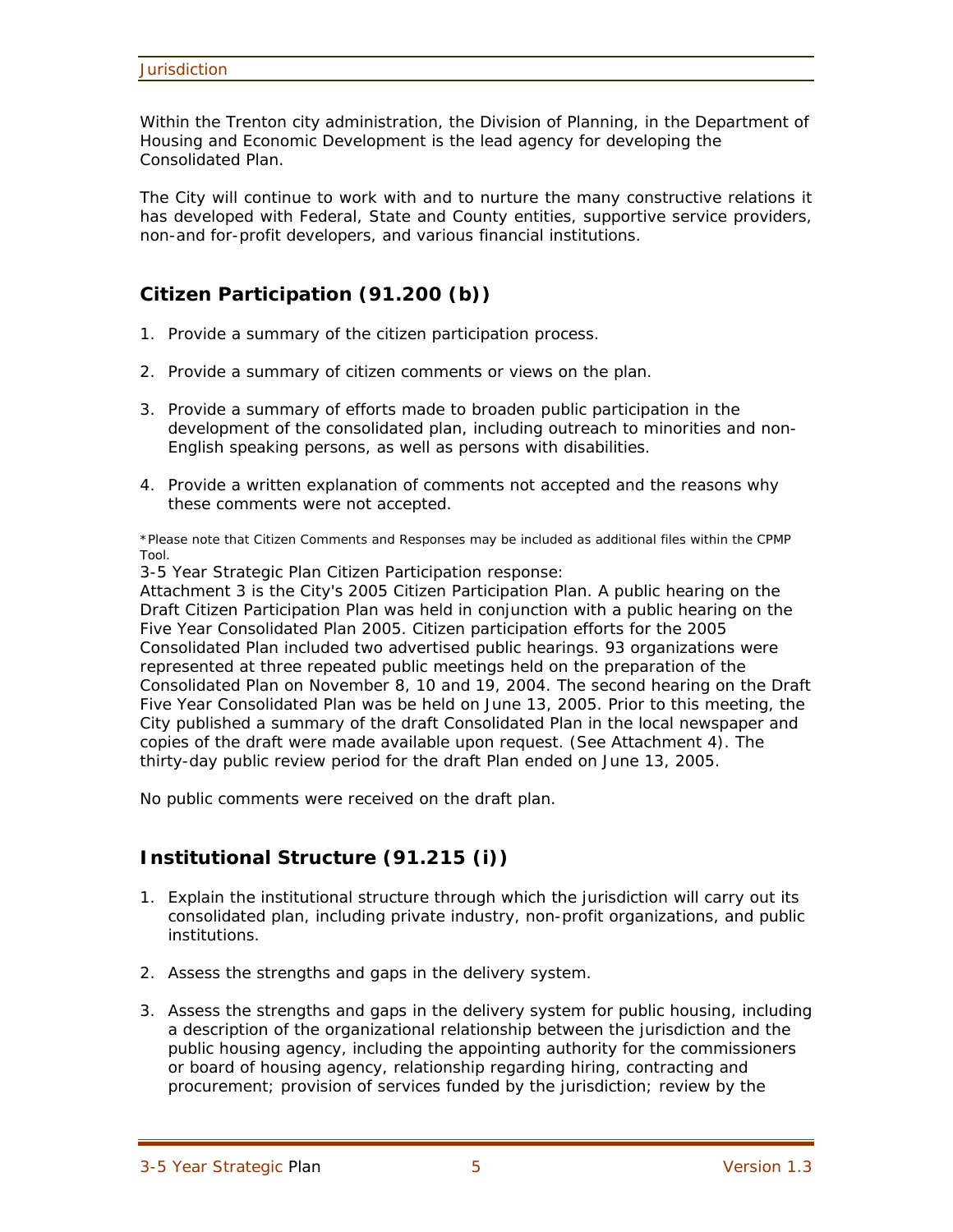jurisdiction of proposed capital improvements as well as proposed development, demolition or disposition of public housing developments.

3-5 Year Strategic Plan Institutional Structure response:

Four departments 1)Housing and Economic Development, 2) Health and Human Services, 3) Inspections, and 4) Public Works will continue to work cooperatively in order to address the City's priority objectives for providing housing. The Division of Housing Production, in the Department of Housing and Economic Development, has the primary responsibility of developing affordable housing in the City and administering HOME Investment Partnership program funds. The Division of Community Relations and Social Services, in the city's Department of Health and Human Services, oversees the Emergency Shelter Grant program and implementation of the Continuum of Care program for the homeless.

The City will continue to work with and to nurture the many constructive relations it has developed with Federal, State and County entities, supportive service providers, non-and for-profit developers, and various financial institutions. These departments will continue to work together, along with the Department of Inspections, and the Department of Public Works, to address the City's priority objectives for providing housing.

In general, the City would benefit from the presence of a larger pool of developers, both for-profit and not-for-profit, to compete for opportunities to create affordable housing. The City will work to support not-for-profit housing organizations through the CHDO requirements of the HOME program.

The City of Trenton has taken an aggressive role in challenging lenders to participate more constructively in providing credit on reasonable terms for development of lowincome housing in the inner city and to fulfill their obligations under the federal Community Reinvestment Act. The City has also engaged in dialogue with a number of financial institutions including Fannie Mae, Yardville National Bank, Commerce and the Bank of America, in an effort to connect them to specific programs in Trenton, such as employer-assisted housing mortgages, below market interest rates, home improvement loans and retail development.

## **Monitoring (91.230)**

1. Describe the standards and procedures the jurisdiction will use to monitor its housing and community development projects and ensure long-term compliance with program requirements and comprehensive planning requirements.

3-5 Year Strategic Plan Monitoring response:

The City of Trenton will engage in continuous and active monitoring of housing development. It is anticipated that nearly all the housing projects that are listed in the Consolidated Plan will be carried out either through direct initiative on the City, or with continuing City involvement and oversight. City staff in the Divisions of Housing Production, Planning and Real Estate, under the supervision of the Director of the Department of Housing and Economic Development, will be responsible for oversight of the implementation of the different housing development strategies incorporated in the Consolidated Plan. Within the Department, the Division of Housing Production is responsible for overall coordination of housing production activities, including financial planning, monitoring and assistance.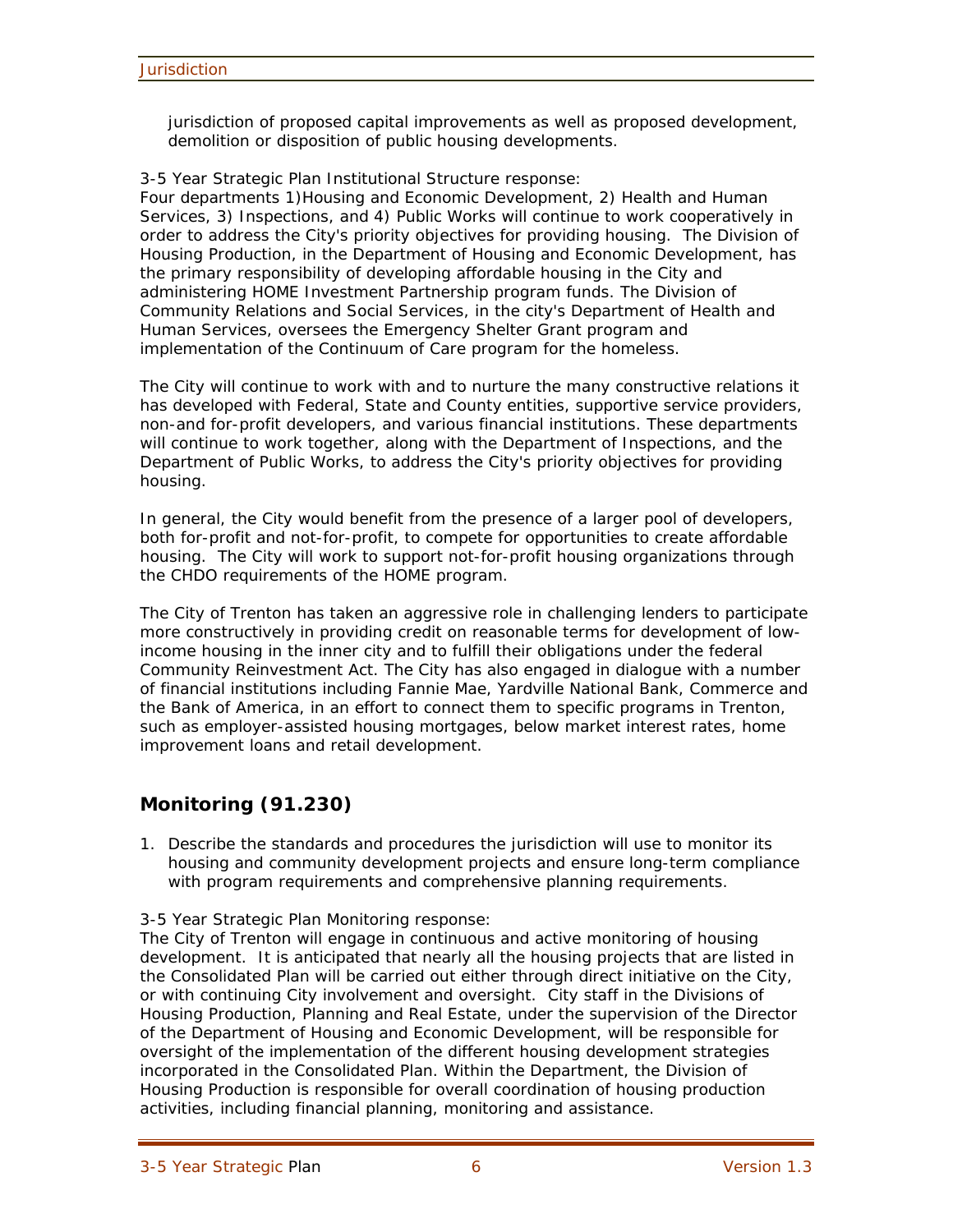The Department of Health and Human Services is responsible for contracting with and monitoring the day-to-day operation of the City's emergency shelters, and transitional and supportive housing projects. The Department of Inspections is responsible for oversight of construction standards.

#### CDBG & ESG Monitoring

The City of Trenton will monitor individual projects or subrecipients of CDBG and ESG funds through periodic site visits, client interview, and maintenance or working relationships and regular interaction with subject agencies. Subrecipient agencies will also be required to submit expenditure reports and annual accomplishment reports.

#### HOME Program Project Monitoring

The City will inspect HOME-assisted rental units based on the following schedule:

| 1-4 units        | Every 3 years |
|------------------|---------------|
| $5-25$ units     | Every 2 years |
| 26 or more units | Annually      |

Fifteen percent of HOME-assisted units, per project, will be inspected. The City will also ensure that it maintains required program records, including: 1) refinancing guidelines, 2) evidence that housing projects meet subsidy layering guidelines, and 3) records demonstrating that the City has checked for and enforced compliance with property standards, rent and occupancy requirement, lease requirements and any other written agreements with property owners.

The monitoring process will involve the City's inspection of HOME-assisted properties to ensure that they adhere to Section 8 HQS standards. The City will seek to ensure the property remains operationally efficient, is competitive within the marketplace and is of the highest quality housing for the targeted population, and that maintenance, repair and capital improvements are made when necessary.

Property owners will be required to establish a record keeping system that will make it easy to confirm that program regulations are being met. The record keeping mechanism will also enable the owner to determine whether or not any noncompliance conditions exist. Property owners will produce documentation that property standards are being met and which supports the required HOME rent levels including rent and utility allowance calculations. If HOME-assisted units are floating, the owner must clearly document how the HOME occupancy targets are being met (i.e. rental logs that show that as units were vacated or tenants became overincome, HOME-assisted units were properly replaced). Files will document that each HOME-assisted unit is occupied by an income-eligible tenant and will include the tenant's application, initial income verification, subsequent annual re-certifications and the tenant's lease. The owner will also be required to develop a tenant selection policy which describes the procedure for reviewing applications for housing, criteria to identify eligible tenants, create waiting lists from which tenants will be selected and provide prompt written notification of rejections.

In regard to affirmative marketing and tenant selection policies, property owners will be required to inform the public about the fair housing law (i.e. incorporate Fair Housing logo on advertising). Property owners will be required to affirmatively market HOME-assisted units (i.e. distribution of flyers at local churches and community centers in English and Spanish), and to maintain documentation as to the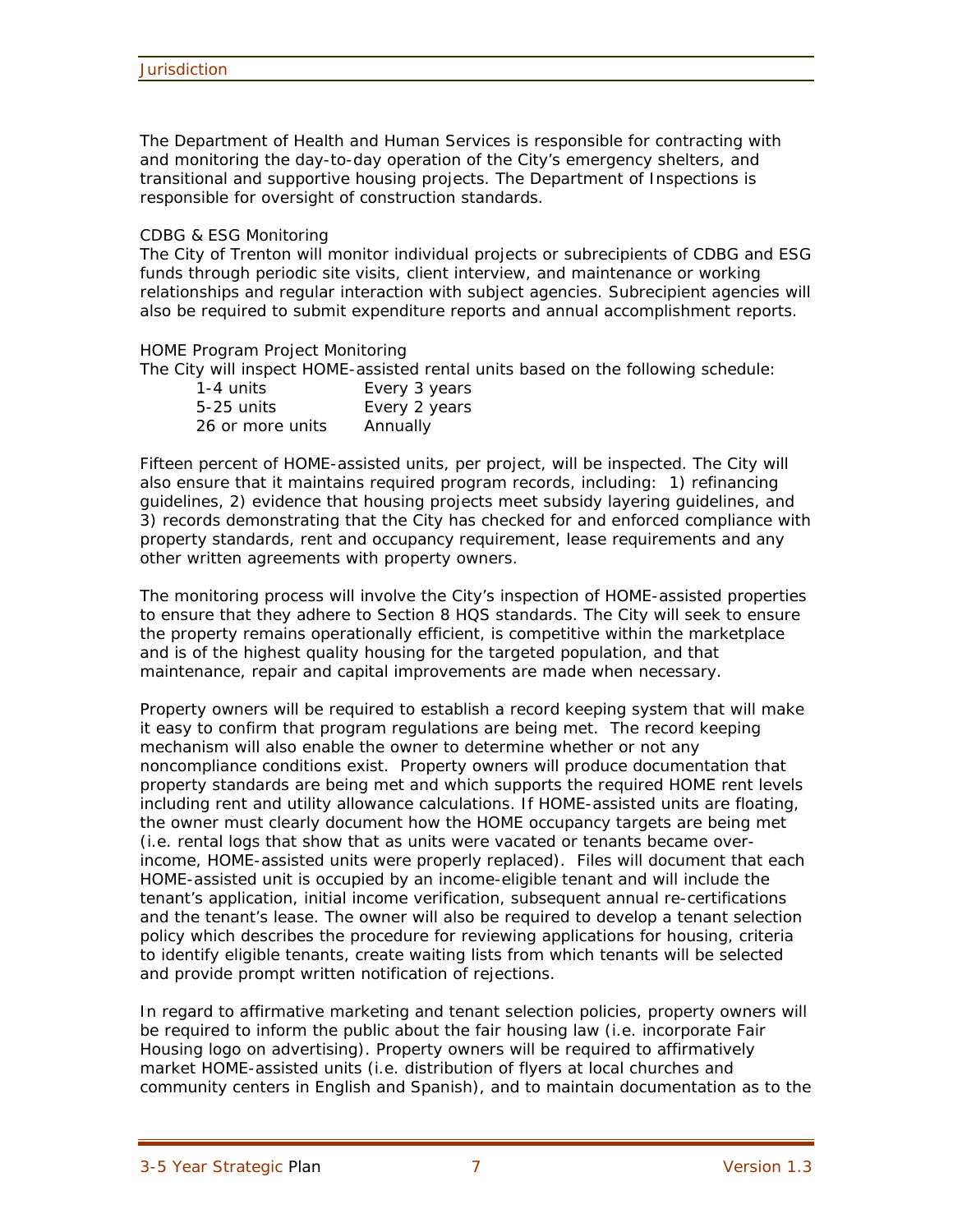effectiveness of marketing activities. The owner will be required to demonstrate how corrective actions will be taken in the event requirements are not met.

## **Priority Needs Analysis and Strategies (91.215 (a))**

- 1. Describe the basis for assigning the priority given to each category of priority needs.
- 2. Identify any obstacles to meeting underserved needs.

3-5 Year Strategic Plan Priority Needs Analysis and Strategies response: The HUD-defined categories of priority needs for community development funding are as follows (in no particular order):

Homeless/HIV/AIDS \* Non-homeless Special Needs **Rental Housing Owner Occupied Housing** Public Facilities \* **Infrastructure**  Economic Development Public Services Planning/Administration \* **Other** 

Of this list, the categories with two asterisks are the highest priority for community development spending by the City of Trenton. (One asterisk indicates lesser, but still high priority; unmarked categories are funded through other means.) This prioritization reflects how the City chooses to continue spending its CDBG, HOME and ESG funds in the future. It is also consistent with past spending.

## **Lead-based Paint (91.215 (g))**

- 1. Estimate the number of housing units that contain lead-based paint hazards, as defined in section 1004 of the Residential Lead-Based Paint Hazard Reduction Act of 1992, and are occupied by extremely low-income, low-income, and moderate-income families.
- 2. Outline actions proposed or being taken to evaluate and reduce lead-based paint hazards and describe how lead based paint hazards will be integrated into housing policies and programs.
- 3-5 Year Strategic Plan Lead-based Paint response:

The City of Trenton has been designated as a Priority I area for lead poisoning prevention activities. Low-income children living in the city are considered high risk for lead poisoning because a large proportion of city housing units is older and in substandard condition. Family poverty and poor nutrition increase the risk for these children. About 18% of the children tested through the City's clinics are found to have increased lead levels. Based on the information provided by HUD, which cross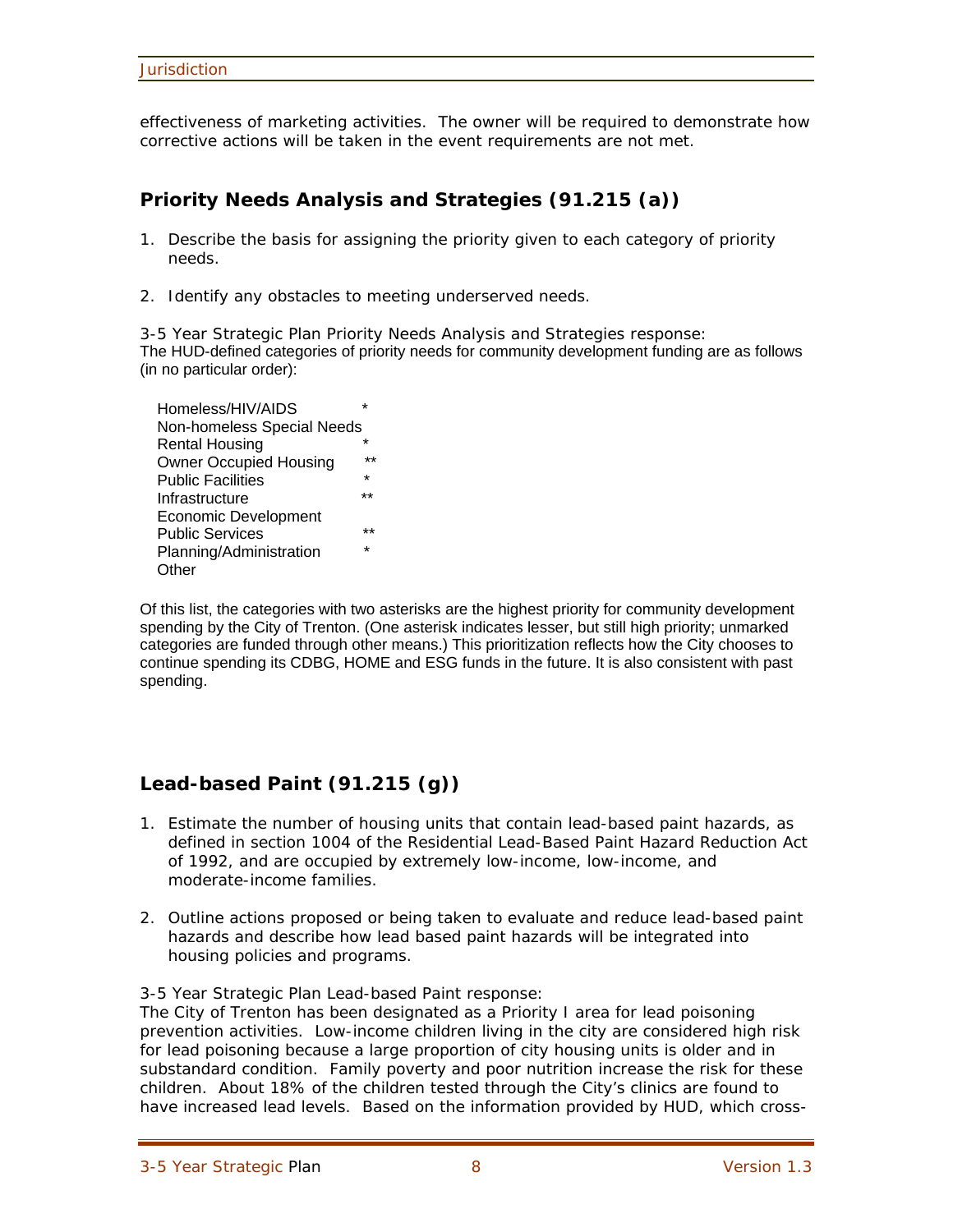tabulated Census data on the age of housing in Trenton with data on median household income, the City of Trenton estimates that some 50% of its housing stock poses a lead exposure problem for residents. The numbers are even higher in the West Ward. Currently, 25 homes need abatement. The owners of 5 of these houses have been summonsed to municipal court to force remediation.

Lead-based paint hazards pose a serious health threat to many of the City's residents and particularly for low-income tenants with young children. The U.S. Congress and the U.S. Department of Housing and Urban Development have dictated that lead-based paint hazard abatement become a priority goal for communities around the country.

The City's lead program is as follows:

a. Continue Lead Screening Program

The City of Trenton will continue programs currently operated by the City's Division of Health, such as screening children for elevated lead levels, and placing property owners under court notice to have lead removed from their buildings. Children found with high exposure are treated medically if necessary, their families are educated about lead poisoning prevention and their homes are investigated and/or remediated.

## HOUSING

## **Housing Needs (91.205)**

\*Please also refer to the Housing Needs Table in the Needs.xls workbook

- 1. Describe the estimated housing needs projected for the next five year period for the following categories of persons: extremely low-income, low-income, moderate-income, and middle-income families, renters and owners, elderly persons, persons with disabilities, including persons with HIV/AIDS and their families, single persons, large families, public housing residents, families on the public housing and section 8 tenant-based waiting list, and discuss specific housing problems, including: cost-burden, severe cost- burden, substandard housing, and overcrowding (especially large families).
- 2. To the extent that any racial or ethnic group has a disproportionately greater need for any income category in comparison to the needs of that category as a whole, the jurisdiction must complete an assessment of that specific need. For this purpose, disproportionately greater need exists when the percentage of persons in a category of need who are members of a particular racial or ethnic group is at least ten percentage points higher than the percentage of persons in the category as a whole.

3-5 Year Strategic Plan Housing Needs response:

For the purposes of the 2005 Consolidated Plan, HUD has made housing need projections based on the 2000 Census. The Housing Needs Table (Attachment 5.a.) includes data from the Comprehensive Housing Affordability Strategy (CHAS) tables from which the information below was derived.

1a. Extremely Low and Very Low-Income (0 - 30% and 31 - 51% of Median Income)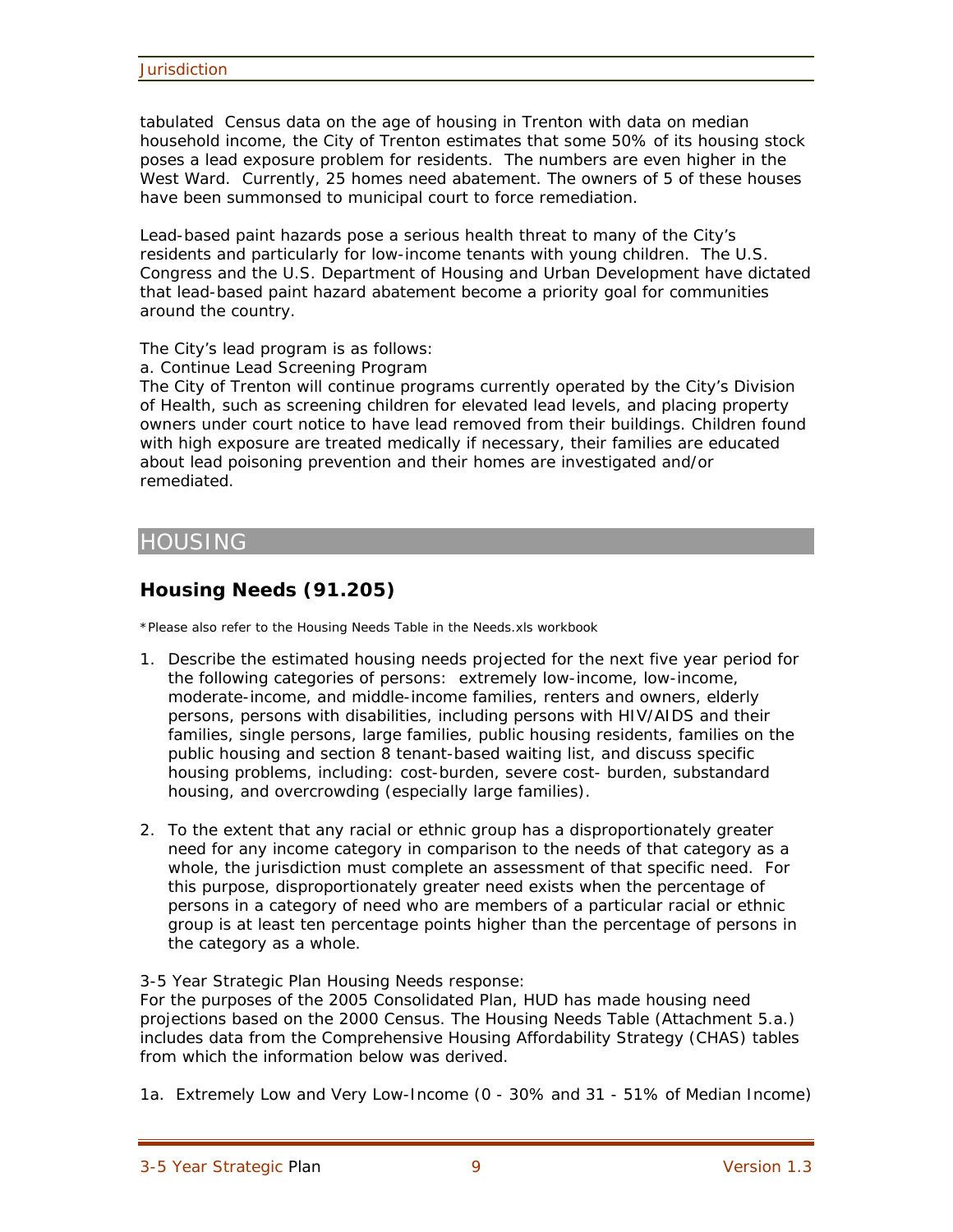A high proportion of Trenton's population consists of low-income households. According to HUD's projections, there were 13,477 very low-income households in the City, representing 41% of all city households. The percentage of very lowincome households was higher among minorities than among Whites. A total of 5695 or 37% of all White (Non-Hispanic) households were very low-income. This compares to 6087, or 44%, of all African-American households, and 1038, or 41% of Hispanic households of either race. These very low-income households are faced with housing problems, which include severe housing cost burden, substandard housing and overcrowding. These housing conditions, as well as how the City's housing needs affect minorities, the elderly, and special populations are discussed in subsequent sections.

#### 1b. Other Low-Income (51 to 80% of Median)

The housing needs of this income group, while not as severe, are similar to those of very low-income households. Low-income households, particularly large related rental households, are also afflicted by housing cost burden, substandard housing, and overcrowding, but to a lesser degree. Many households in this income bracket, which can be said to represent the "working poor," can afford to buy homes in the private market in many of Trenton's neighborhoods but are in need of credit and mortgage counseling and other pre-homeownership assistance.

#### 1c. Moderate Income (81-95% of Median)

Housing assistance needs for moderate income households in Trenton are significantly less severe than the needs of very low and low-income households. Since the Mercer County median income has remained one of the highest in the State and in the United States, households in the City of Trenton earning between 81% and 95% of the area median income rarely have serious difficulty meeting their immediate housing needs. Indeed the statistics show that it is most cost effective for this income group, especially large households, to become homeowners instead of continuing to pay rent.

The moderate income population has been identified as having unmet needs such as access to down payment and closing funds for first time homeownership. This is a particular problem for minority moderate income families. These households, when buying a home in Trenton, often find that additional funds are needed for home improvements. Access to funds for this purpose, especially where a family has only limited equity, can be difficult.

#### 1d. Elderly

Segments of Trenton's elderly population continue to have serious unmet housing needs, although they are a small percentage of the total citywide housing need. While in 2000 only around a quarter of Trenton's households contained an individual 65 or older, more than half of all assisted housing in the City is reserved for senior citizens. In the course of the last six years, new senior citizen housing developments have opened up providing an additional 250 units for this population group.

#### 1e. Persons with Special Needs and/or Disabilities

There is a significant need in the City of Trenton for permanent affordable housing for individuals with disabilities or special needs. Many of these people are living on fixed incomes so they have little or no choice in the housing market. Not enough supportive housing exists in Trenton and in the region for the developmentally disabled, the deinsitutionalized mentally ill, ex-offenders who are transitioning back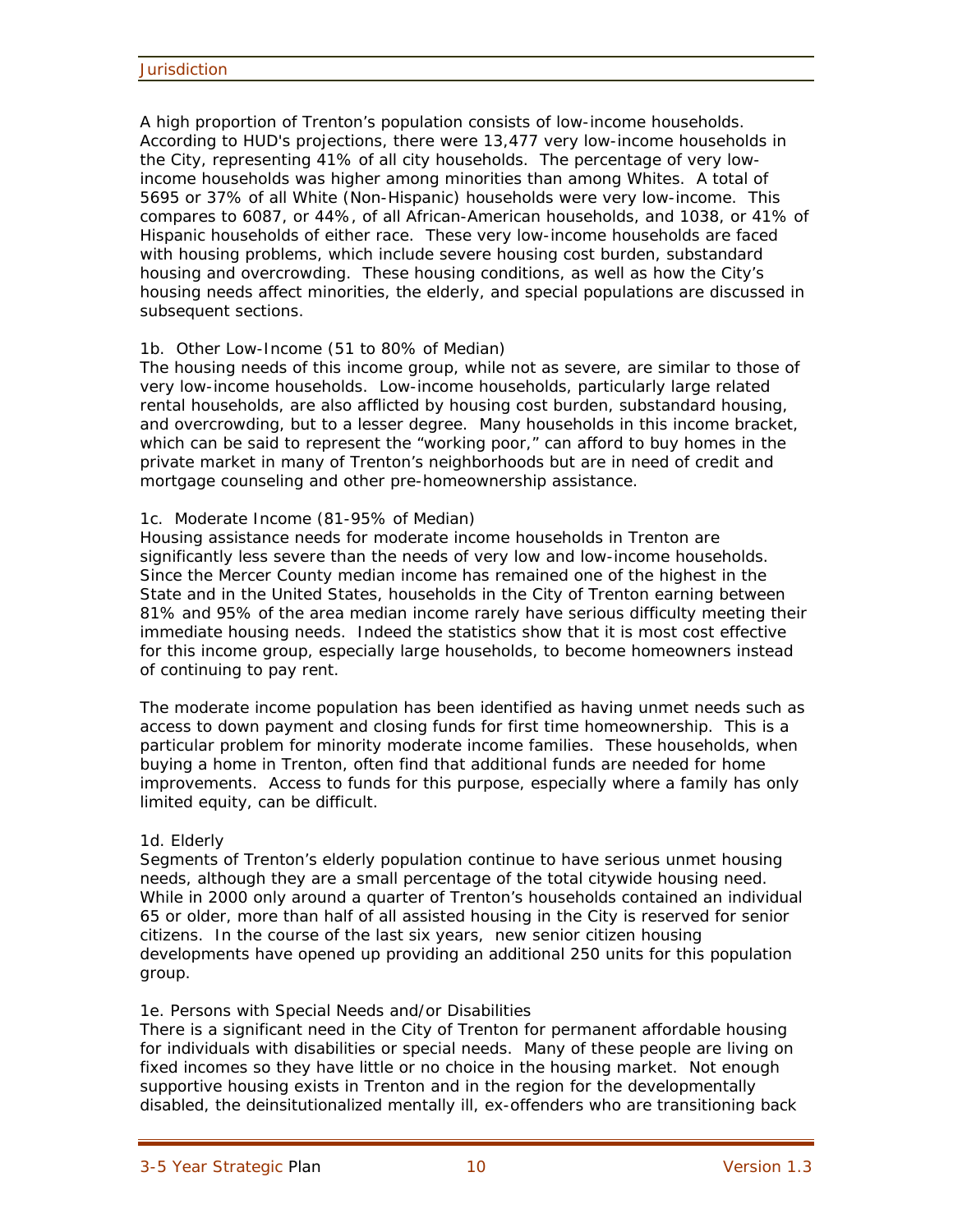to the community, the increasing number of persons living with AIDS, or recovering alcoholics and substance abusers. According to the Mercer County Office of the Disabled, in 1990 there were 7,890 households with disabilities in the city, an astounding number that comprises 20% of the City's households.

The City is also anticipating an increase in the elderly population, aged 75 years and over. These individuals have an increased need for congregate care, adult care and nursing home facilities. In 2000, individuals 65 years and over, comprised 11.4% of the City's population.

#### 1f. Housing Problems

Housing problems which affect the City's very low income households, among others, include severe housing cost burden, substandard housing and overcrowding. These housing conditions, as well as how the City's housing needs affect minorities, the elderly, and special populations are discussed below.

#### 1g. Housing Cost Burden

According to general standards, housing is considered affordable if it costs no more than 30% of one's income. The 2000 Census Median Family Income (MFI) for Trenton is \$36,681. Applying the general housing cost standard to Trenton, a very low-income renter household of 4 people (earning 50% of the MFI, or \$18,340) can afford a monthly rent of no more than \$458. Yet the 1999 Fair Market Rent in Trenton for a two-bedroom unit is \$810. Thus, low-income renter households in Trenton are particularly afflicted by severe housing cost burden. According to data provided by the National Low-income Housing Coalition, 45% of renters in Trenton are unable to afford Fair Market Rent for a two-bedroom unit.

The situation is most difficult for large related renter households (5 or more people). Out of a total 2431 such households, half made less than 50% of the MFI, and nearly thirty percent (693) made less than 30% of the MFI. Of the 693 households that made less than 30% of the MFI, it is estimated that approximately 415 or 60% spent more than 50% of their income for rent.

#### 1h. Substandard Housing Conditions

Substandard housing conditions are integrally linked to the low-income levels and housing cost burdens experienced by large numbers of households in Trenton. While the Census does not calculate substandard housing conditions, the City's rough estimate, based on housing inspection reports and on neighborhood surveys, suggests that substandard conditions may affect 30% or more of the City's private rental housing stock, and at least 10% of the owner-occupied stock. The neighborhoods with the worst substandard housing conditions, which have experienced the most disinvestment, are also the city's poorest.

#### 1i. Overcrowding

The CHAS tables do not provide information on overcrowding. Thus, the following information is based on 1990 Census data, which indicate that the magnitude of overcrowding, particularly severe overcrowding, increased between 1980 and 1990. The situation is particularly serious among renters. According to the 1990 Census, the total number of renters living in overcrowded conditions rose from 8% in 1980, to 12% of all renters in 1990, of whom over 5%, or over 800 households, were severely overcrowded. The reasons for this increase are closely related to both the severe cost burden on very low-income households, as well as on the substandard housing conditions that are found throughout low-income neighborhoods. This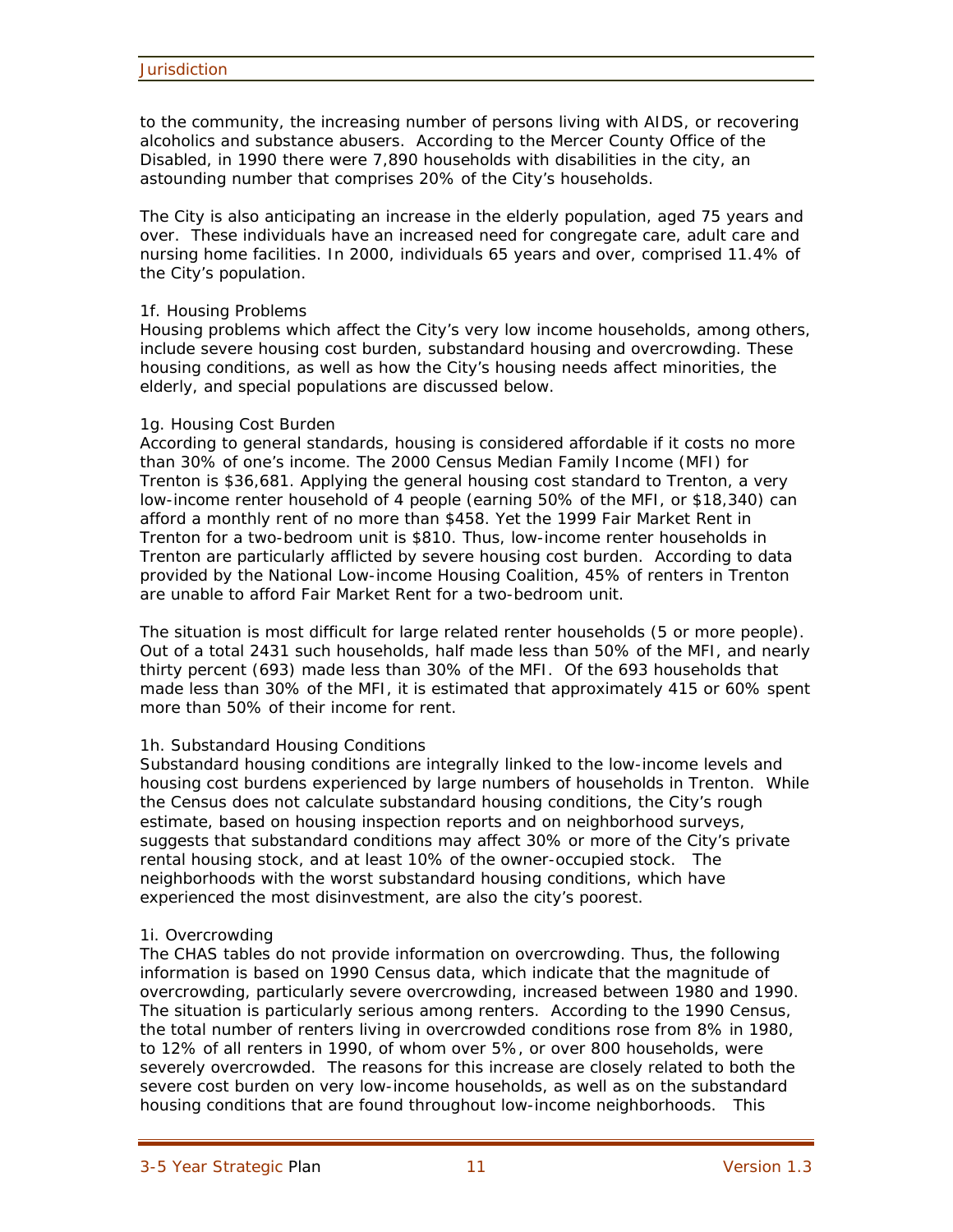doubling up of families in order to cut housing costs is a phenomenon that has been referred to by some as "hidden homelessness." Anecdotal evidence indicates that this trend has persisted.

Since there is considerable overlap between the categories of need, i.e. cost burden, substandard housing and overcrowding, it is not possible to aggregate the categories in order to arrive at an overall housing need figure. It is clear, however, that the very low-income, and especially the extremely low-income, populations are those with the greatest housing needs. Their low-incomes lock them in the least expensive housing, which tends to be the most deficient housing, and the most likely to be overcrowded.

2. Disproportionate Effects on Minorities

According to the 1990 Census, African-American and Hispanic households, which are poorer and younger than the average white household, are disproportionately subject to substandard, overcrowded and overpriced housing. Nearly three out of four single women with children, the population group most likely to be in extreme poverty and in the worst housing conditions, are African-American.

At the same time, minority households are less likely to own their own homes than are white households. According to the 2000 Census, 59% of Trenton's white households own their own homes, while only 42% of African-Americans, and 35% of Hispanic households do.

## **Priority Housing Needs (91.215 (b))**

- 1. Identify the priority housing needs in accordance with the categories specified in the Housing Needs Table (formerly Table 2A). These categories correspond with special tabulations of U.S. census data provided by HUD for the preparation of the Consolidated Plan.
- 2. Provide an analysis of how the characteristics of the housing market and the severity of housing problems and needs of each category of residents provided the basis for determining the relative priority of each priority housing need category.

Note: Family and income types may be grouped in the case of closely related categories of residents where the analysis would apply to more than one family or income type.

- 3. Describe the basis for assigning the priority given to each category of priority needs.
- 4. Identify any obstacles to meeting underserved needs.

3-5 Year Strategic Plan Priority Housing Needs response:

Attachment 5.a. is the Housing Needs Table which includes the Comprehensive Housing Affordability Strategy (CHAS) data. Overall, the CHAS data show that there is a high number of extremely low-income renters in all household types (elderly, small-related households, largerelated households, and other). As such, rental housing for extremely-low income renters was identified as a priority and will be funded with HOME dollars in 2005. This funding will be targeted to elderly residents.The CHAS data also shows that many Trenton families who own their home are low-income and very-low income. Because the city has identified increased home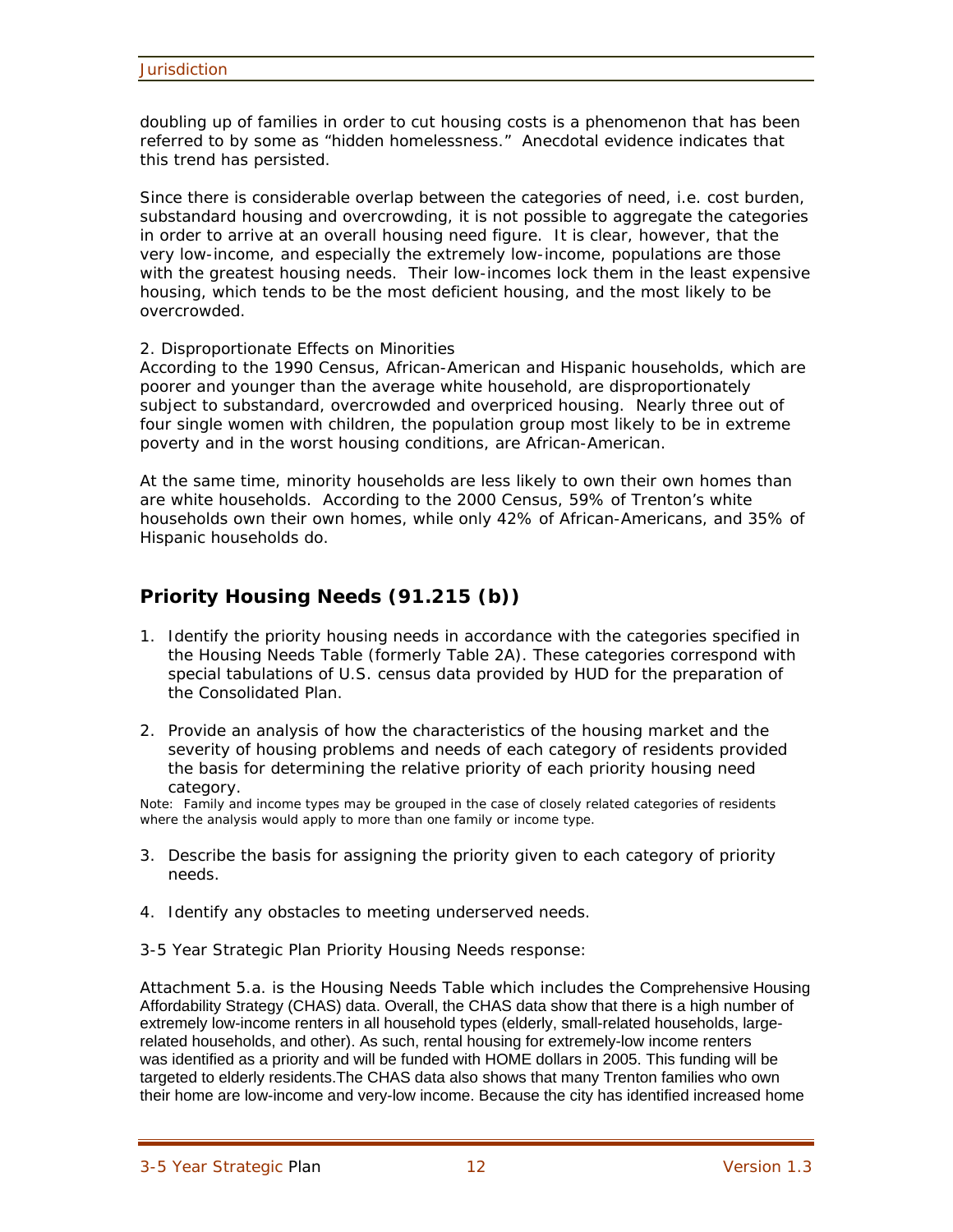ownership as a high priority, 2005 HOME funds will be used to provide more ownership opportunities for these residents.

## **Housing Market Analysis (91.210)**

\*Please also refer to the Housing Market Analysis Table in the Needs.xls workbook

- 1. Based on information available to the jurisdiction, describe the significant characteristics of the housing market in terms of supply, demand, condition, and the cost of housing; the housing stock available to serve persons with disabilities; and to serve persons with HIV/AIDS and their families.
- 2. Describe the number and targeting (income level and type of household served) of units currently assisted by local, state, or federally funded programs, and an assessment of whether any such units are expected to be lost from the assisted housing inventory for any reason, (i.e. expiration of Section 8 contracts).
- 3. Indicate how the characteristics of the housing market will influence the use of funds made available for rental assistance, production of new units, rehabilitation of old units, or acquisition of existing units. Please note, the goal of affordable housing is not met by beds in nursing homes.

3-5 Year Strategic Plan Housing Market Analysis responses:

The City of Trenton can generally be divided into five neighborhood housing market types based on housing quality, housing sales prices, property investment and resident satisfaction.

The designation of these neighborhood types have been made with the aid of a map, which was produced by the New Jersey Housing and Mortgage Finance Agency (NJHMFA) in 2002, indicating the range of median sales prices in the City of Trenton during the years 2000 to 2002. NJHMFA also performed an analysis of 16 variables impacting Trenton's neighborhoods referred to as a Neighborhood Stress Index, which have informed this process. The maps that display these analyses are shown in Attachment 5b.

**Excellent -Unsubsidized Market.** Indicators: Highest sales prices which far exceed the cost to develop; high quality of life; active real estate market with stable or appreciation trends. Highest income neighborhoods. Examples: Hiltonia, Glen Afton, Mill Hill.

**Very Good - Very Stable Market**. Indicators: Sales prices are just below cost to develop (within 30%). Good quality of life. Some real estate turnover with modest appreciation. Examples: Cadwalader Heights, Hillcrest, The Island, Berkeley Square.

**Good – Stable Market**. Indicators: Sales prices are below cost to develop (but within 50%). Fairly high turnover but prices remain relatively stable. No noticeable appreciation. Some abandoned houses. Examples: Franklin Park, Villa Park, Chestnut Park, Top Road.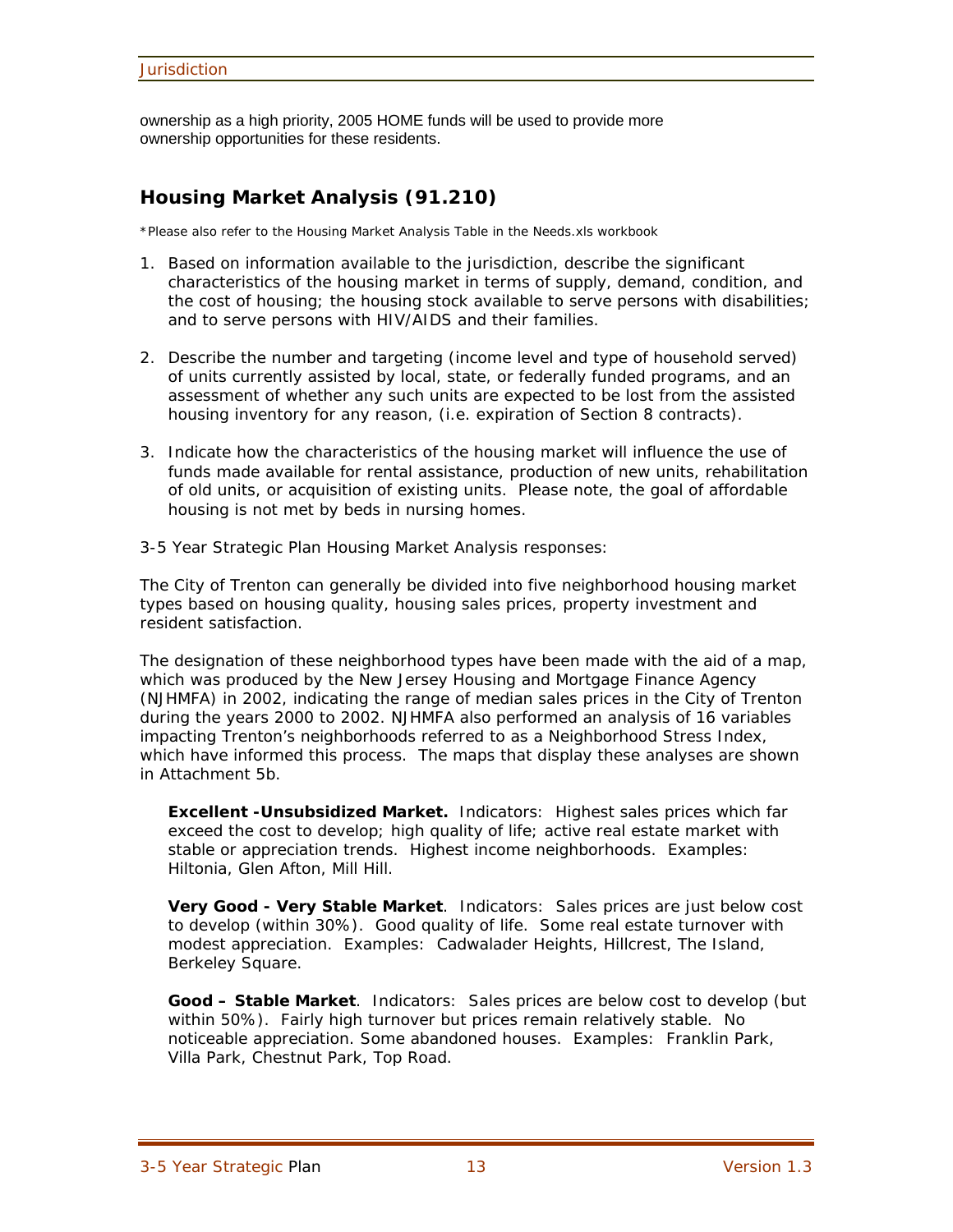**Fair Stable- Declining Market**. Indicators: Sales prices significantly below cost to develop and dropping. Increasing number of abandoned houses. Decline in neighborhood quality of life. Values decreasing. A lot of houses on the market. Examples: Chambersburg, Cadwalader Place, South Trenton (Cass to Lalor), Greenwood/Hamilton, Parkside West.

**Poor – Disinvested or Blighted Market**. Abandoned properties have value approaching or reaching negative value. Widespread disinvestment and abandonment. Few home sales. In some neighborhoods, major demolition has led to significant depopulation. Major concentration of poverty, even as new affordable homes are constructed and occupied. Examples: South Trenton (Bridge to Cass), Central East, Ewing/Carroll, North Trenton, East Trenton, Stuyvesant/Prospect, North 25, West End, Downtown, Hanover/Academy, Battle Monument, Wilbur (below Chambers Street).

#### Supply, Demand, Condition and Cost of Housing

An analysis of Trenton's housing market indicates a multi-tiered reality. On one level, Trenton offers a variety of truly affordable homeownership opportunities in a number of desirable neighborhoods where there are hundreds of housing units, new and old, for sale. The majority of these available housing units consist of attached housing units, either rowhomes or twins that share a party wall. At the same time, the local market also reflects the regional increase in housing prices with singlefamily detached housing located in the City's more spacious West Ward in demand and commanding strong values.

On another level, there continues to be a dearth of attractive, safe and affordable rental housing available for Trenton's extremely low and very-low-income residents, many of whom live in substandard housing located in neighborhoods characterized by disinvestment as indicated by vacant, boarded up structures, of which there are nearly 2,000 throughout the city. Since 1993, the City of Trenton has worked with a variety of not- and for-profit developers to construct over 360 new and 1,079 rehabilitated affordable housing units. The breakdown for these units is shown in the following table:

Table 8. New and Rehabbed Affordable Housing Units since 1993

|            | Rental | For Sale | <b>Special Needs</b> | Total |
|------------|--------|----------|----------------------|-------|
| <b>New</b> | 20     | 287      | 53                   | 360   |
| Rehab 629  |        | 101      | 349                  | 1079  |
| Total 649  |        | 388      | 402                  | 1439  |

Despite these advances, private market housing conditions for the city's lowest income residents continue to be largely substandard. Because of the City's weak public education system and its reputation as a city in decline, among other issues, much of Trenton's housing stock has remained unimproved and undervalued.

City housing inspectors and the city's visiting nurses report substandard housing conditions exist throughout many of the city's low-income neighborhoods. For instance, a 1999 housing survey conducted by Habitat for Humanity in the East Trenton neighborhood indicated that 25% of all occupied houses were in seriously substandard condition.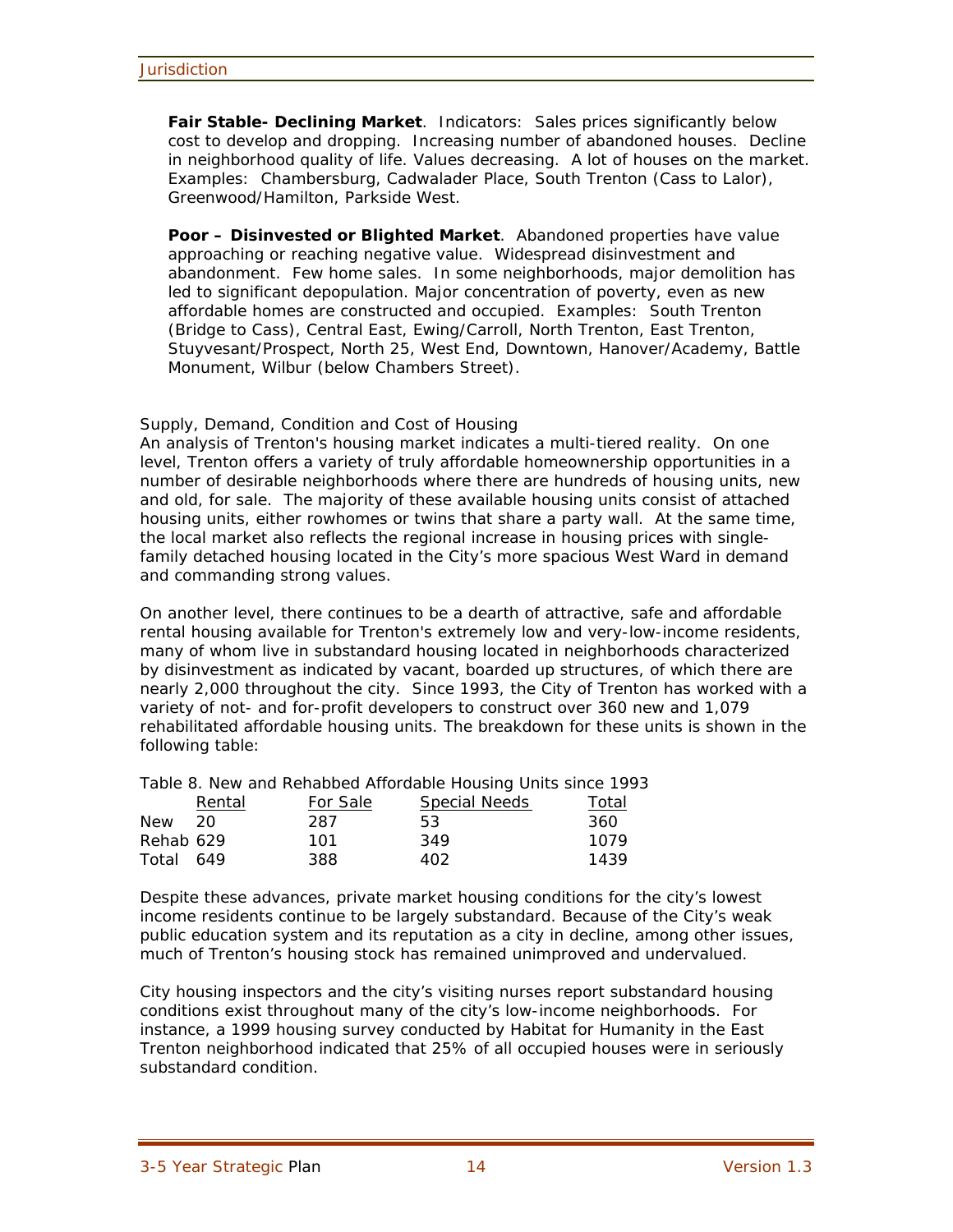While trends reflecting economic decline and increasing concentration of low-income populations in Trenton's neighborhoods are a significant element in Trenton's profile, these factors are not the only elements. Much of the City's population, reflecting its many ethnic and racial groups, live in attractive, well-maintained working and middle class neighborhoods, some containing retail and service centers. Trenton is rich in history, with a diverse housing stock, many fine historic districts and an array of significant historic and cultural landmarks. Above all, Trenton has an active network of community and civic organizations, non-profit development and service corporations, and other formal and informal entities all dedicated to improving individual neighborhoods and Trenton as a whole. These many strengths and resources serve the City well as it seeks to confront and address its many problems.

## **Specific Housing Objectives (91.215 (b))**

- 1. Describe the priorities and specific objectives the jurisdiction hopes to achieve over a specified time period.
- 2. Describe how Federal, State, and local public and private sector resources that are reasonably expected to be available will be used to address identified needs for the period covered by the strategic plan.
- 3-5 Year Strategic Plan Specific Housing Objectives response:

The city has identified the following housing objectives and strategies to pursue over the next five years:

#### **HOUSING OBJECTIVE #1: To provide safe affordable rental housing to meet residents' most urgent housing needs.**

In order to keep Trenton's lowest income households, those earning 50 percent or less of the regional median income from becoming homeless and to provide for permanent housing for already homeless households, Trenton must continue its efforts to provide more safe affordable rental housing. Three out of four households in the lowest income category are renters. To a great extent, housing need among this population has intensified due to the welfare and emergency assistance reforms of the 1990's that effectively increased the cost burden carried by many households, particularly among large families. Nearly all households in this category spend well over 30 percent of their income on housing and a large percentage live in substandard and/or overcrowded conditions.

#### *Strategies:*

- ♦ Develop affordable rental housing stock.
- ♦ Initiate rental property improvement program to deter ongoing landlord disinvestment and to bring existing rental properties up to code.
- ♦ Provide Distressed Rental Property Recapture Program.
- ♦ Implement rental housing development targeted toward the creation of an artist community in the city.
- Support and help implement public housing improvement programs.

#### **HOUSING OBJECTIVE #2: To increase and support homeownership as fundamental building block of a sound and sustainable neighborhood, particularly for minority families.**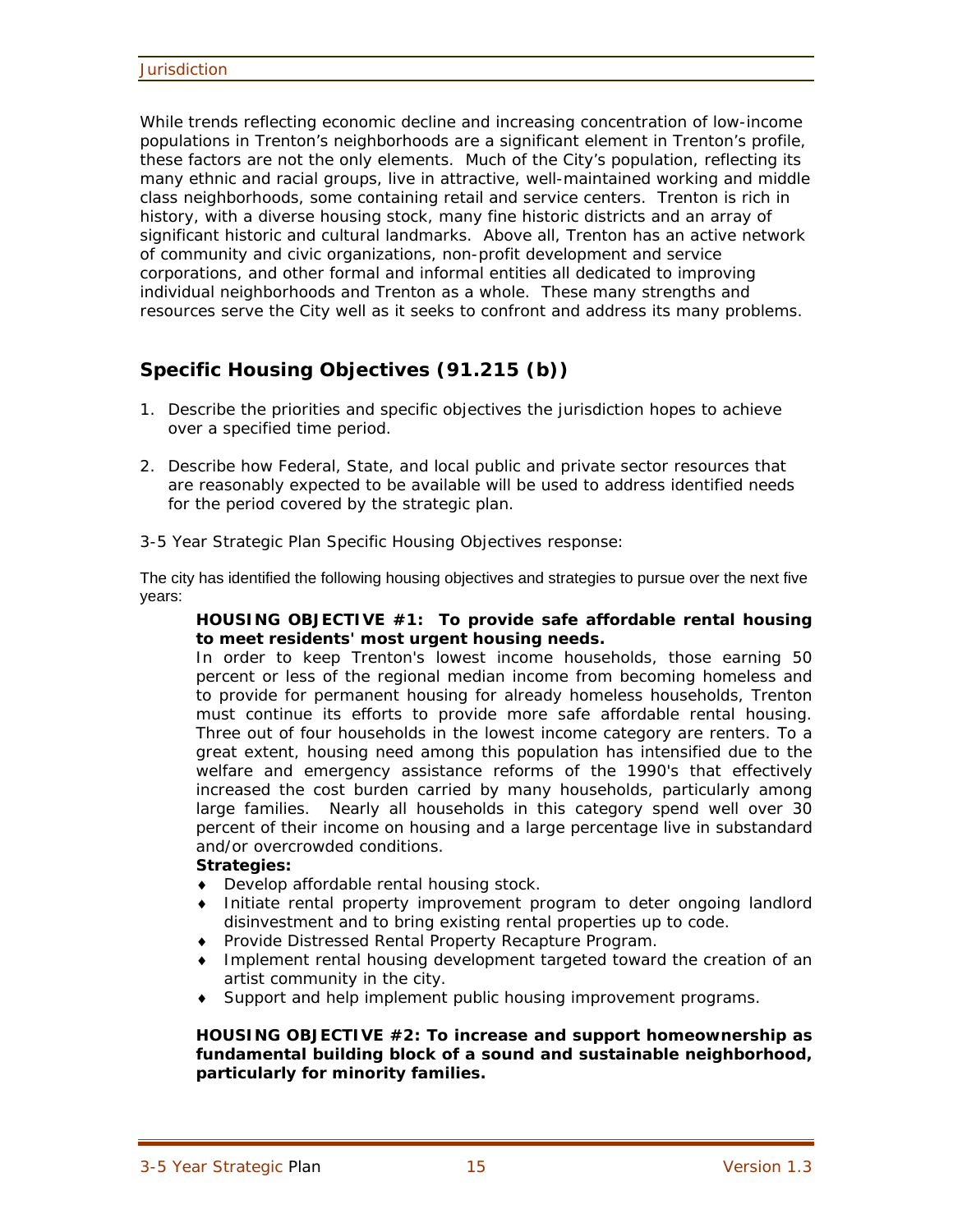Increasing and supporting homeownership is central to the goal of creating sound neighborhoods and improving resident housing conditions. Only 45 percent of the households in the city were homeowners in 2000, compared to 64 percent in the United States as a whole. In the city's poorest neighborhoods, an average of only 30 percent of households are homeowners. And among Black and Latino families, the percentages are even lower.

Home ownership creates a variety of tangible benefits for the families involved, and for the community. The association of home ownership with self-esteem, with level of involvement in the community, and with family stability is strong and well established. Homeownership increases security of tenure and the family's stake in the community. Also, a typical renter can significantly reduce their housing costs through participation in affordable home ownership programs. The family that buys a subsidized house at \$45,000 is likely to see the quality of their housing dramatically improve even while their monthly housing cost decreases.

#### *Strategies:*

- ♦ Work with development organizations to create new affordable housing for owner occupancy within target areas, through substantial rehabilitation and new construction.
- ♦ Implement a home improvement assistance program for existing lowincome homeowners.
- ♦ Rehabilitate scattered vacant city-owned properties for sale to first time homebuyers.
- ♦ Implement a Buy it-Fix It Program.
- ♦ Develop closing cost assistance program.
- ♦ Provide housing information and referrals to counseling agencies to prospective homebuyers
- ♦ Support existing and new not-for-profit housing development organizations interested in working in Trenton.
- ♦ Work more closely with local mortgage lenders and financial institutions to offer zero-down payment loans, favorable rates, 203K (Buy It-Fix It) loans and other homebuyer assistance programs.
- ♦ Rent to Own/Lease Purchase Program for prospective homebuyers.

#### **HOUSING OBJECTIVE #3: To foster ccmprehensive neighborhood rebuilding and stabilization with broad resident participation.**

Healthy neighborhoods are comprised of more than just bricks and mortar. It is the relationships between neighbors and the places where people interact that make a neighborhood special. The planning and implementation of a rebuilding strategy cannot just emerge from the top down, but must evolve through a process that engages the residents of the neighborhood as partners in the revitalization of their community. Neighborhood rebuilding must be a comprehensive and long-term process. It must address the full range of physical, as well as social and economic, conditions affecting the quality of life and stability of a neighborhood.

#### *Strategies:*

- ♦ Expand and enhance neighborhood planning and outreach program.
- ♦ Establish Neighborhood Preservation Program.
- ♦ Coordinate the construction of infrastructure and other accessory improvements in conjunction with neighborhood revitalization efforts.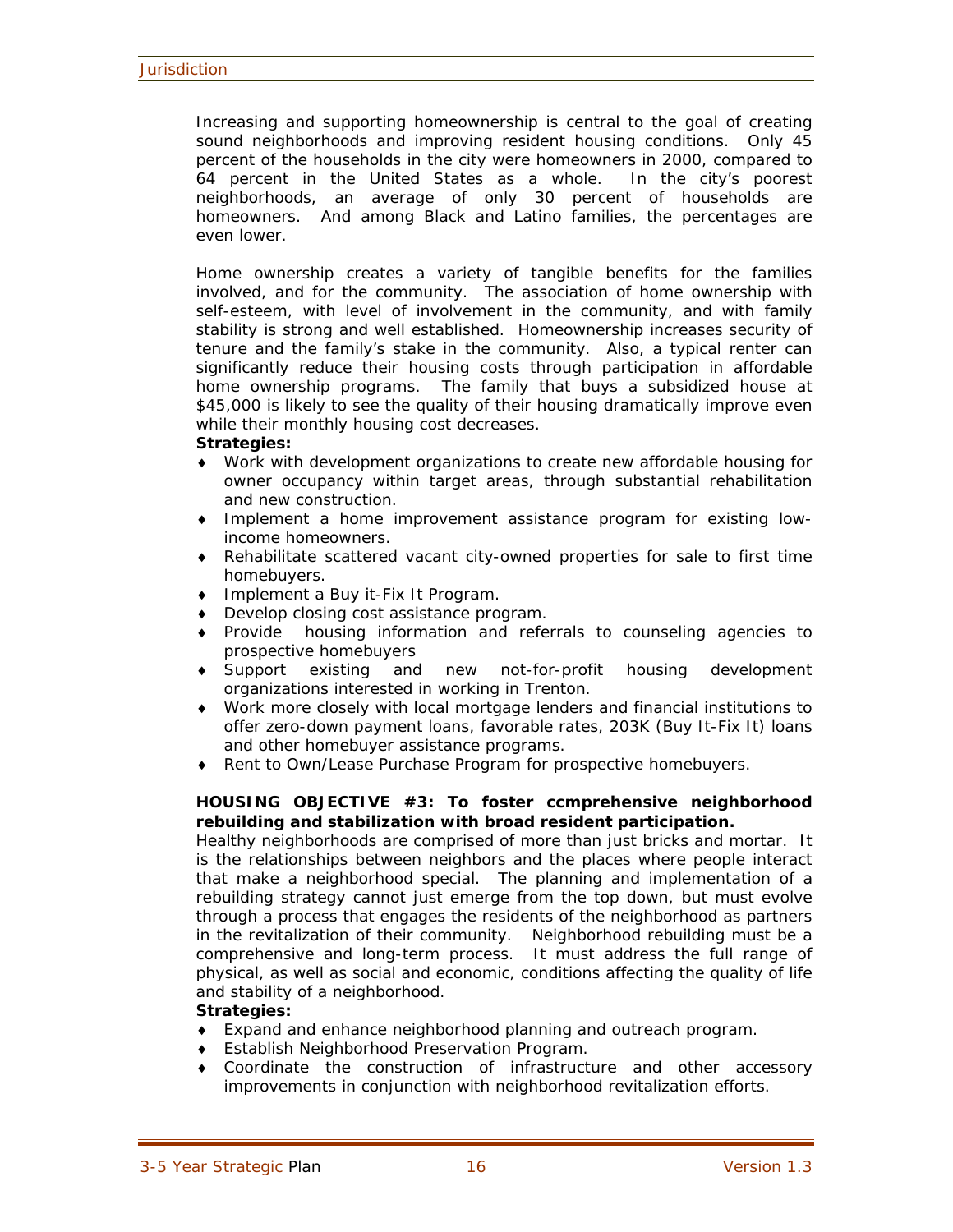#### **HOUSING OBJECTIVE #4: To prevent and/or eliminate vacant properties that blight Trenton's neighborhoods through rehabilitation and strategic demolition where rehab is not structurally or economically feasible.**

The elimination of vacant and abandoned properties scattered throughout Trenton's neighborhoods has been pursued primarily as a strategy for housing development, not as an end goal in and of itself. The City must take a creative approach to curtail the on-going abandonment of properties, as well as to address those units that have been vacant long and short term. There are some 2,900 vacant properties in the city; most are privately owned and are not under city control. Vacant, boarded-up properties present a health and safety hazard for adjacent residents and contribute negatively to the images of both a particular neighborhood and the City as a whole. Just one vacant and boarded up property can undermine the stability of an otherwise healthy street, as no one wants to live in the house next door or in the house across the street.

#### *Strategies:*

- ♦ Implement Buy It-Fix It Program
- ♦ Demolish structurally unsound properties.
- ♦ Introduce and enforce tougher vacant properties ordinance.

## **Needs of Public Housing (91.210 (b))**

In cooperation with the public housing agency or agencies located within its boundaries, describe the needs of public housing, including the number of public housing units in the jurisdiction, the physical condition of such units, the restoration and revitalization needs of public housing projects within the jurisdiction, and other factors, including the number of families on public housing and tenant-based waiting lists and results from the Section 504 needs assessment of public housing projects located within its boundaries (i.e. assessment of needs of tenants and applicants on waiting list for accessible units as required by 24 CFR 8.25). The public housing agency and jurisdiction can use the optional Priority Public Housing Needs Table (formerly Table 4) of the Consolidated Plan to identify priority public housing needs to assist in this process.

3-5 Year Strategic Plan Needs of Public Housing response:

The City of Trenton has a total subsidized housing inventory of some 6,268 units, or approximately 18 percent of the City's total housing stock. Of these units, 1,954 are public housing units, 990 are Section 8 vouchers, 600 are project-based Section 8 certificates, 3,224 are privately owned subsidized rental housing, and 500 are subsidized owner occupied housing.

#### a. Public Housing

Of the 1,954 public housing units owned and operated by the Trenton Housing Authority (THA), 411 (21%) are designated for senior citizens, with the balance in family units. Out of the total inventory, there are 174 efficiency units, 520 one bedrooms, 821 two bedrooms, 407 three bedrooms and 32 four bedrooms. The resident population of Trenton's public housing is overwhelmingly African-American at 96%, with the balance divided between Latino and White non-Latino households. In 2002, the average income of resident households is \$15,000, and about 20% of the resident households rely on public assistance as their primary source of income.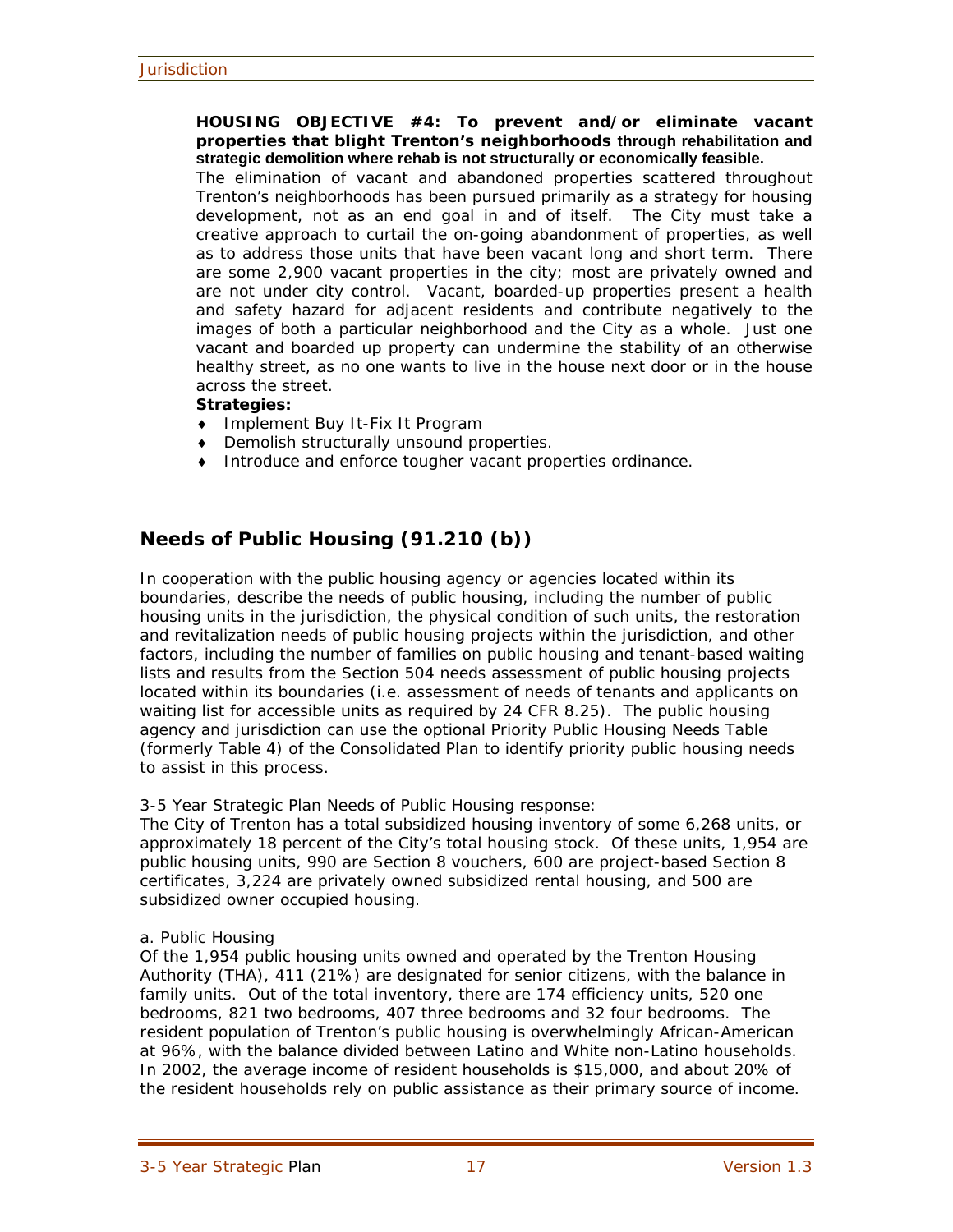But another one hundred or more households earn a moderate income, a group that represents potential clients for homeownership.

The table below lists the Public Housing projects and number of units in the City. **Table 1**. Public Housing

| Project<br><b>Name</b><br>&<br><b>Address</b> | Nο.<br>Family<br><b>Units</b> | <b>Elderly Units</b><br>Handicapped |
|-----------------------------------------------|-------------------------------|-------------------------------------|
| James J. Abbott Homes                         |                               |                                     |
| 490 Hoffman Avenue                            |                               | 108                                 |
| Connor French<br>$\mathbf{J}_{\mathbf{r}}$    |                               |                                     |
| <b>Towers</b>                                 |                               | 151                                 |
| 630 W. State Street                           |                               |                                     |
| Louis Josephson Apts.                         |                               |                                     |
| 237 Oakland Street                            |                               | 152                                 |
| James Kerney Homes                            |                               |                                     |
| 369 Union Street                              | 102                           |                                     |
| Lincoln Homes                                 |                               |                                     |
| 207 Old Rose Street                           | 108                           |                                     |
| <b>Charles Miller Homes</b>                   |                               |                                     |
| 125 Lincoln Avenue                            | 256                           |                                     |
| Prospect/Campbell                             |                               |                                     |
| Homes                                         | 211                           |                                     |
| 110 Prospect Street                           |                               |                                     |
| Wilson.Haverstick                             |                               |                                     |
| Homes                                         | 331                           |                                     |
| 5 Eisenhower Avenue                           |                               |                                     |
| Donnelly/Page Homes                           |                               |                                     |
| 875 New Willow Street                         | 535                           |                                     |
| Total:                                        | 1543                          | 411                                 |

(source: Trenton Housing Authority, 2003)

## **Public Housing Strategy (91.210)**

- 1. Describe the public housing agency's strategy to serve the needs of extremely low-income, low-income, and moderate-income families residing in the jurisdiction served by the public housing agency (including families on the public housing and section 8 tenant-based waiting list), the public housing agency's strategy for addressing the revitalization and restoration needs of public housing projects within the jurisdiction and improving the management and operation of such public housing, and the public housing agency's strategy for improving the living environment of extremely low-income, low-income, and moderate families residing in public housing.
- 2. Describe the manner in which the plan of the jurisdiction will help address the needs of public housing and activities it will undertake to encourage public housing residents to become more involved in management and participate in homeownership. (NAHA Sec. 105 (b)(11) and (91.215 (k))
- 3. If the public housing agency is designated as "troubled" by HUD or otherwise is performing poorly, the jurisdiction shall describe the manner in which it will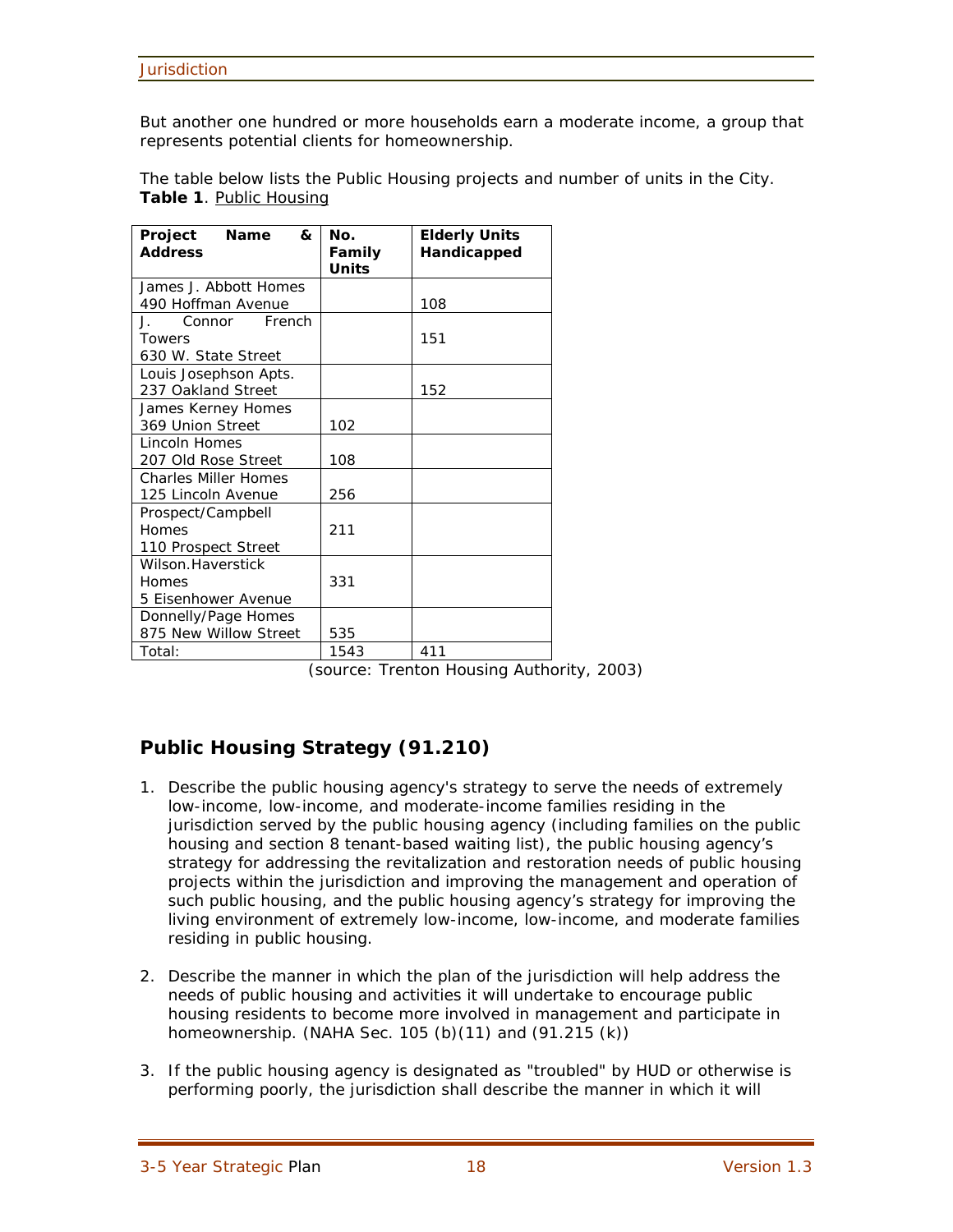provide financial or other assistance in improving its operations to remove such designation. (NAHA Sec. 105 (g))

3-5 Year Strategic Plan Public Housing Strategy response:

According to the THA's plan for fiscal year 2002, there are currently 2,900 families on the waiting list for the Trenton Housing Authority. Most families on the THA's waiting list have children and are seeking a two or three bedroom unit. 97% of the families on the THA waiting list are African-American.

The Trenton Housing Authority is currently completing the major restoration of Lincoln Homes; and in the last two years has rehabilitated over 200 long-term vacant units, renovated the lobbies, anterooms, and hallways of three senior buildings, and completely renovated a 27 unit building that had been vacant for six years.

The Trenton Housing Authority has identified an additional \$50,000,000 in physical improvements needed for its housing developments. Over the next 5 years, THA expects to receive and expend approximately \$15,000,000 to address the need. Planned improvements include additional unit renovations, infrastructure repairs, roof repairs, windows, doors and exterior site work. To accelerate the modernization schedule, THA will be seeking a bond issue to modernize Campbell Homes and perform additional improvements to Prospect Village and Haverstick Homes.

The accomplishments and plans delineated above are operational components of the strategic goals of the Trenton Housing Authority's 5-year plan listed below:

- Expand the supply of assisted housing
- Improve the quality of assisted housing
- Increase assisted housing choices
- Provide an improved living environment
- Promote self-sufficiency and asset development of assisted households
- Ensure equal opportunity and affirmatively further fair housing.

#### b. Section 8 Housing

As of spring 2000, there were a total of 990 Section 8 rental vouchers in use within the City of Trenton, 30 percent of the recipients of which have personal disabilities, either physically or mentally. The Section 8 program in Trenton is administered by the New Jersey Department of Community Affairs (DCA), which reports that there are 700 households currently on the Section 8 waiting list. DCA has made applications and anticipates receiving 200 additional Section 8 vouchers in the coming months. Besides the tenant-based vouchers, Trenton also has some 60 project-based Section 8 certificates that are associated with specific developments, such as Cityside Apartments (300 certificates), Escher Street SRO (100 certificates), Stepping Stone Commons SRO (64 certificates) and other smaller projects, as described under "other subsidized housing." In addition, Trenton has 106 HOPWA vouchers that are distributed to people with AIDS.

#### c. Other Subsidized Housing

In addition to public housing and Section 8 vouchers, the City of Trenton contains a sizable inventory of housing units assisted under a wide variety of public and private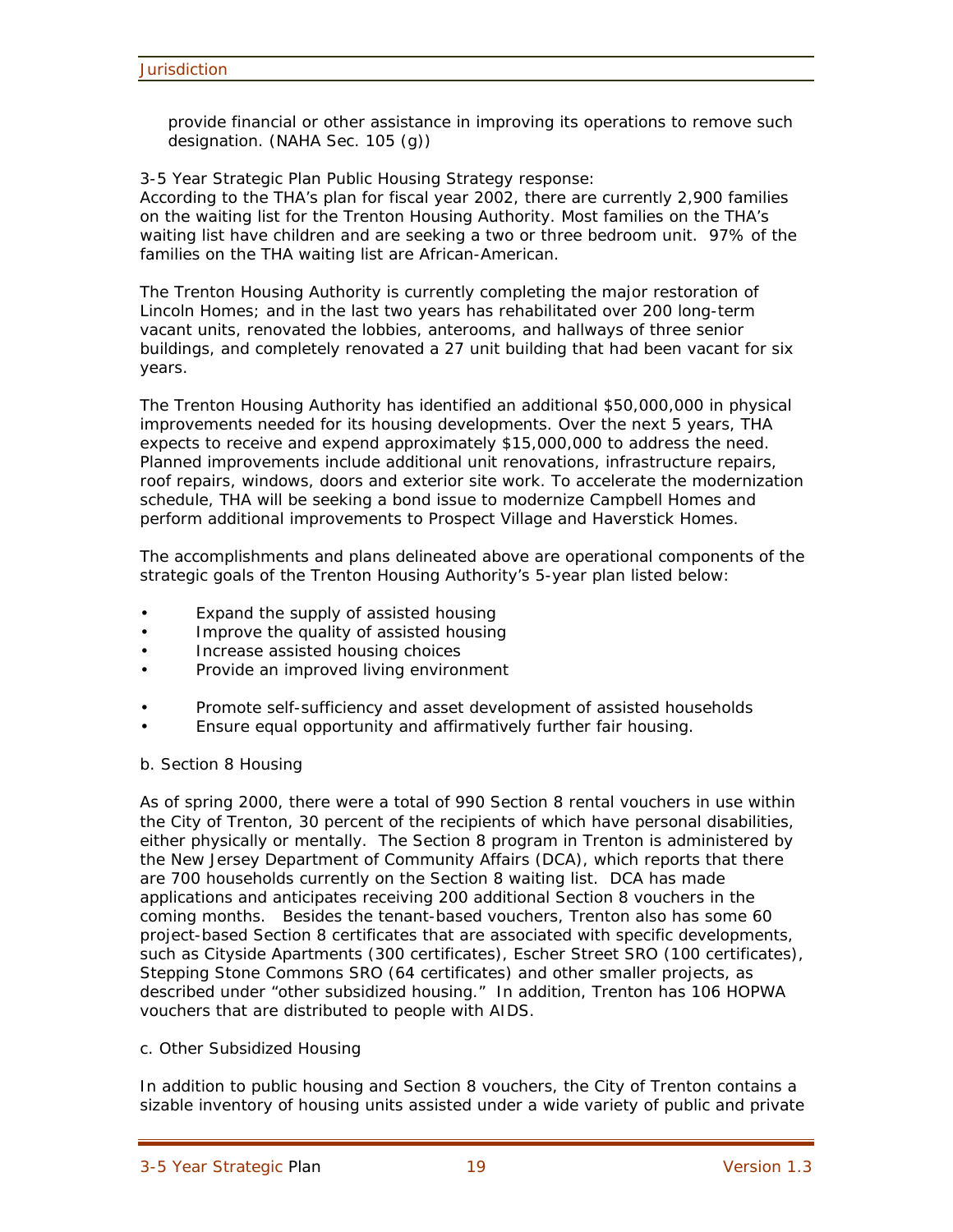programs and resources. The City's supply of subsidized homeownership units continues to expand. The City of Trenton anticipates losing no subsidized rental housing in the immediate future as a result of prepayment or voluntary termination of federally assisted mortgages.

The table below lists the Subsidized Rental Housing (For-Profit & Not-for-Profit) and number of units in the City.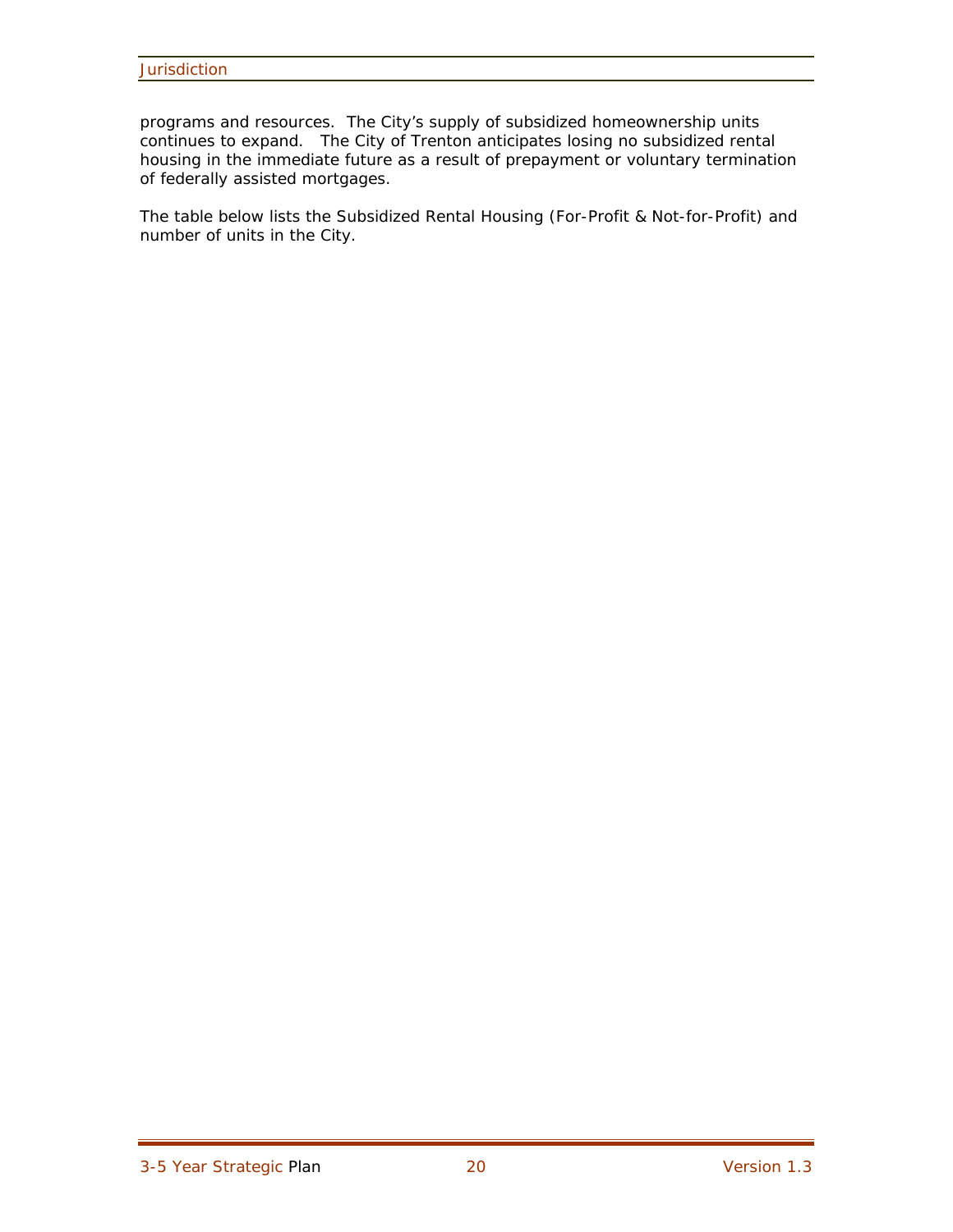## **Jurisdiction**

| oject Name                                 | <b>Address</b>                     | # Family<br><b>Units</b> | # Elderly<br><b>Units</b> | Program                         |
|--------------------------------------------|------------------------------------|--------------------------|---------------------------|---------------------------------|
| eda Apartments                             | 202 E. Hanover St.                 | 38                       |                           | BHP/CDBG/RentalR<br>ehab        |
| <b>Ilevue Plaza</b>                        | 447 Bellevue Ave.                  | 89                       |                           | Sec. 221(d)3                    |
| unswick Village Apts.                      | Brunswick Ave.                     | 110                      |                           | Sec. 236                        |
| tyside Apts.                               | (scattered)                        | 236                      |                           | Sec. 8 Mod Rehab                |
| orth 25 Family Apts.                       | 260 N. Willow St.                  | 117                      |                           | HMFA/Sec.8                      |
| ngsbury Apts.                              | 1 Kingsbury Square                 | 60                       | 304                       | HMFA/Sec. 236                   |
| rkview Apts.                               | 338 Bellevue Ave.                  | 24                       |                           |                                 |
| wan Towers                                 | 620 W. State St.                   | 157                      | 39                        | <b>HMFA</b>                     |
| chitects Housing                           | 215 E. Front St.                   |                          | 122                       | HMFA/Sec.8                      |
| thedral Square                             | 26 W.Hanover St.                   |                          | 100                       | Sec. 202                        |
| e Leonard Apts.                            | Prospect St & Bellevue             |                          | 22                        | Sec. 202 (Dev.<br>$Dis.$ )      |
| ther Arms                                  | 323 S. Broad St.                   |                          | 150                       | Sec. 202                        |
| ther Towers                                | 489 W. State St.                   |                          | 205                       | Sec. 202                        |
| rnice Munce Towers                         | 260 N. Willow St.                  |                          | 116                       | HMFA/Sec.8                      |
| ent Center East                            | 527 Greenwood Ave.                 |                          | 229                       | Sec. 202                        |
| ent Center West                            | 465 Greenwood Ave.                 |                          | 246                       | Sec. 236                        |
| uth Village                                | 312 Lalor St.                      |                          | 335                       | Sec. 202                        |
| ott School                                 | Centre St.                         | 23                       |                           | LIHTC, RCA                      |
| pod St. Housing                            | Old Trenton                        | 46                       |                           | HMFA/LIHTC/BHP/D<br><b>CF</b>   |
| <b>Imboldt-Sweets</b>                      |                                    | 19                       |                           | LITC/RCA/HOME                   |
| est Ward Multi-Family                      |                                    | 30                       |                           | HOME/AHP                        |
| nton Park I                                | N. Clinton Ave.                    | 26                       |                           | HOME/LIHTC/BHP/S<br>ec.108      |
| <b>Ilettieri Homes</b>                     | 615 S. Clinton Ave.                |                          | 69                        | HLB/LIHTC/BHP                   |
| cle F Rehab                                | 720 Monmouth St.                   |                          | 70                        | BHP/HOME/RCA/LI<br>HTC/CDBG     |
| mberton St. Rehab<br>mberton, Ferry, Union |                                    | 26                       |                           | BHP/HMFA/LIHTC                  |
| ockton Arms Rehab                          | 28 N. Stockton St.                 | 33                       |                           | LIHTC/BHP/HMFA/C<br>apital Fund |
| ockton St. Rehab Scattered                 |                                    | 26                       |                           | Capital/HOME/BHP/<br>HMFA/LIHTC |
| . Zion Sr./New                             | Perry St.                          |                          | 40                        | <b>BHP/LIHTC</b>                |
| Hanover St. Rehab                          |                                    | 19                       |                           | RCA/LIHTC                       |
| tisan St. Rehab                            | Artisan St.                        | 31                       |                           | LIHTC/BHP/HLB                   |
| Warren St. Rehab.II                        | N. Warren St.                      | 31                       |                           | LIHTC/BHP/RCA                   |
| ademy Place Rehab                          | Academy St.                        | 40                       |                           | <b>BHP/LIHTC</b>                |
| estnut Monmouth                            |                                    | 13                       |                           | FHLB/BHP/LITC                   |
| Warren I                                   |                                    | 11                       |                           | <b>RCA/HOME</b>                 |
| Hanover                                    | <del>3-5 Year Strategic Plan</del> | $22^{\frac{1}{2}}$       |                           | sion<br>BHP/LIHTCT              |
| 0 E. Hanover                               |                                    | 5                        |                           | <b>BHP</b>                      |
|                                            | <b>Total Units</b>                 | 1232                     | 2044                      |                                 |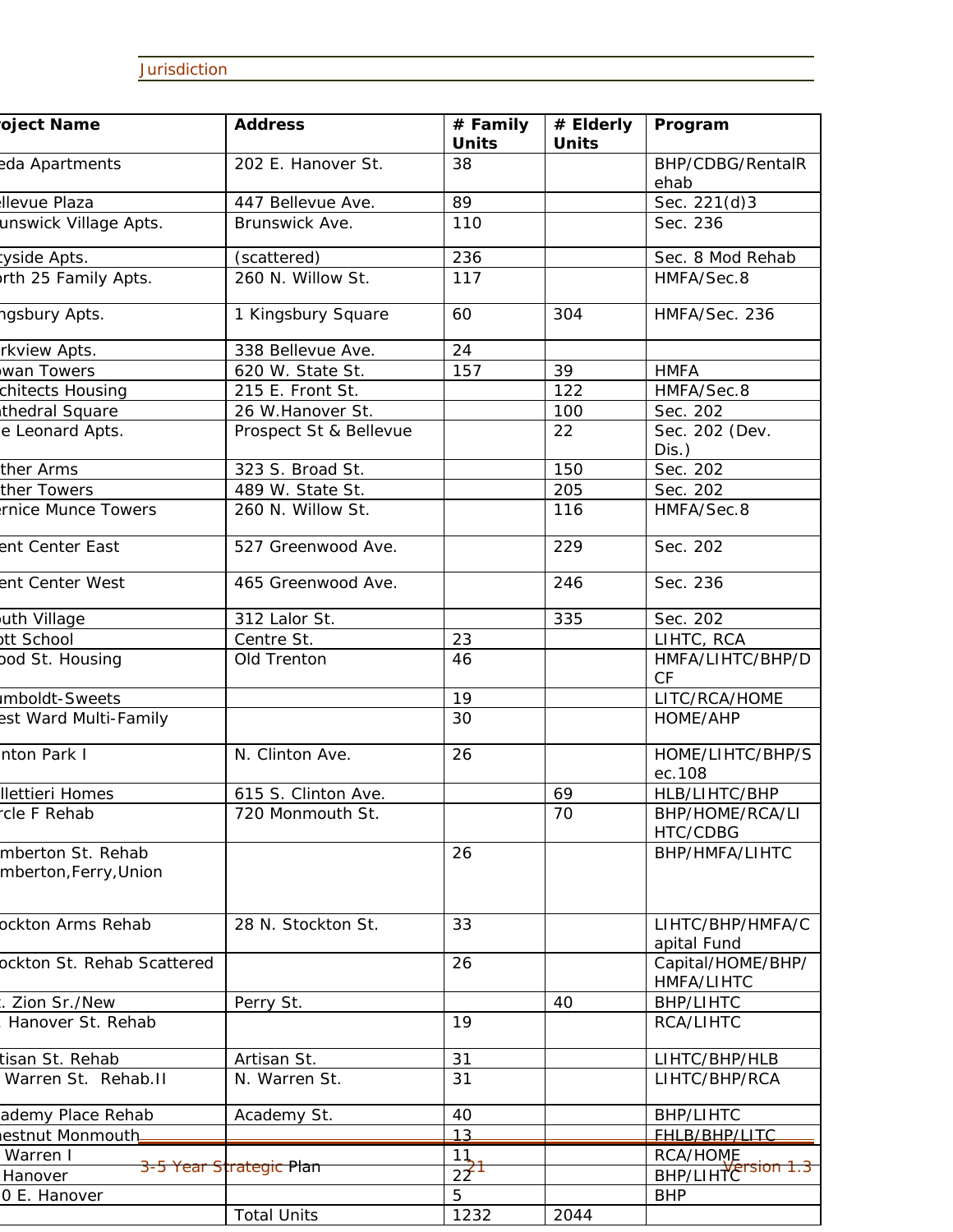## **Barriers to Affordable Housing (91.210 (e) and 91.215 (f))**

- 1. Explain whether the cost of housing or the incentives to develop, maintain, or improve affordable housing are affected by public policies, particularly those of the local jurisdiction. Such policies include tax policy affecting land and other property, land use controls, zoning ordinances, building codes, fees and charges, growth limits, and policies that affect the return on residential investment.
- 2. Describe the strategy to remove or ameliorate negative effects of public policies that serve as barriers to affordable housing, except that, if a State requires a unit of general local government to submit a regulatory barrier assessment that is substantially equivalent to the information required under this part, as determined by HUD, the unit of general local government may submit that assessment to HUD and it shall be considered to have complied with this requirement.
- 3-5 Year Strategic Plan Barriers to Affordable Housing response:

#### a. Fiscal Constraints

The City's experience is that public funds available for affordable housing are negligible relative to the need for such housing. The City of Trenton will continue to apply for and support a wide range of relevant development applications. The City will continue its largely successful efforts to piece together several different funding sources to make priority projects work. The City will continue to advocate, especially at the state level, not only for increased housing funding, but for changes in broad fiscal and tax policies affecting the State's urban area.

#### b. Land Use and Development Issues

The zoning regulations and other land use policies of the City of Trenton do not act as an impediment to appropriately located and properly planned affordable housing development. Nor does the time typically required for land use approvals result in undue delay to developers of affordable housing. However, the process of applying for and receiving construction permits and Certificates of Occupancy continues to be a source of some complaint. The City will continue to provide the pre-development review option, known as Project Application Review Committee (PARC) for development applicants.

## **HOMELESS**

## **Homeless Needs (91.205 (b) and 91.215 (c))**

\*Please also refer to the Homeless Needs Table in the Needs.xls workbook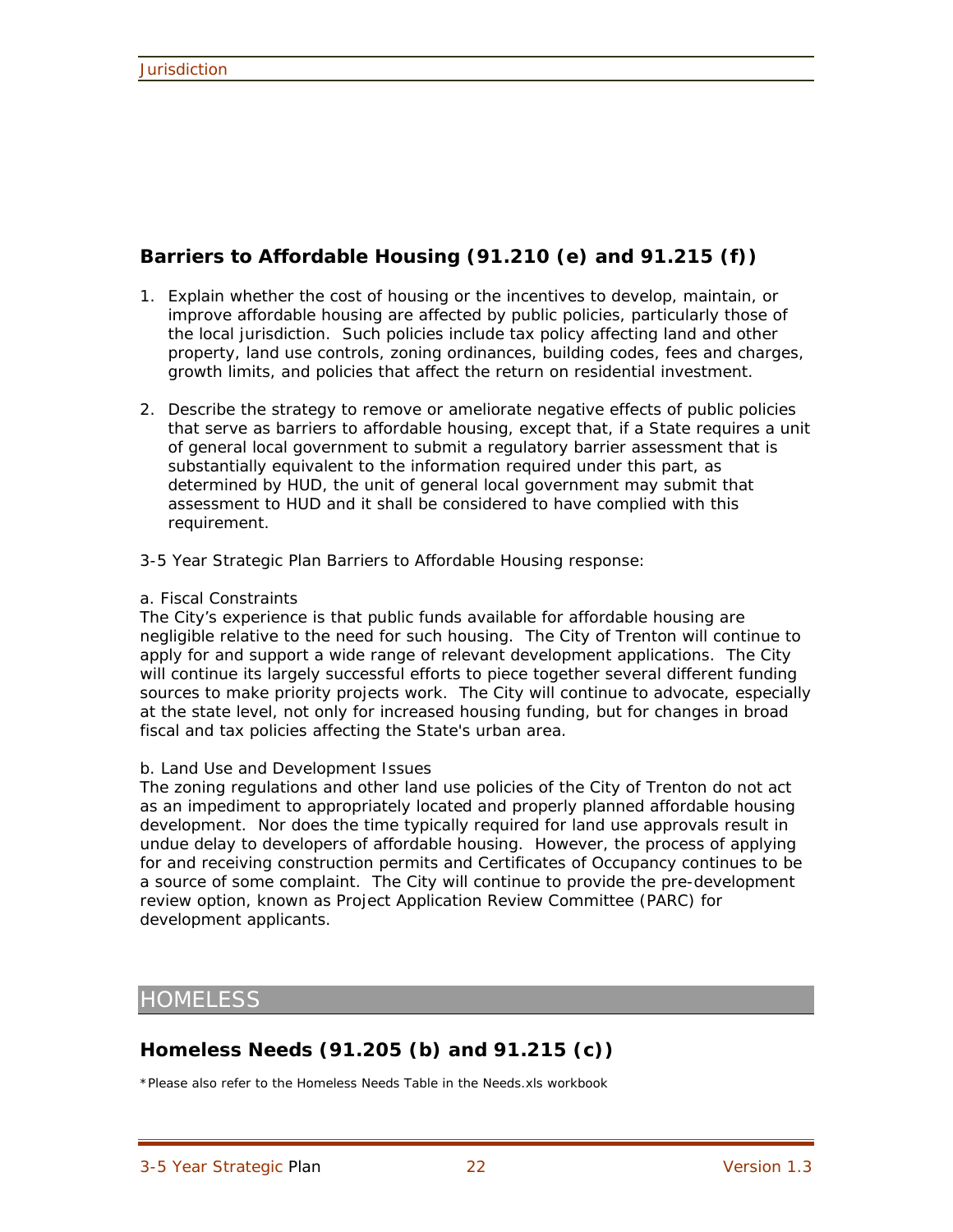Homeless Needs— The jurisdiction must provide a concise summary of the nature and extent of homelessness in the jurisdiction, (including rural homelessness where applicable), addressing separately the need for facilities and services for homeless persons and homeless families with children, both sheltered and unsheltered, and homeless subpopulations, in accordance with Table 1A. The summary must include the characteristics and needs of low-income individuals and children, (especially extremely low-income) who are currently housed but are at imminent risk of either residing in shelters or becoming unsheltered. In addition, to the extent information is available, the plan must include a description of the nature and extent of homelessness by racial and ethnic group. A quantitative analysis is not required. If a jurisdiction provides estimates of the at-risk population(s), it should also include a description of the operational definition of the at-risk group and the methodology used to generate the estimates.

#### 3-5 Year Strategic Plan Homeless Needs response:

(Need to update this section.)

a. Needs of Homeless Individuals and Families (General), Sheltered and Unsheltered Homelessness in Trenton is characterized by a high incidence of unemployment, mental illness, substance abuse, substandard housing conditions and high cost burden among low-income renter households. In addition to these factors, Trenton, like other urban areas, has been affected by changes in the national public welfare program, and has become a magnet for receiving and servicing the homeless population for the region, inflating the City's homeless crisis. Since the enactment of welfare reform, the City has seen a significant increase in homelessness among families who have been sanctioned from the welfare system, are ineligible for statefunded Emergency Assistance, or have exhausted their 12-month state assistance limits. In addition, the shortage of affordable housing for Trenton's very low-income individuals and families on public assistance prevents people from leaving homeless shelters and motels quickly once homelessness occurs. Very low-income individuals and families often wait years to receive a Section 8 voucher or a public housing placement, if they can get one at all.

The City of Trenton has a great need for additional beds for homeless families provided in a supportive environment. Currently, while the shelter/transitional bed inventory has grown to some 375 emergency shelter and 451 transitional housing beds, many homeless families are still being placed in motels where it is very difficult to provide the case management and supportive services that these households need. Based on the work of the Homeless Hotline and others providing for the homeless, the City estimates 800 Trenton families, with approximately 2.3 persons per family, are homeless on an average night. This number does not include overcrowded or doubled-up families.

The estimate of homeless individuals totals over 924 persons. At the current time, the City provides approximately 801 shelter and transitional beds for these individuals. The rest are doubled-up, are placed in hotels or are living in the streets. There is an on-going and important need to provide supportive services for these sheltered homeless individuals, as well as to provide additional beds for the unsheltered population, especially those with mental illness. The City of Trenton's current estimates of these needs, among other homeless needs, are included in the "Continuum of Care: Gaps Analysis," a document submitted to HUD on July 15, 2004.

b. Homeless Individuals and Families with Special Needs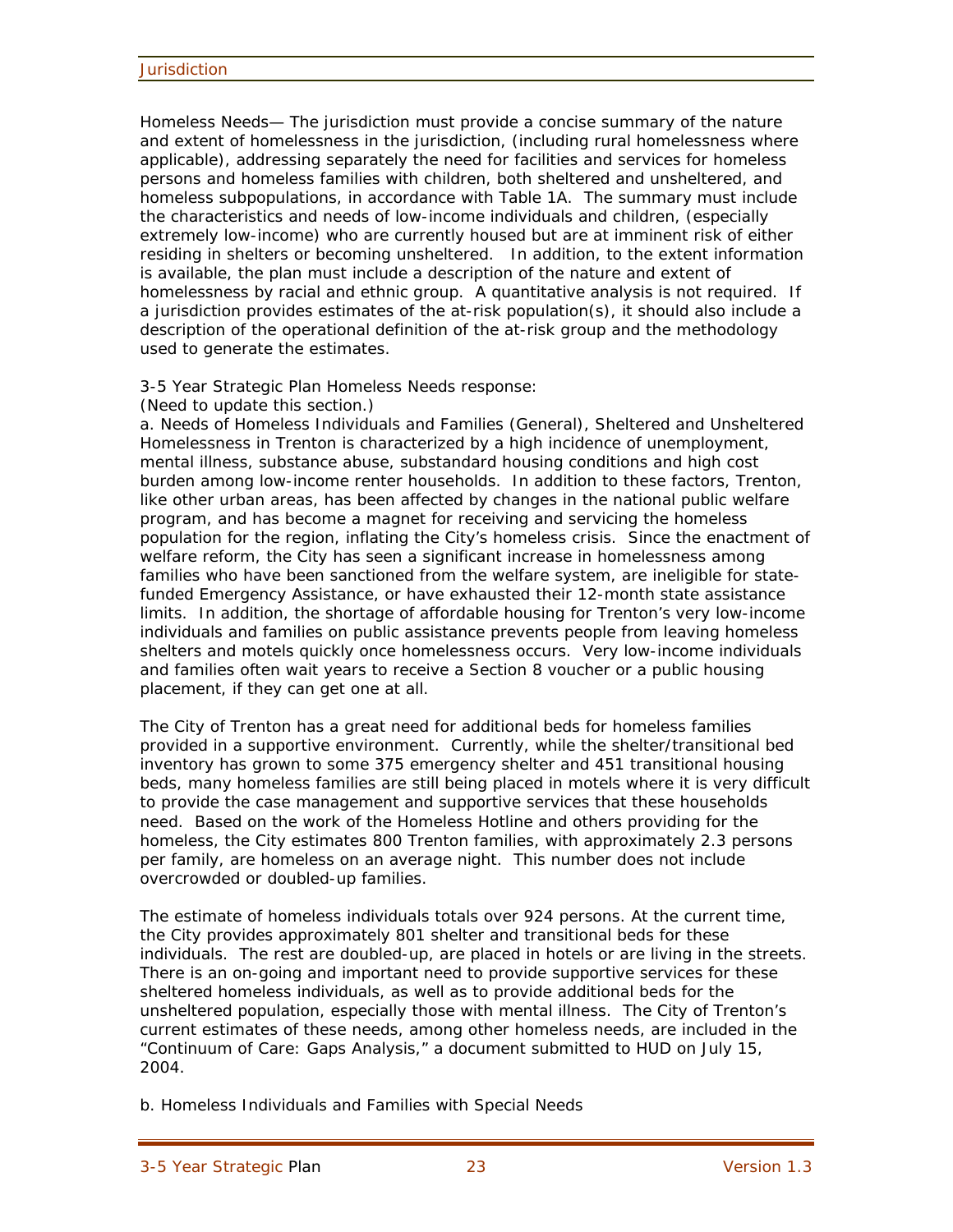To an extent, all homeless persons have special needs, however, Trenton's homeless population is comprised of several sub-groups that complicate the delivery of adequate services to all those in need. Some of these sub-groups include: homeless youth, including parenting and/or pregnant teens; recently de-institutionalized persons from the state psychiatric hospital and from the state prison; families and individuals (mostly individuals) with addiction problems and/or mental illness; AIDSinfected individuals and families; and, individuals and/or families with children whose breadwinner/caretaker has recently become unemployed or ill or incarcerated and are unable to make rental payments as well as a growing number of kinship families. Other social factors such as limited education and vocational skills, physical and mental disabilities, and domestic violence can also lead to homelessness.

#### (1) Homeless Youth

There is a substantial number of homeless youth in the City of Trenton who are in need of supportive shelter and services. Many of these youth are victims of broken families as a result of their parent's incarceration, drug and alcohol abuse, domestic violence, illness or unemployment. A number of these youth are still going to high school or are associated with special programs that enable them to receive some assistance.

There are also many parenting or pregnant teenage girls who need supportive housing. One social service provider related that at the beginning of the 1999-2000 school year, there were over 80 pregnant girls in Trenton Central High School, although fortunately not all of them will become homeless.

(2) Homeless Individuals and Families with Mental Illness and/or Alcohol/Drug Addiction

The leading cause of homelessness in Trenton is unemployment or loss of income as a result of mental illness or substance abuse or a combination of the two. Of homeless single individuals who are sheltered at the Rescue Mission and who regularly received assistance, it is estimated that nearly three-quarters are in need of treatment for both drug or alcohol abuse and mental health issues, while approximately one-quarter is in need of treatment for just mental illness. Approximately 150 individuals are estimated to be in need of mental health services who are not being served.

There is an overwhelming need for substance abuse rehabilitation programs, including both in-patient and out-patient services in the City. Despite the construction of some 160 supportive SRO units over the past few years, there is still a great need for supportive transitional and affordable permanent housing options for recovering substance abusers. Supportive permanent housing opportunities are also needed for the mentally ill and the de-institutionalized homeless. The City of Trenton will bring on-board approximately thirty new permanent housing beds for the mentally ill in 2005-06. This project was made possible by a grant from HUD in 2004.

#### (3) AIDS/HIV Infected/Other Illness

There is a need for special homeless facilities for people who have AIDS, are HIVinfected, or other communicable illnesses. Trenton has a relatively high incidence of AIDS cases as compared to the rest of the county. Those individuals who are infected by AIDS have a great need for hospice care in a group home setting, especially in the illness' later stages. The City of Trenton/County of Mercer plan to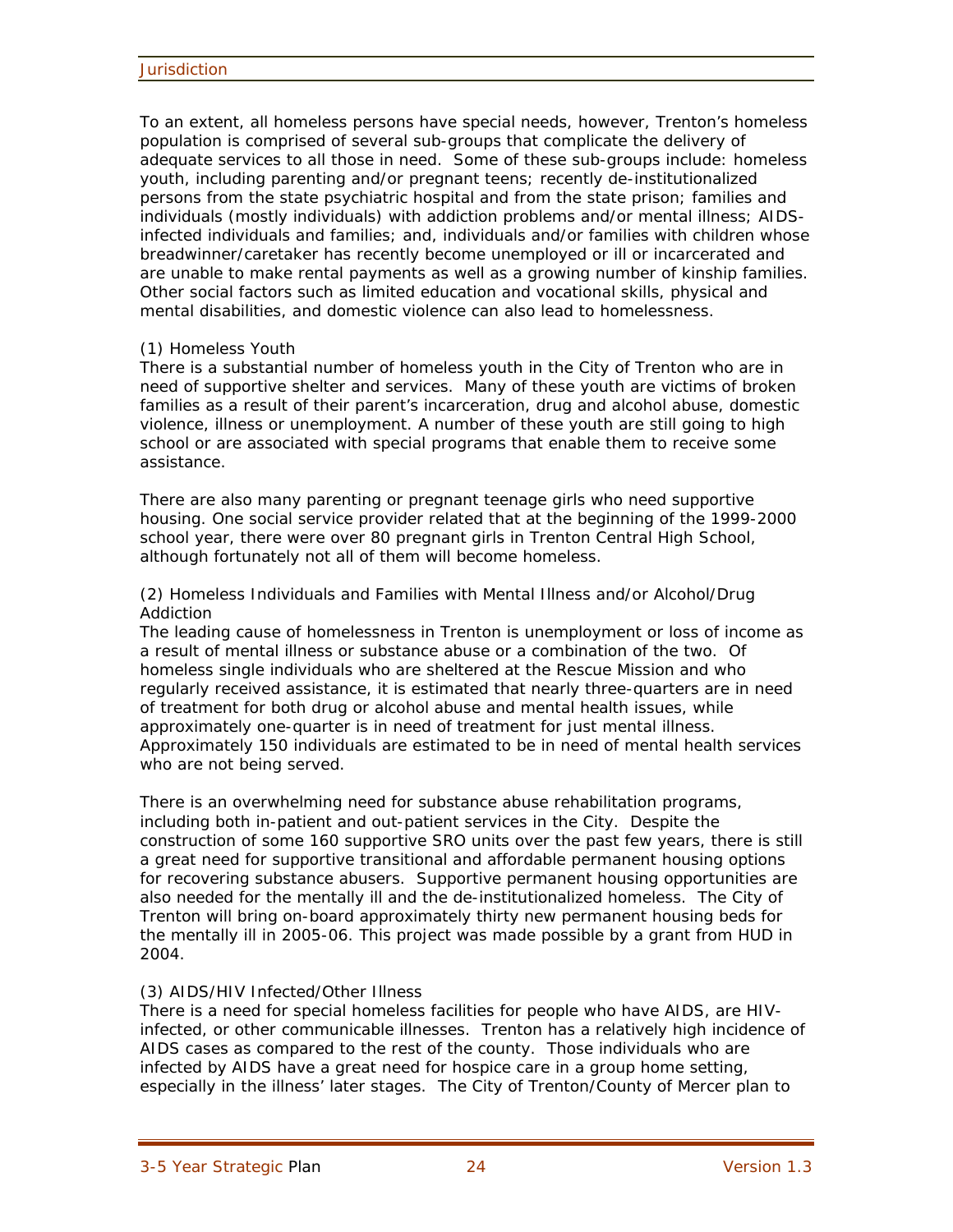provide opportunities fo six beds or permanent housing for HIV/AIDS homeless people in 2005-06.

#### c. Persons Threatened with Homelessness

(1) Extremely Low-income Households

The main population at risk of homelessness are those extremely low-income households, especially those households who are or have been dependent on public assistance of some kind, and who do not live in some form of subsidized housing. Many of these families experience severe housing cost burden and could become homeless under a number of potentially adverse situations. As an illustration of the tremendous size of this at-risk population, it should be noted that the 1990 Census data indicated that 46%, or 2,352 very low-income households suffered from severe housing cost burden. The City estimates that it needs approximately 300 additional units of supportive housing for very low-income single adults.

#### (2) Mentally Ill and/or Addicted Population

Another population at risk of homelessness is the mentally ill population, many of whom may have recently been deinstitutionalized. The problem is compounded among those mentally ill individuals who also have substance abuse addictions. The Greater Trenton Community Mental Health Center indicated that a large proportion of its more than 2,000 clients, most of whom live in Trenton, are at risk of becoming homeless, with about a quarter of those considered at imminent risk of homelessness. Of this high risk group, approximately 80% suffer from substance abuse problems and mental illness.

## **Priority Homeless Needs**

- 1. Using the results of the Continuum of Care planning process, identify the jurisdiction's homeless and homeless prevention priorities specified in Table 1A, the Homeless and Special Needs Populations Chart. The description of the jurisdiction's choice of priority needs and allocation priorities must be based on reliable data meeting HUD standards and should reflect the required consultation with homeless assistance providers, homeless persons, and other concerned citizens regarding the needs of homeless families with children and individuals. The jurisdiction must provide an analysis of how the needs of each category of residents provided the basis for determining the relative priority of each priority homeless need category. A separate brief narrative should be directed to addressing gaps in services and housing for the sheltered and unsheltered chronic homeless.
- 2. A community should give a high priority to chronically homeless persons, where the jurisdiction identifies sheltered and unsheltered chronic homeless persons in its Homeless Needs Table - Homeless Populations and Subpopulations.

3-5 Year Strategic Plan Priority Homeless Needs response: Attachment 6 is the Homeless Needs Worksheet. The City's Continuum of Care document provides more detail for those interested.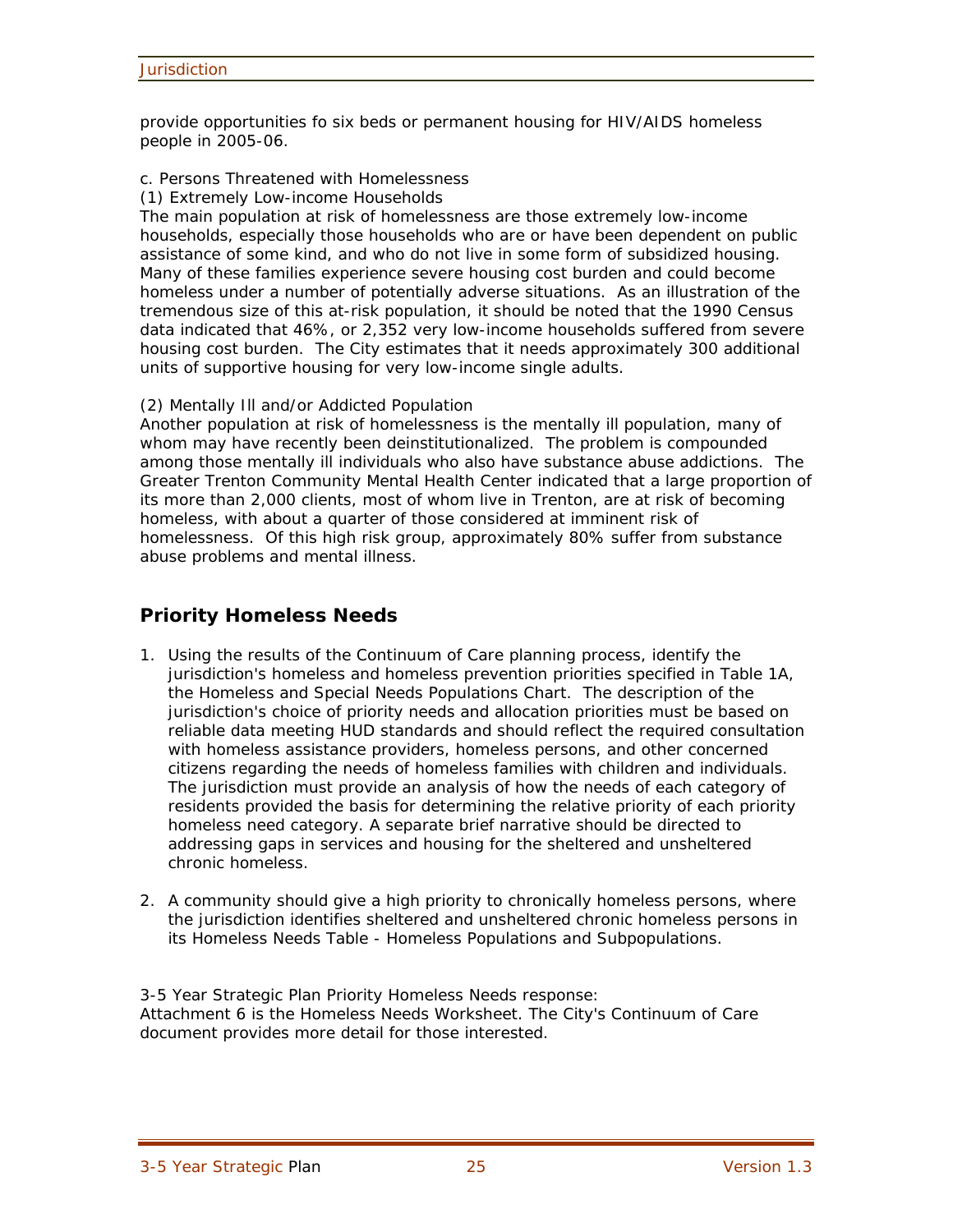## **Homeless Inventory (91.210 (c))**

The jurisdiction shall provide a concise summary of the existing facilities and services (including a brief inventory) that assist homeless persons and families with children and subpopulations identified in Table 1A. These include outreach and assessment, emergency shelters and services, transitional housing, permanent supportive housing, access to permanent housing, and activities to prevent low-income individuals and families with children (especially extremely low-income) from becoming homeless. The jurisdiction can use the optional Continuum of Care Housing Activity Chart and Service Activity Chart to meet this requirement.

3-5 Year Strategic Plan Homeless Inventory response:

| <b>Project Name</b>           |                               | <b>Population Served</b>        |
|-------------------------------|-------------------------------|---------------------------------|
|                               | <b>Beds</b> /<br><b>Units</b> |                                 |
| Doorway to Hope               |                               |                                 |
| 827 E. State Street           | 12                            | Families (women with children)  |
| Anchorage                     |                               |                                 |
| 229 Chestnut Ave.             | 5                             | Teenagers                       |
| Lincoln House (TEDCO)         |                               |                                 |
| 16-18 Lincoln Ave.            | 19                            | Women                           |
| Amani House (VOA)             |                               |                                 |
| 518-520 MLK Blvd.             | 24                            | Men                             |
| Union Industrial Home         |                               |                                 |
| 864 Bellevue Ave.             | 12                            | Pregnant teenagers, plus babies |
| Scattered site                |                               |                                 |
| (Catholic Charities)          | 20                            | Families                        |
| Lifeties, Inc. Rainbow        |                               |                                 |
| House                         | 10                            | Women & children with AIDS      |
| 2205 Pennington               |                               |                                 |
| Ave.                          |                               |                                 |
| Christian Home                |                               |                                 |
| 504 N. Clinton Ave.           | 5                             | Single Men                      |
| <b>Trenton YWCA</b>           |                               |                                 |
| 140 E. Hanover St.            | 25                            | Single women                    |
| Homefront (scattered)         | 12                            | Women with children             |
| <b>Escher St Transitional</b> | 15                            | <b>Singles</b>                  |
| Housing                       |                               |                                 |
| <b>UPI Transitional</b>       | 24                            | Men & Women                     |

Residential Facilities and Services for the Homeless:

Transitional Housing

**Map 9**. Transitional Housing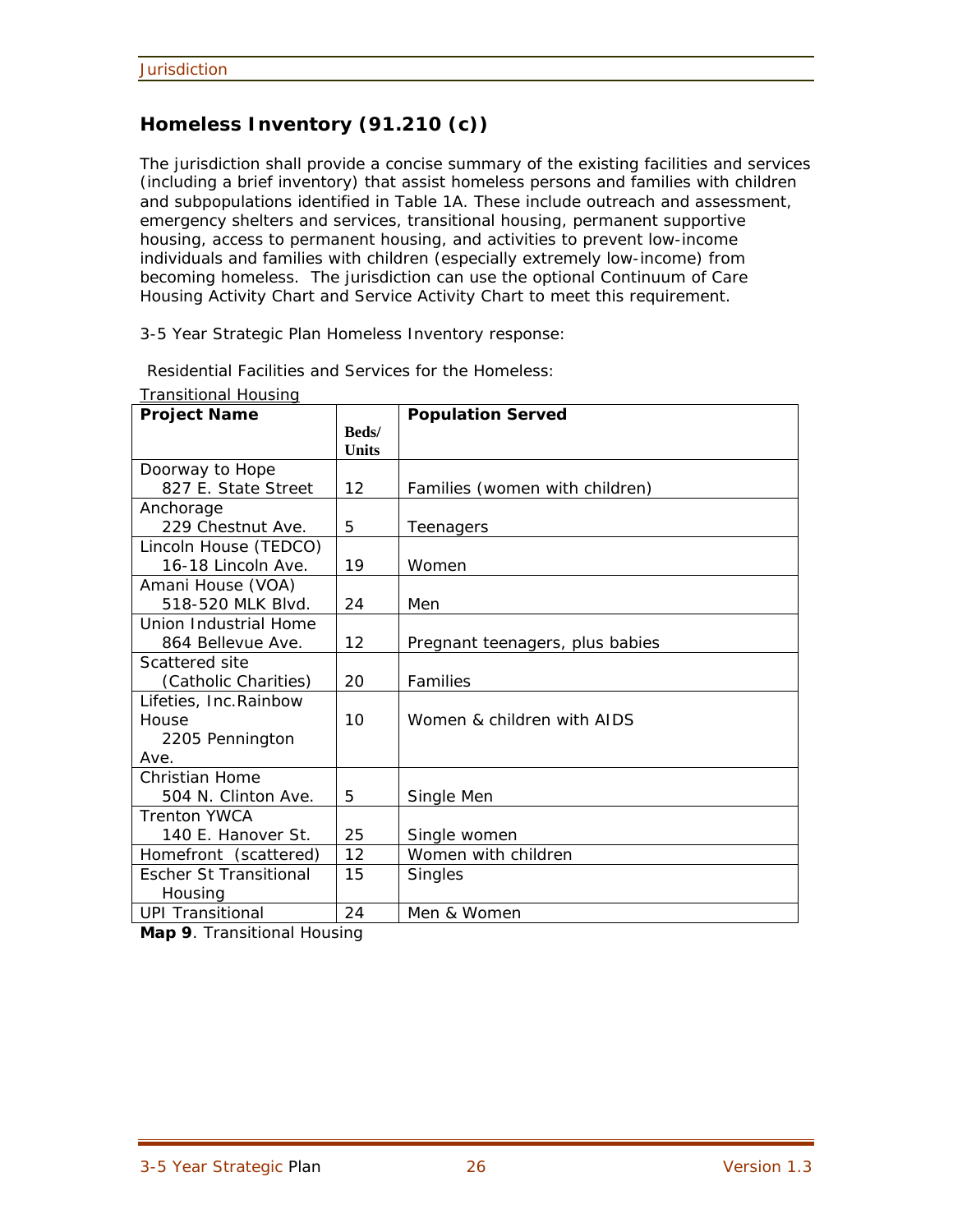### Emergency Shelters

| <b>Project Name</b> |                   | <b>Population Served</b>       |
|---------------------|-------------------|--------------------------------|
|                     | <b>Beds/Units</b> |                                |
| Rescue Mission      | 52;100<br>(in     | Men                            |
| 98 Carroll Street   | winter)           | Women                          |
|                     | 20                |                                |
| Womanspace          |                   |                                |
| Scattered sites     | 25                | Women                          |
| Lifeline            |                   |                                |
| 300 S. Clinton      | 14                | Families                       |
| Ave.                |                   |                                |
| Anchor House        |                   |                                |
| 482 Centre St.      | 12                | Teenagers                      |
| Interfaith          |                   |                                |
| Hospitality         | $3 - 5$           | Families                       |
| <b>Network</b>      |                   |                                |
| (churches)          |                   |                                |
| <b>Motels</b>       |                   |                                |
| Route<br>One        | 70                | Families with children/singles |
| Highway             |                   |                                |
| Route 130 Motels    | 50                | Families with children/singles |
| Knights Inn         | 15 Rooms          |                                |
| (Trenton)           |                   |                                |

#### Supportive Housing

| <u>sapper tris risashing</u><br><b>Project Name</b> | <b>Number</b><br>of<br>Beds/Units | <b>Population Served</b> |
|-----------------------------------------------------|-----------------------------------|--------------------------|
| Stepping<br>Stone                                   | 64                                | SRO, Men and Women       |
| Commons                                             |                                   |                          |
| N. Clinton Ave.                                     |                                   |                          |
| <b>Escher Street SRO</b>                            | 100                               | Men and Women            |
| <b>YWCA SRO</b>                                     | 90                                | Women                    |
| 140 E. Hanover St.                                  |                                   |                          |
| Rescue Mission                                      | 100                               | Alcohol Rehab/Boarding   |
| 98 Carroll St.                                      |                                   |                          |
| Triad                                               | 12                                | Teenagers                |
| 2205 Pennington Rd.                                 |                                   |                          |
| Salvation Army                                      | 50                                | Boarding Home            |
| 436 Mulberry Street                                 |                                   |                          |
| <b>Serv Centers</b>                                 | 35                                | Mentally ill             |
| 532 W. State St.                                    |                                   |                          |
| (office)                                            |                                   |                          |
| 314-315 E. State St                                 | 17                                | <b>MICA Singles</b>      |
| Catholic Charities                                  | 12                                | Mentally III             |
| (Scattered Site)                                    |                                   |                          |
| Homefront                                           | 4                                 | Men affected w/HIV/AIDS  |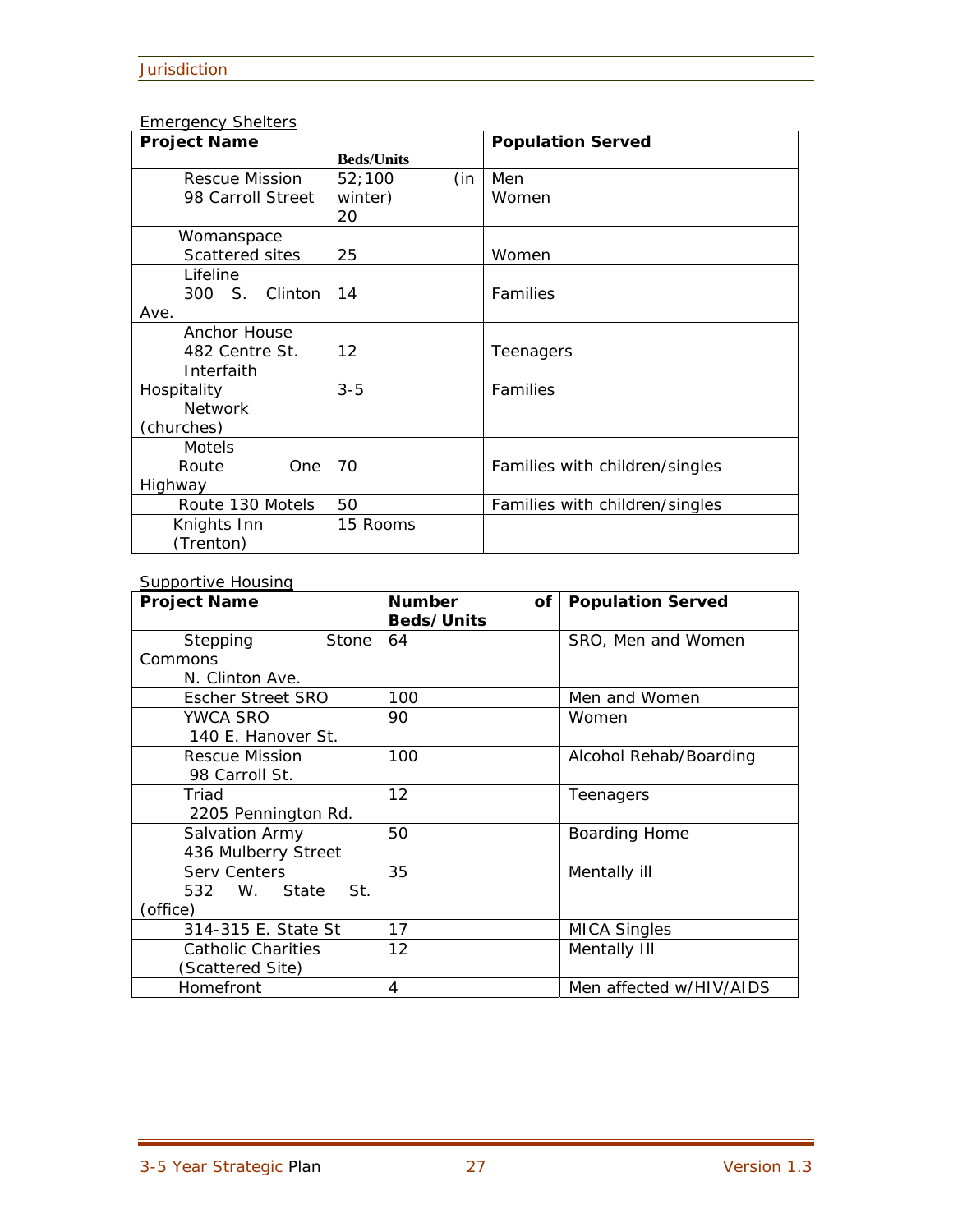| <b>Project Name &amp; Address</b>          | <b>Service Type</b>                       |
|--------------------------------------------|-------------------------------------------|
| UPI (541 E. State St.)                     | Substance abuse counseling                |
| Henry Austin Health Center (321 Warren     | Health care clinic, substance abuse       |
| $St.$ )                                    | counseling                                |
| <b>Chambor Manor</b>                       |                                           |
| Catholic Charities (47 N. Clinton Ave.)    | Family mental health & addiction services |
| Crisis Ministry (Hamilton & Whitaker)      | Back rent, utility payment assistance     |
| Greater Trenton Community Mental Health    | Case management for homeless, general     |
| Center                                     | mental                                    |
| 132 N. Warren Street                       | Health counseling                         |
| Mercer County Office of Training &         | Training & employment services            |
| Employment                                 |                                           |
| 650 S. Broad Street                        |                                           |
| Salvation Army (Mulberry Street0           | Work therapy program, food packages,      |
|                                            | daytime drop-in center                    |
| Trenton Soup Kitchen (Escher St)           | Hot meals, ESL                            |
| Urban Women's Center (40 Fowler St)        | Job counseling, support groups            |
| Mount Carmel Guild (71 N. Clinton Ave)     | Food packages, rent & utility payment     |
|                                            | assistance                                |
| City of Trenton Department of Health &     | Temporary security & rental assistance,   |
| Human                                      | shelter                                   |
| Services (City Hall, 319 E. State St.) and | Placement, summer lunch program, WIC      |
| Various locations                          | food                                      |
|                                            | Program, senior citizen centers.          |
| New Horizon Treatment (132 Perry St.)      | Out patient substance abuse treatment     |
| Community Health Law Project               | Legal counsel                             |
| Legal Aide Society of Mercer County (W.    | Legal counsel                             |
| State St)                                  |                                           |
| <b>American Red Cross</b>                  | Emergency shelter and assistance for      |
|                                            | disaster                                  |
|                                            | <b>Victims</b>                            |
| St. Francis Medical Center                 | Health care                               |
| Mercer Trenton Addiction Science Center    | Addiction treatment, research             |

Facilities and Services for Persons with Special Needs

Persons Threatened with Homelessness

(1) Extremely Low-income Households

The main population at risk of homelessness are those extremely low-income households, especially those households who are or have been dependent on public assistance of some kind, and who do not live in some form of subsidized housing. Many of these families experience severe housing cost burden and could become homeless under a number of potentially adverse situations. As an illustration of the tremendous size of this at-risk population, it should be noted that the 1990 Census data indicated that 46%, or 2,352 very low-income households suffered from severe housing cost burden. The City estimates that it needs approximately 300 additional units of supportive housing for very low-income single adults.

(2) Mentally Ill and/or Addicted Population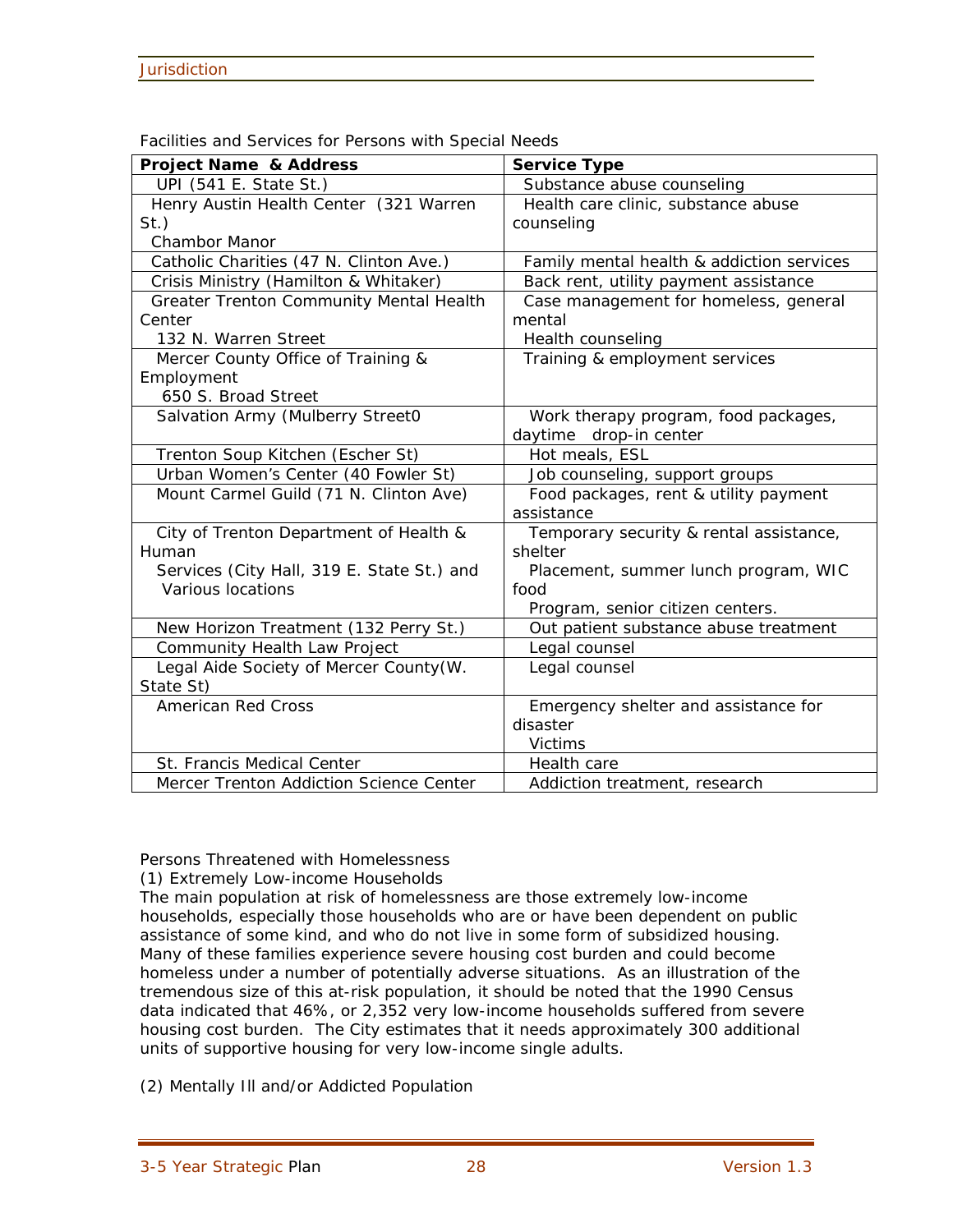Another population at risk of homelessness is the mentally ill population, many of whom may have recently been deinstitutionalized. The problem is compounded among those mentally ill individuals who also have substance abuse addictions. The Greater Trenton Community Mental Health Center indicated that a large proportion of its more than 2,000 clients, most of whom live in Trenton, are at risk of becoming homeless, with about a quarter of those considered at imminent risk of homelessness. Of this high risk group, approximately 80% suffer from substance abuse problems and mental illness.

## **Homeless Strategic Plan (91.215 (c))**

- 1. Homelessness— Describe the jurisdiction's strategy for developing a system to address homelessness and the priority needs of homeless persons and families (including the subpopulations identified in the needs section). The jurisdiction's strategy must consider the housing and supportive services needed in each stage of the process which includes preventing homelessness, outreach/assessment, emergency shelters and services, transitional housing, and helping homeless persons (especially any persons that are chronically homeless) make the transition to permanent housing and independent living. The jurisdiction must also describe its strategy for helping extremely low- and low-income individuals and families who are at imminent risk of becoming homeless.
- 2. Chronic homelessness—Describe the jurisdiction's strategy for eliminating chronic homelessness by 2012. This should include the strategy for helping homeless persons make the transition to permanent housing and independent living. This strategy should, to the maximum extent feasible, be coordinated with the strategy presented Exhibit 1 of the Continuum of Care (CoC) application and any other strategy or plan to eliminate chronic homelessness. Also describe, in a narrative, relationships and efforts to coordinate the Conplan, CoC, and any other strategy or plan to address chronic homelessness.
- 3. Homelessness Prevention—Describe the jurisdiction's strategy to help prevent homelessness for individuals and families with children who are at imminent risk of becoming homeless.
- 4. Institutional Structure—Briefly describe the institutional structure, including private industry, non-profit organizations, and public institutions, through which the jurisdiction will carry out its homelessness strategy.
- 5. Discharge Coordination Policy—Every jurisdiction receiving McKinney-Vento Homeless Assistance Act Emergency Shelter Grant (ESG), Supportive Housing, Shelter Plus Care, or Section 8 SRO Program funds must develop and implement a Discharge Coordination Policy, to the maximum extent practicable. Such a policy should include "policies and protocols for the discharge of persons from publicly funded institutions or systems of care (such as health care facilities, foster care or other youth facilities, or correction programs and institutions) in order to prevent such discharge from immediately resulting in homelessness for such persons." The jurisdiction should describe its planned activities to implement a cohesive, community-wide Discharge Coordination Policy, and how the community will move toward such a policy.
- 3-5 Year Homeless Strategic Plan response: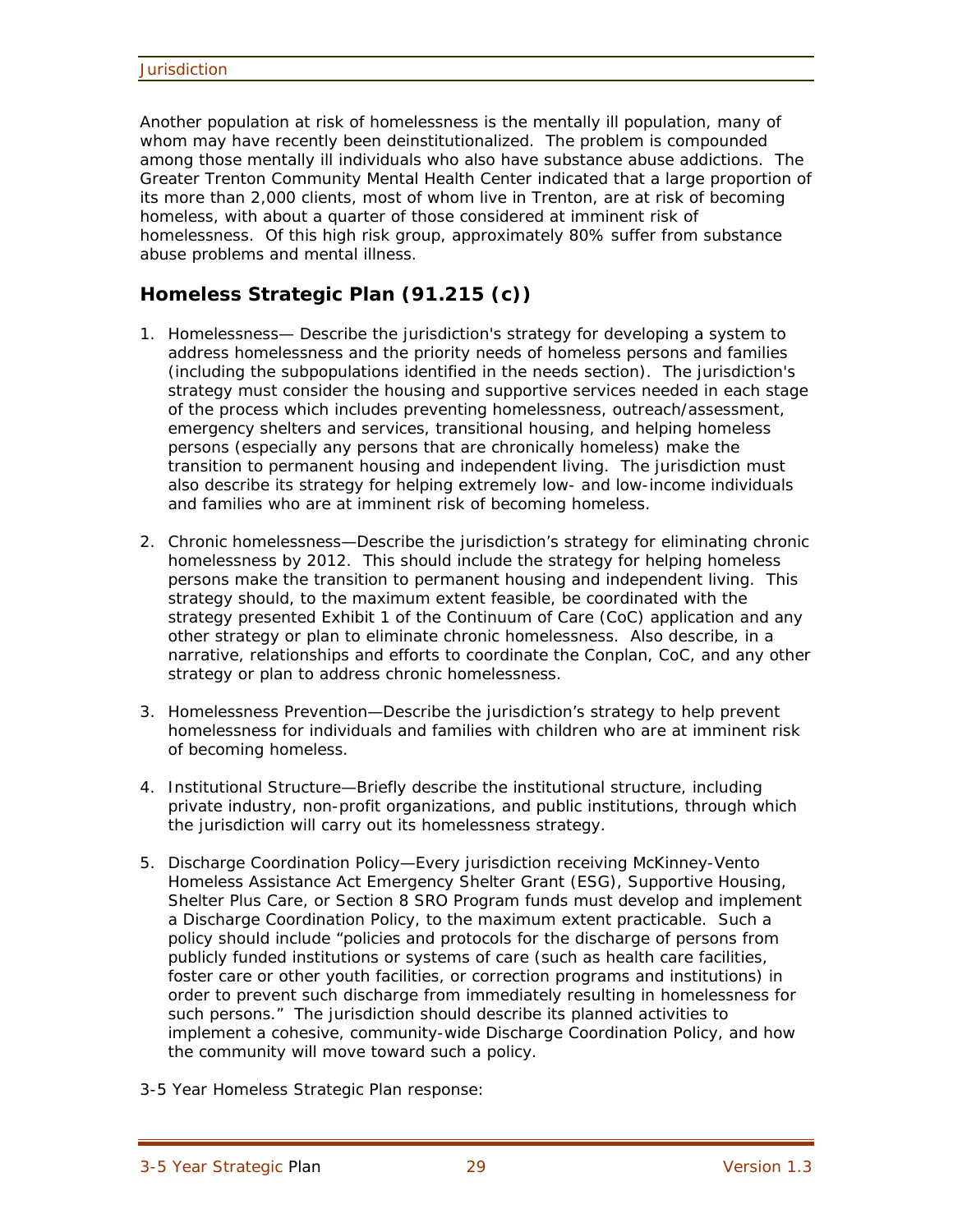Dealing effectively with the problems of homelessness requires a comprehensive system of housing and services for each step along the continuum of care – from the need for emergency shelter to that of permanent housing, as well as the need for a prevention strategy. In cooperation with its many dedicated non-profit organizations and the Mercer County Board of Social Services, the City of Trenton's will strive to meet the City's outstanding needs of its homeless and its at risk population. The four elements of the HUD-prescribed Continuum of Care program comprise the priority objectives of the City of Trenton's homelessness strategy. These are as follows:

HOMELESS OBJECTIVE #1: Help low-income families avoid becoming homeless. Strategies:

- Increase access to homeless prevention services, funds and jobs.
- Link at-risk families with comprehensive case management.
- Improve job skills, education, access to jobs and job retention.
- Continue seeking and allocating prevention funds.
- Link the homeless to more mainstream programs. (e.g.: TANF, SSI, VA benefits, mental health services and life skills training)

HOMELESS OBJECTIVE  $#2$ : Reach out to homeless persons and assess their individual needs.

Strategies:

• Increase supportive services for homeless families placed in motels.

• Develop supportive emergency shelters for families in order to minimize the need for hotel placements for homeless families.

- Continue to develop and operate transitional shelter facilities where the homeless can get individualized attention.
- Continue to improve and broaden the Homeless Hotline.
- Establish a computerized networking system to facilitate tracking and case management of shelter and transitional housing residents.
- Maintain Drop In Center and Safe Haven program for daytime walk-in use where homeless persons can be evaluated and placed, as well as receive and enjoy a variety of services.

HOMELESS OBJECTIVE #3: Address emergency shelter and transitional housing needs of homeless persons.

Strategies:

• Provide support for existing supportive emergency shelter and transitional services

• Expand placements for HIV/AIDS patients.

• Create housing for aging-out foster care youth and grandparents raising grandchildren.

HOMELESS OBJECTIVE  $#4$ : Help homeless persons make the transition to permanent housing and independent living.

Strategies:

• Support and monitor existing programs to help homeless persons with special needs to make the transition to permanent housing. The City will continue to work with providers of recently developed SRO facilities to assist in the provision of supportive services. The Escher Street SRO has 100 units. Stepping Stone Commons on North Clinton Avenue has 64 units.

• Provide additional affordable permanent housing opportunities with supportive services for homeless persons with special needs.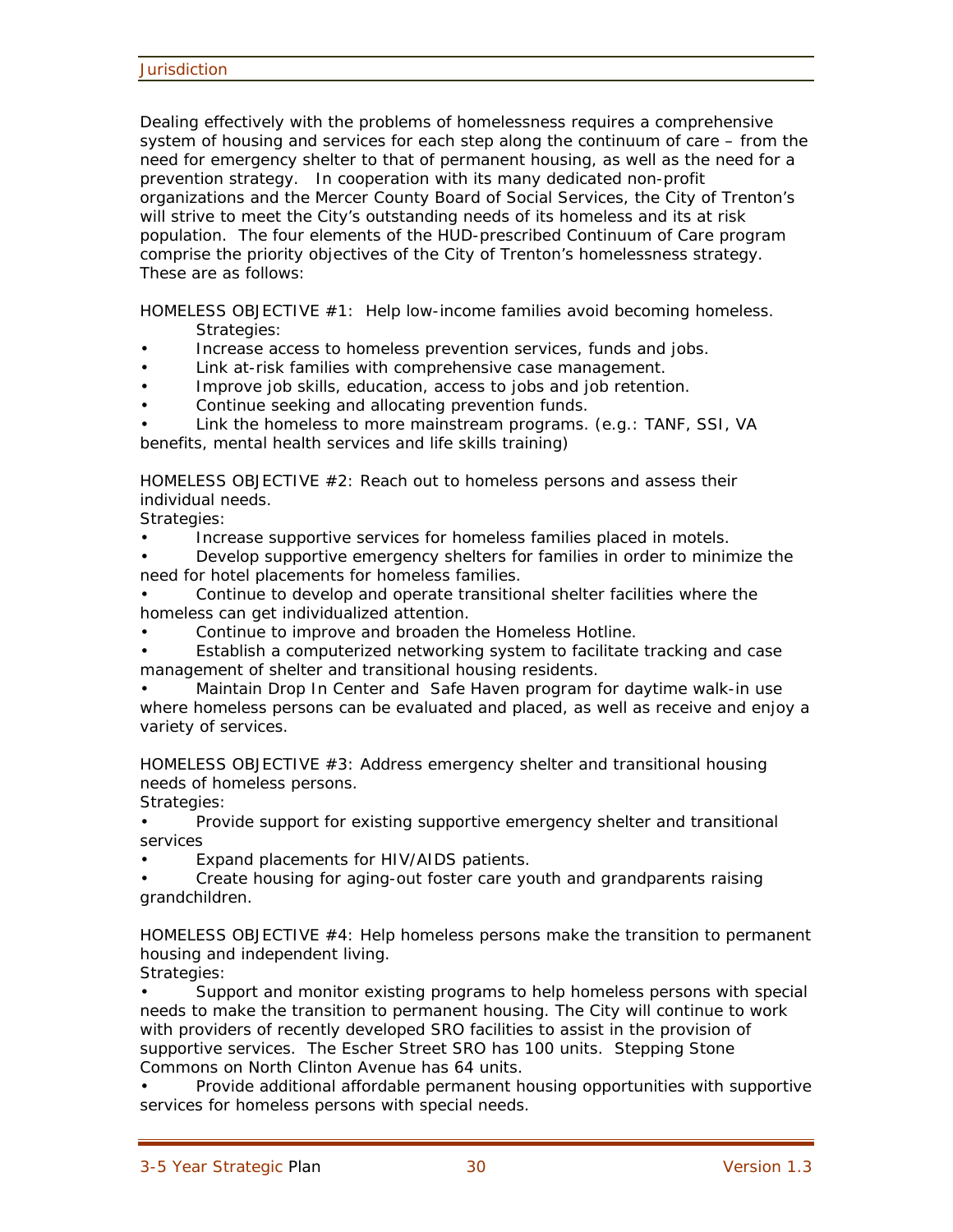• Proposed facilities include:

- an additional 15 SRO vouchers at the Trenton YWCA;

 - an 8-unit group home for AIDS/HIV infected adults and family (in progress);

 - 10-bed SRO for single men (involves renovation of existing boarding home) (in progress).

- a protective payee program for mentally ill/substance abusers.

• Develop and maintain affordable rental housing for extremely-low and verylow-income households.

• Work with State and Federal Governments to create new rental assistance and subsidized housing vouchers. (approved by State of NJ)

## **Emergency Shelter Grants (ESG)**

(States only) Describe the process for awarding grants to State recipients, and a description of how the allocation will be made available to units of local government.

3-5 Year Strategic Plan ESG response:

## COMMUNITY DEVELOPMENT

## **Community Development (91.215 (e))**

\*Please also refer to the Community Development Table in the Needs.xls workbook

- 1. Identify the jurisdiction's priority non-housing community development needs eligible for assistance by CDBG eligibility category specified in the Community Development Needs Table (formerly Table 2B), - i.e., public facilities, public improvements, public services and economic development.
- 2. Describe the basis for assigning the priority given to each category of priority needs.
- 3. Identify any obstacles to meeting underserved needs.
- 4. Identify specific long-term and short-term community development objectives (including economic development activities that create jobs), developed in accordance with the statutory goals described in section 24 CFR 91.1 and the primary objective of the CDBG program to provide decent housing and a suitable living environment and expand economic opportunities, principally for low- and moderate-income persons.

NOTE: Each specific objective developed to address a priority need, must be identified by number and contain proposed accomplishments, the time period (i.e., one, two, three, or more years), and annual program year numeric goals the jurisdiction hopes to achieve in quantitative terms, or in other measurable terms as identified and defined by the jurisdiction.

3-5 Year Strategic Plan Community Development response: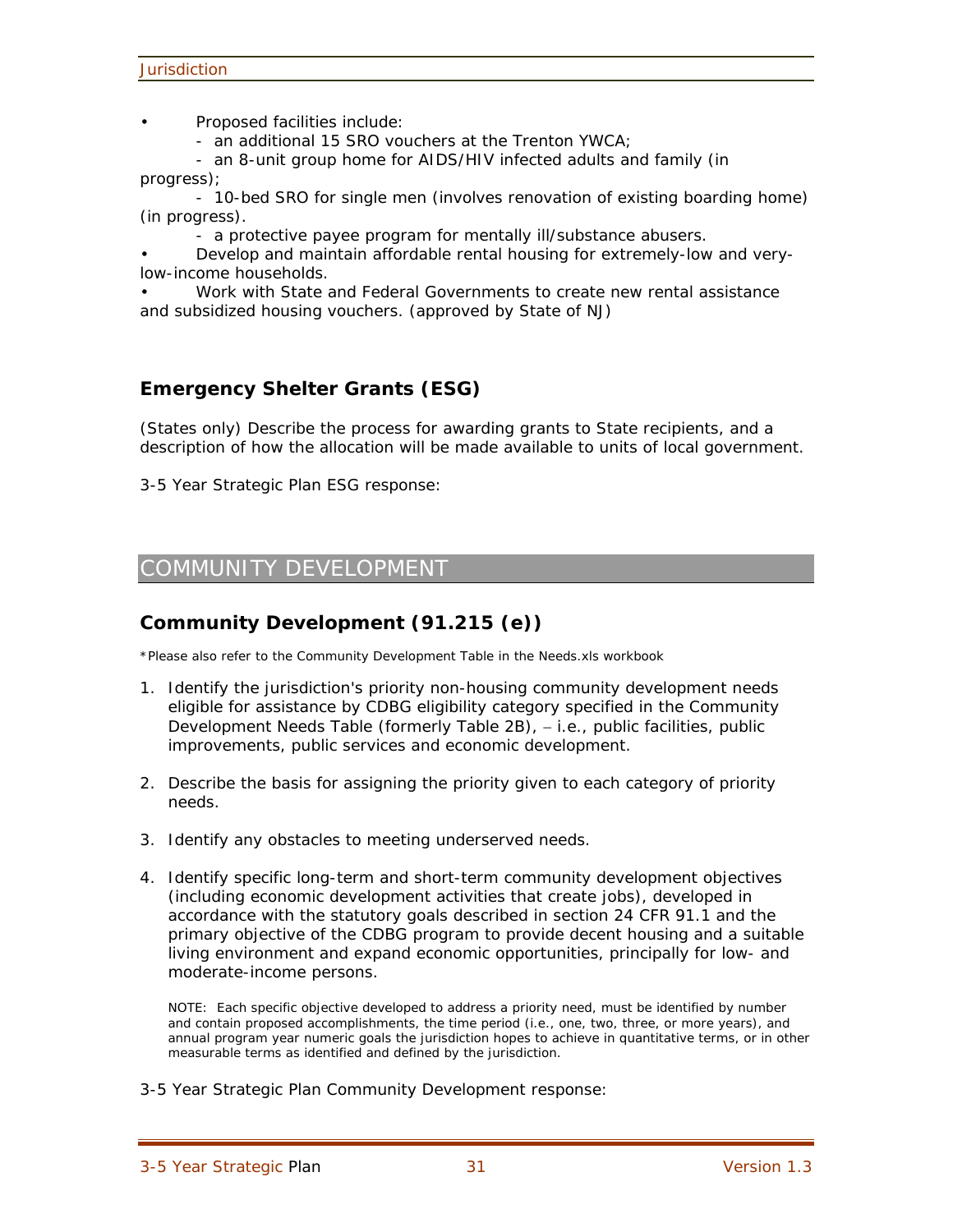Attachment 7 contains the required information for this section. In addition, the City's Comprehensive Economic Development Strategy is currently under revision.

## **Antipoverty Strategy (91.215 (h))**

- 1. Describe the jurisdiction's goals, programs, and policies for reducing the number of poverty level families (as defined by the Office of Management and Budget and revised annually). In consultation with other appropriate public and private agencies, (i.e. TANF agency) state how the jurisdiction's goals, programs, and policies for producing and preserving affordable housing set forth in the housing component of the consolidated plan will be coordinated with other programs and services for which the jurisdiction is responsible.
- 2. Identify the extent to which this strategy will reduce (or assist in reducing) the number of poverty level families, taking into consideration factors over which the jurisdiction has control.
- 3-5 Year Strategic Plan Antipoverty Strategy response:

Reducing the Number of Poverty Level Families

Some of Trenton's efforts to reduce the number of poverty level families include a variety of Workforce Development Programs and other economic development initiatives which are detailed in the Economic Development and Opportunity section of this plan. Although, the City of Trenton's notably successful welfare-to-work program, known as the Family Development Program, was de-funded as of June 1999, the City has been able to piece together a number of different grants in order to provide a variety of job training and support programs for Trenton residents.

## **Low Income Housing Tax Credit (LIHTC) Coordination (91.315 (k))**

- 1. (States only) Describe the strategy to coordinate the Low-income Housing Tax Credit (LIHTC) with the development of housing that is affordable to low- and moderate-income families.
- 3-5 Year Strategic Plan LIHTC Coordination response:

## NON-HOMELESS SPECIAL NEEDS

## **Specific Special Needs Objectives (91.215)**

1. Describe the priorities and specific objectives the jurisdiction hopes to achieve over a specified time period.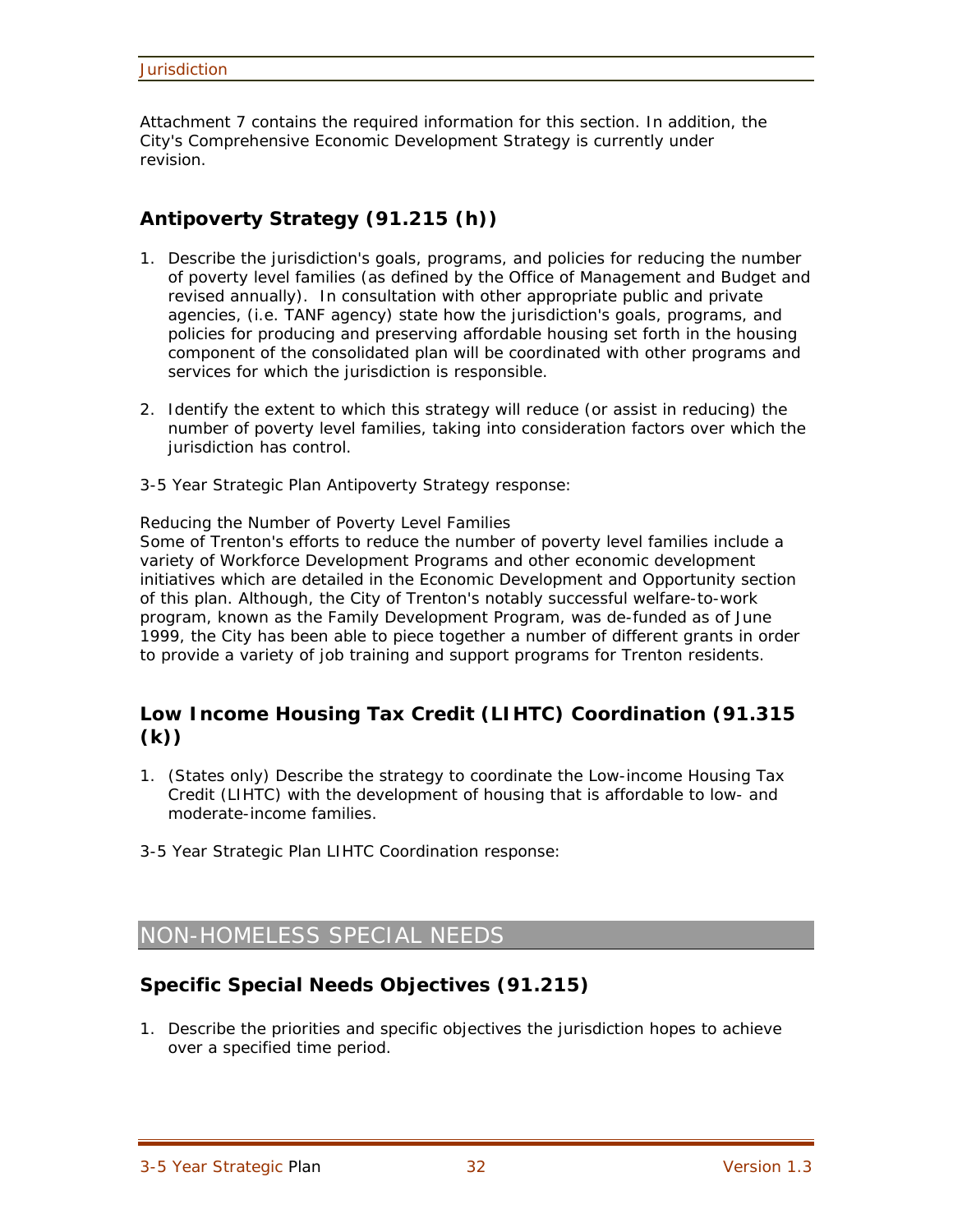- 2. Describe how Federal, State, and local public and private sector resources that are reasonably expected to be available will be used to address identified needs for the period covered by the strategic plan.
- 3-5 Year Non-homeless Special Needs Analysis response:

## **Non-homeless Special Needs (91.205 (d) and 91.210 (d)) Analysis (including HOPWA)**

\*Please also refer to the Non-homeless Special Needs Table in the Needs.xls workbook.

1. Estimate, to the extent practicable, the number of persons in various subpopulations that are not homeless but may require housing or supportive services, including the elderly, frail elderly, persons with disabilities (mental, physical, developmental, persons with HIV/AIDS and their families), persons with alcohol or other drug addiction, and any other categories the jurisdiction may specify and describe their supportive housing needs. The jurisdiction can use the Non-Homeless Special Needs Table (formerly Table 1B) of their Consolidated Plan to help identify these needs.

**\***Note: HOPWA recipients must identify the size and characteristics of the population with HIV/AIDS and their families that will be served in the metropolitan area.

- 2. Identify the priority housing and supportive service needs of persons who are not homeless but require supportive housing, i.e., elderly, frail elderly, persons with disabilities (mental, physical, developmental, persons with HIV/AIDS and their families), persons with alcohol or other drug addiction by using the Non-homeless Special Needs Table.
- 3. Describe the basis for assigning the priority given to each category of priority needs.
- 4. Identify any obstacles to meeting underserved needs.
- 5. To the extent information is available, describe the facilities and services that assist persons who are not homeless but require supportive housing, and programs for ensuring that persons returning from mental and physical health institutions receive appropriate supportive housing.
- 6. If the jurisdiction plans to use HOME or other tenant based rental assistance to assist one or more of these subpopulations, it must justify the need for such assistance in the plan.
- 3-5 Year Non-homeless Special Needs Analysis response:

## **Housing Opportunities for People with AIDS (HOPWA)**

\*Please also refer to the HOPWA Table in the Needs.xls workbook.

1. The Plan includes a description of the activities to be undertaken with its HOPWA Program funds to address priority unmet housing needs for the eligible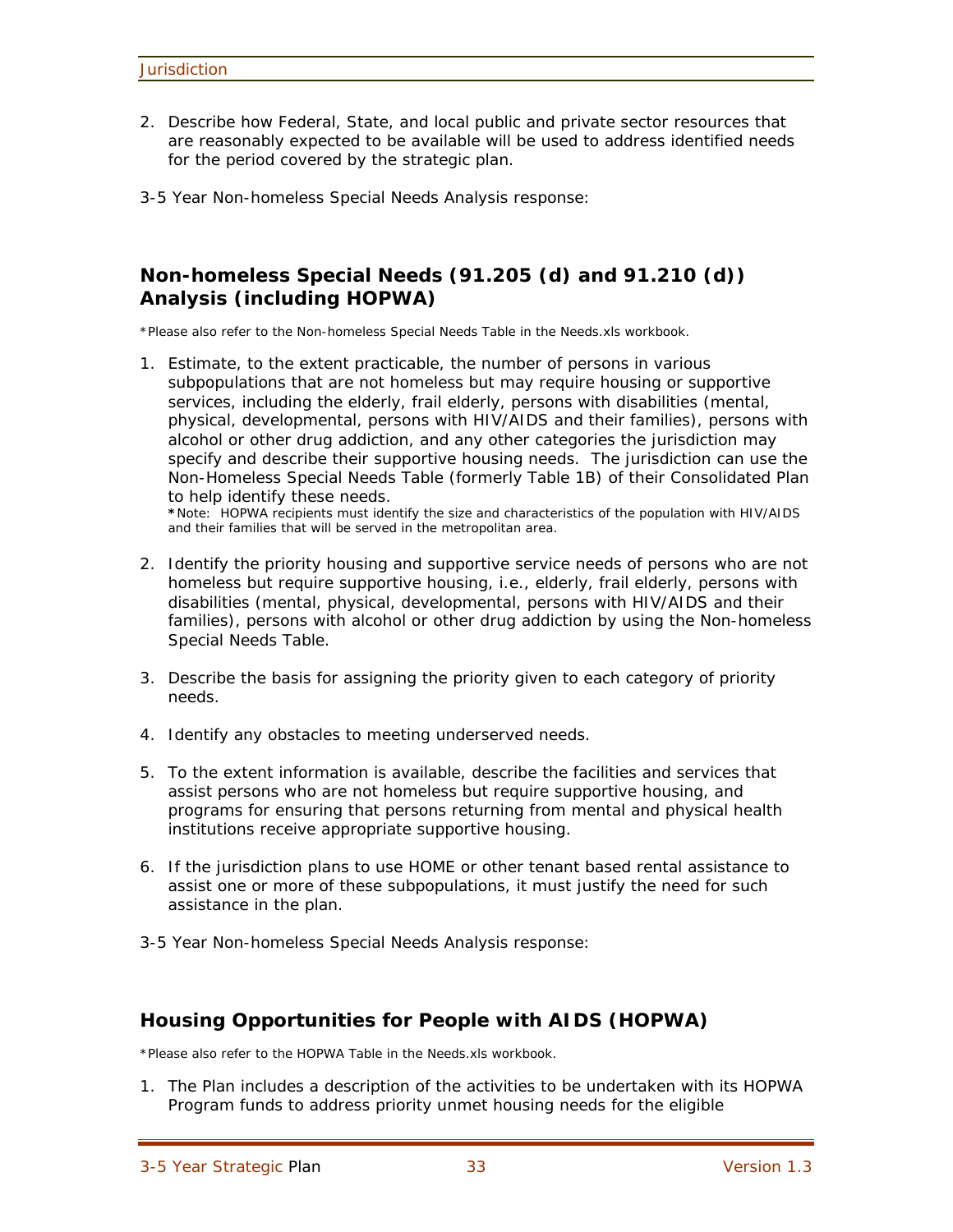population. Activities will assist persons who are not homeless but require supportive housing, such as efforts to prevent low-income individuals and families from becoming homeless and may address the housing needs of persons who are homeless in order to help homeless persons make the transition to permanent housing and independent living. The plan would identify any obstacles to meeting underserved needs and summarize the priorities and specific objectives, describing how funds made available will be used to address identified needs.

- 2. The Plan must establish annual HOPWA output goals for the planned number of households to be assisted during the year in: (1) short-term rent, mortgage and utility payments to avoid homelessness; (2) rental assistance programs; and (3) in housing facilities, such as community residences and SRO dwellings, where funds are used to develop and/or operate these facilities. The plan can also describe the special features or needs being addressed, such as support for persons who are homeless or chronically homeless. These outputs are to be used in connection with an assessment of client outcomes for achieving housing stability, reduced risks of homelessness and improved access to care.
- 3. For housing facility projects being developed, a target date for the completion of each development activity must be included and information on the continued use of these units for the eligible population based on their stewardship requirements (e.g. within the ten-year use periods for projects involving acquisition, new construction or substantial rehabilitation).
- 4. The Plan includes an explanation of how the funds will be allocated including a description of the geographic area in which assistance will be directed and the rationale for these geographic allocations and priorities. Include the name of each project sponsor, the zip code for the primary area(s) of planned activities, amounts committed to that sponsor, and whether the sponsor is a faith-based and/or grassroots organization.
- 5. The Plan describes the role of the lead jurisdiction in the eligible metropolitan statistical area (EMSA), involving (a) consultation to develop a metropolitan-wide strategy for addressing the needs of persons with HIV/AIDS and their families living throughout the EMSA with the other jurisdictions within the EMSA; (b) the standards and procedures to be used to monitor HOPWA Program activities in order to ensure compliance by project sponsors of the requirements of the program.
- 6. The Plan includes the certifications relevant to the HOPWA Program.
- 3-5 Year Strategic Plan HOPWA response:

## **Specific HOPWA Objectives**

- 1. Describe how Federal, State, and local public and private sector resources that are reasonably expected to be available will be used to address identified needs for the period covered by the strategic plan.
- 3-5 Year Specific HOPWA Objectives response: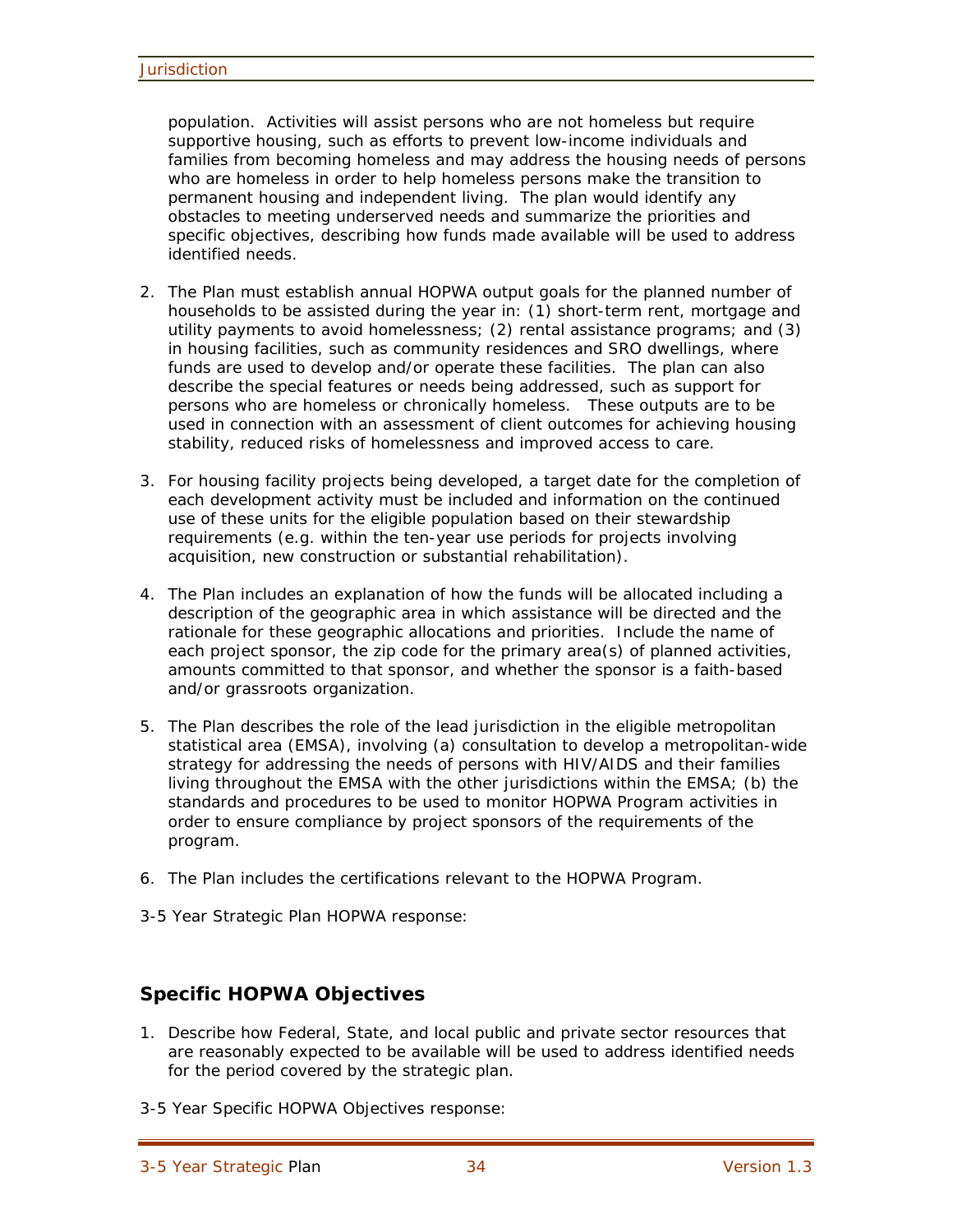## OTHER NARRATIVE

Include any Strategic Plan information that was not covered by a narrative in any other section.